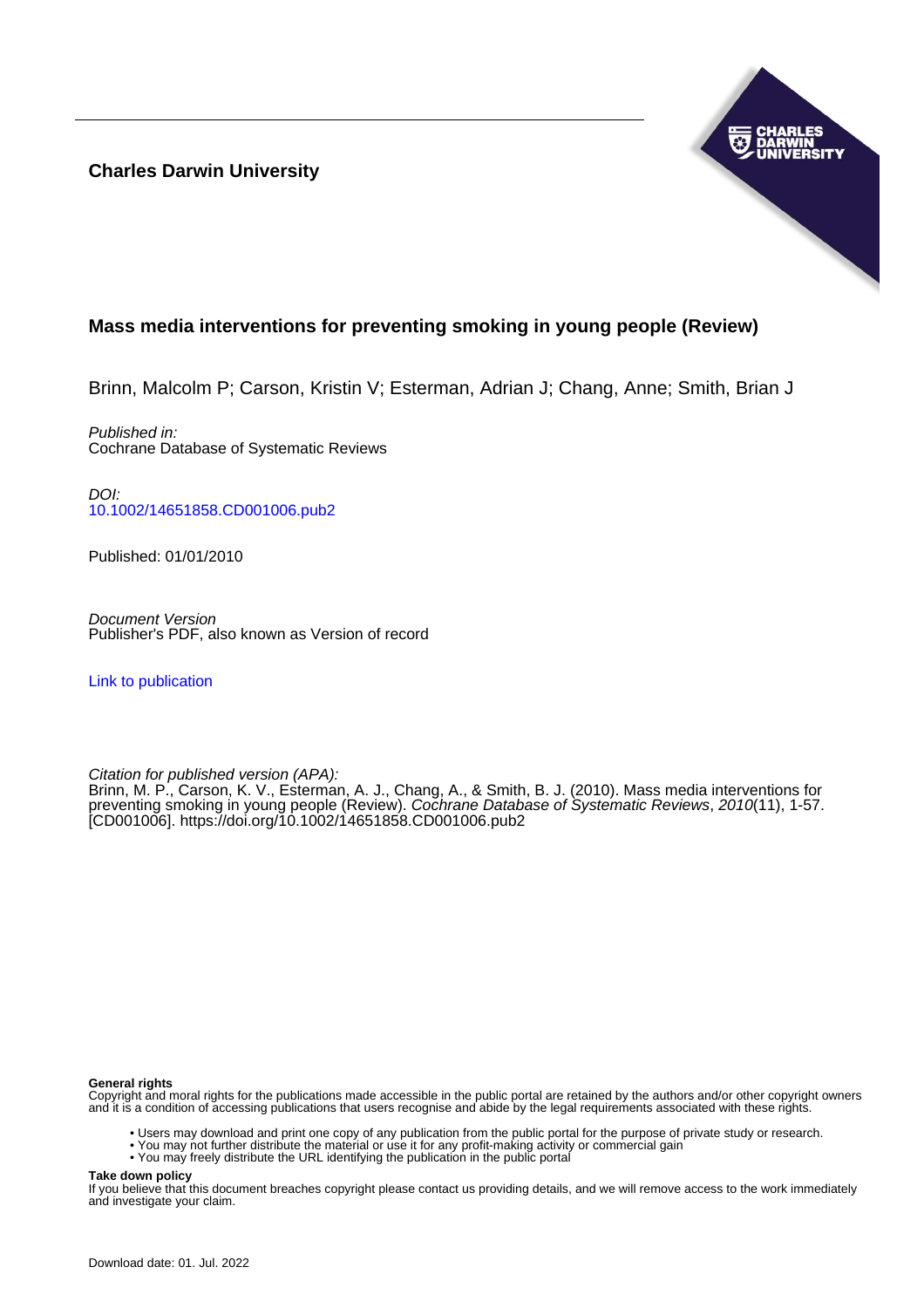

**Mass media interventions for preventing smoking in young people (Review)**

Brinn MP, Carson KV, Esterman AJ, Chang AB, Smith BJ

Brinn MP, Carson KV, Esterman AJ, Chang AB, Smith BJ. Mass media interventions for preventing smoking in young people. Cochrane Database of Systematic Reviews 2010, Issue 11. Art. No.: CD001006. DOI: 10.1002/14651858.CD001006.pub2.

**[www.cochranelibrary.com](http://www.cochranelibrary.com)**

**Mass media interventions for preventing smoking in young people (Review)** Copyright © 2011 The Cochrane Collaboration. Published by John Wiley & Sons, Ltd.

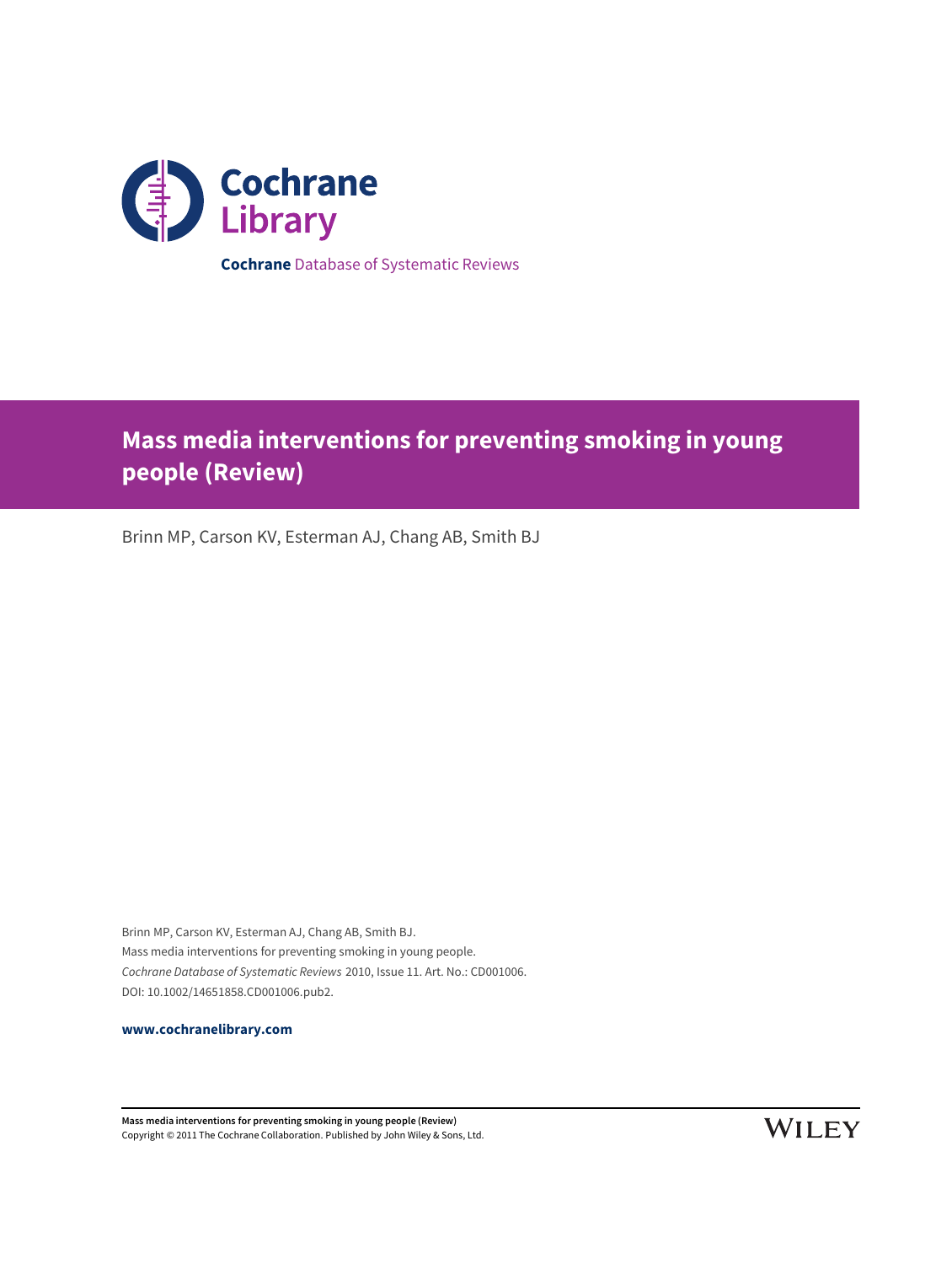## **TABLE OF CONTENTS**

| <b>HEADER</b>                                                                                                                                                                                                                                      |     |
|----------------------------------------------------------------------------------------------------------------------------------------------------------------------------------------------------------------------------------------------------|-----|
| ABSTRACT                                                                                                                                                                                                                                           |     |
|                                                                                                                                                                                                                                                    |     |
| <b>BACKGROUND</b>                                                                                                                                                                                                                                  |     |
| <b>OBIECTIVES</b>                                                                                                                                                                                                                                  |     |
| <b>METHODS</b>                                                                                                                                                                                                                                     |     |
| <b>RESULTS</b>                                                                                                                                                                                                                                     |     |
| Figure 1.                                                                                                                                                                                                                                          |     |
| <b>DISCUSSION</b>                                                                                                                                                                                                                                  | 11  |
| AUTHORS' CONCLUSIONS                                                                                                                                                                                                                               | 13  |
| <b>ACKNOWLEDGEMENTS</b>                                                                                                                                                                                                                            | 14  |
| <b>REFERENCES</b><br>a constitution of the constitution of the constitution of the constitution of the constitution of the constitution of the constitution of the constitution of the constitution of the constitution of the constitution of the | 14  |
| <b>CHARACTERISTICS OF STUDIES</b><br>the contract of the contract of the contract of the contract of the contract of the contract of the contract of                                                                                               | 2.1 |
|                                                                                                                                                                                                                                                    | 42  |
| <b>APPENDICES</b>                                                                                                                                                                                                                                  | 48  |
| WHAT'S NEW                                                                                                                                                                                                                                         | 55  |
| <b>HISTORY</b><br>the contract of the contract of the contract of the contract of the contract of the contract of                                                                                                                                  | 56  |
| CONTRIBUTIONS OF AUTHORS<br>the contract of the contract of the contract of the contract of the contract of the contract of the contract of                                                                                                        | 56  |
| DECLARATIONS OF INTEREST                                                                                                                                                                                                                           | 56  |
|                                                                                                                                                                                                                                                    | 57  |
| <b>INDEX TERMS</b>                                                                                                                                                                                                                                 | 57  |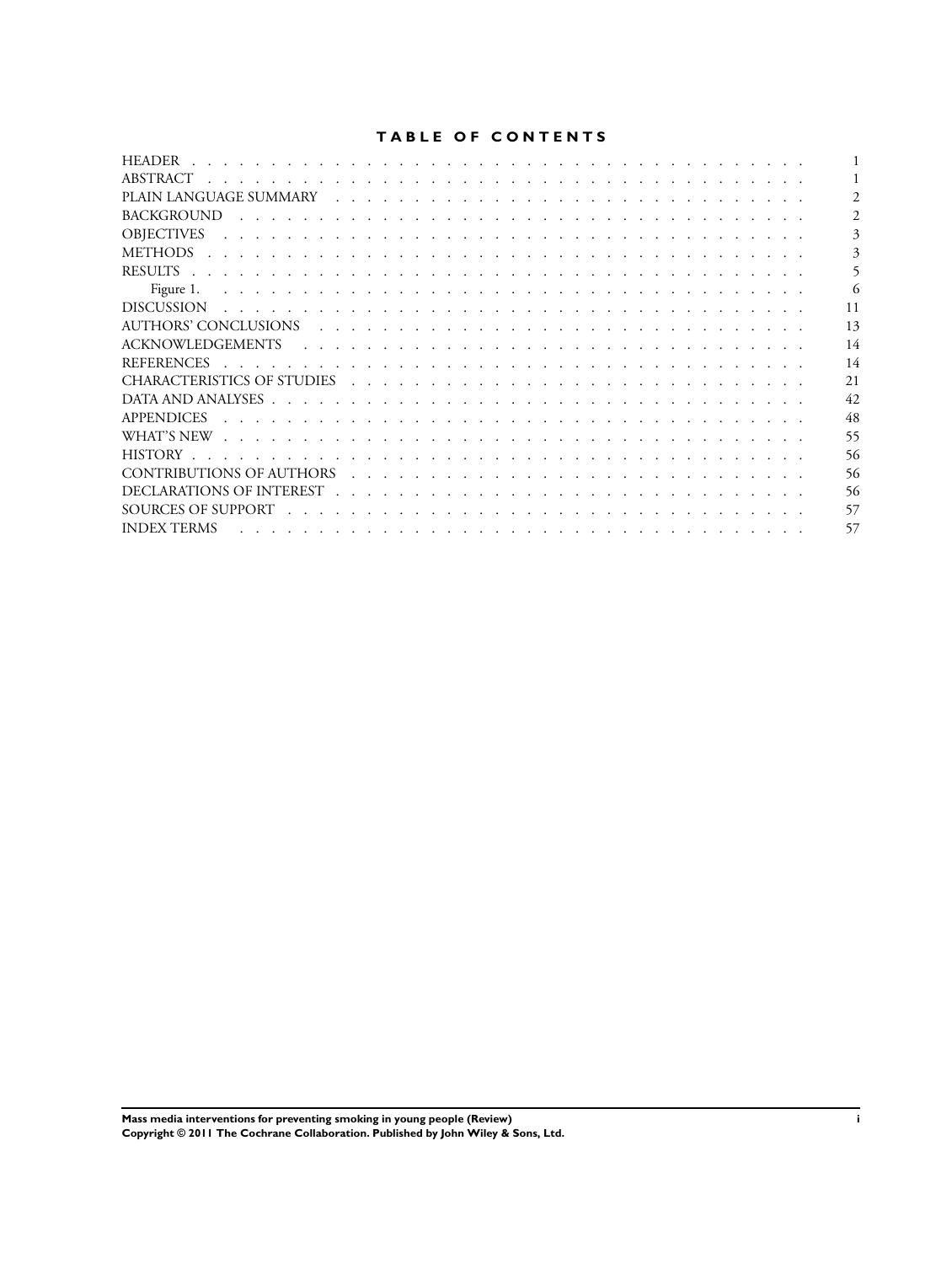**[Intervention Review]**

# **Mass media interventions for preventing smoking in young people**

Malcolm P Brinn<sup>1</sup>, Kristin V Carson<sup>1</sup>, Adrian J Esterman<sup>2</sup>, Anne B Chang<sup>3</sup>, Brian J Smith<sup>4</sup>

<sup>1</sup> Clinical Practice Unit, The Queen Elizabeth Hospital, Adelaide, Australia. <sup>2</sup>University of South Australia, Adelaide, Australia. <sup>3</sup>Menzies School of Health Research, Charles Darwin University, Casuarina, Australia. <sup>4</sup>Department of Medicine, University of Adelaide, The Queen Elizabeth Hospital, Adelaide, Australia

Contact address: Kristin V Carson, Clinical Practice Unit, The Queen Elizabeth Hospital, 4A Main Building, 28 Woodville Road Woodville South, Adelaide, South Australia, 5011, Australia. [kristin.carson@health.sa.gov.au](mailto:kristin.carson@health.sa.gov.au).

**Editorial group:** Cochrane Tobacco Addiction Group. **Publication status and date:** Edited (no change to conclusions), published in Issue 8, 2011. **Review content assessed as up-to-date:** 2 August 2010.

**Citation:** Brinn MP, Carson KV, Esterman AJ, Chang AB, Smith BJ. Mass media interventions for preventing smoking in young people. *Cochrane Database of Systematic Reviews* 2010, Issue 11. Art. No.: CD001006. DOI: 10.1002/14651858.CD001006.pub2.

Copyright © 2011 The Cochrane Collaboration. Published by John Wiley & Sons, Ltd.

## **A B S T R A C T**

#### **Background**

The mass media have been used as a way of delivering preventive health messages. They have the potential to reach and to modify the knowledge, attitudes and behaviour of a large proportion of the community.

### **Objectives**

To evaluate the effectiveness of mass media interventions to prevent smoking in young people in terms of reduced smoking uptake, in addition to secondary outcomes including improved smoking outcomes, attitudes, behaviours, knowledge, self-efficacy and perception.

### **Search methods**

We searched the Cochrane Tobacco Addiction Group Specialised Register and conducted additional searches of MEDLINE and EMBASE in July 2010.

### **Selection criteria**

Randomized trials, controlled trials without randomization and time series studies that assessed the effectiveness of mass media campaigns (defined as channels of communication such as television, radio, newspapers, bill boards, posters, leaflets or booklets intended to reach large numbers of people and which are not dependent on person to person contact) in influencing the smoking behaviour (either objective or self-reported) of young people under the age of 25 years.

### **Data collection and analysis**

Information relating to the characteristics and the content of media interventions, participants, outcomes, methods of the study and risk of bias was abstracted by two independent reviewers. Studies were combined using qualitative narrative synthesis.

### **Main results**

Seven out of a total of 84 studies reporting information about mass media smoking campaigns met all of the inclusion criteria. All seven studies used a controlled trial design. Three studies concluded that mass media reduced the smoking behaviour of young people. All of the effective campaigns had a solid theoretical basis, used formative research in designing the campaign messages, and message broadcast was of reasonable intensity over extensive periods of time.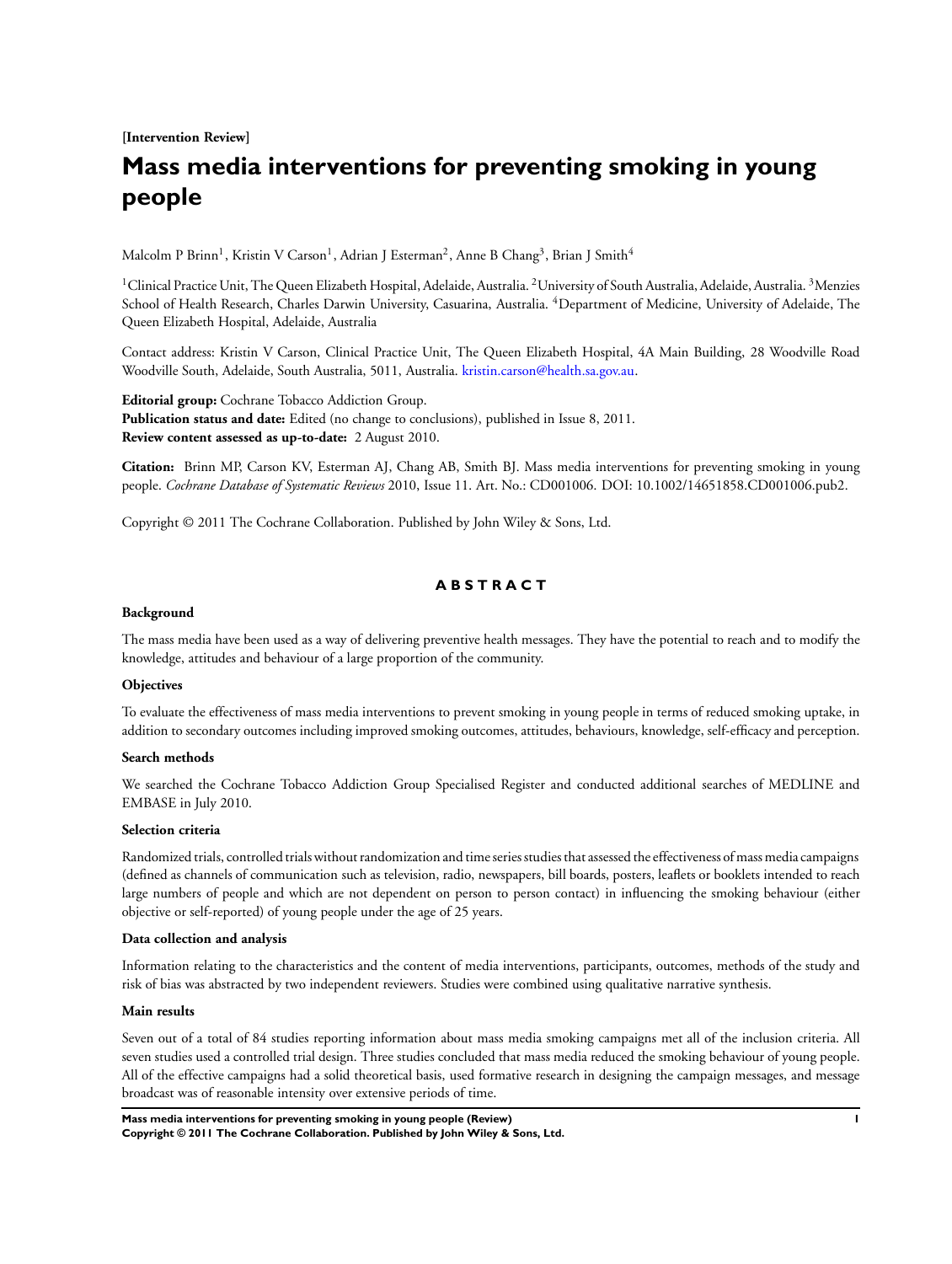#### <span id="page-4-0"></span>**Authors' conclusions**

There is some evidence that mass media can prevent the uptake of smoking in young people, however the evidence is not strong and contains a number of methodological flaws.

## **P L A I N L A N G U A G E S U M M A R Y**

#### **Can mass media campaigns (television, radio, newspapers, billboards and booklets) deter young people from starting to smoke**

Campaigns which researched and developed their message to reach their target audience had a higher success rate than those which did not. Overall, effective campaigns lasted longer with a minimum of three consecutive years, and were also more intense than less successful ones for both school based lessons (minimum eight lessons per grade) and media spots (minimum 4 weeks' duration across multiple media channels with between 167 and 350 TV and radio spots). The timing and type of broadcast made a difference to their success, with older youths in one study preferring radio to television. Implementation of combined school based curriculum/ components (i.e. school posters) and the use of repetitive media messages delivered via multiple channels (i.e. newspapers, radio, television) over a minimum period of three years contributed to successful campaigns. Changes in attitudes, knowledge or intention to smoke did not generally seem to affect the long-term success of the campaigns.

## **B A C K G R O U N D**

Reducing the prevalence of tobacco use amongst adolescents remains a key public health priority [\(BMA 2008](#page-16-0)). Addiction to nicotine usually begins during adolescence and young people who start to smoke at an early age have more difficulty in quitting in later years ([Reed 1993](#page-16-0)). Experimentation with cigarettes has been reported to start early with 19.1% of school students who had never smoked cigarettes indicating they were susceptible to initiate smoking during the next year ([MMWR 2008\)](#page-16-0). An estimated one in five young teenagers smoke regularly worldwide, with approximately 30 million children taking up the habit every year [\(GYTSC 2002](#page-16-0)). Approximately 9.5% of students are current cigarette smokers in the developed world. However, a disturbingly higher trend (above 30%) is occurring in underdeveloped countries ([MMWR 2008](#page-16-0)). The New Jersey Youth Tobacco Survey estimated that 90-million cigarettes, or 4.2 million packs of cigarettes were consumed by high-school students annually in 2006 [\(UMDNJ 2007\)](#page-16-0).

Smoking behaviour among adolescent girls is increasing over that of boys ([Mackay 2006;](#page-16-0) [Warren 2009\)](#page-16-0). Smoking prevalence in 1994 was 10% for boys and 13% for girls aged between 11 and 15 years ([Walters 1996\)](#page-16-0). However a 2006 survey in Scotland demonstrated that smoking prevalence amongst boys decreased from 29% to 12% but the rate of decline for girls was significantly less with 26% to 18% [\(BMA 2008\)](#page-16-0).

A systematic review of the literature has identified a number of different environmental, socio-demographic, behavioural and per-

sonal factors associated with the onset of smoking ([Tyas 1997](#page-16-0)). The peer group, in particular, has been thought to play an important role in influencing smoking behaviour. A key theoretical perspective used to explain the association between peer smoking and adolescents' smoking is the 'social influences' or Social Learning Theory approach, which predicts that young people will anticipate, initiate and adopt smoking as part of the socialisation process [\(Cleary 1988\)](#page-16-0). Social Learning Theory not only explains how people acquire and maintain behaviours but also provides the basis for intervention and behaviour change.

The Social Learning Theory approach has frequently been adopted in schools-based health prevention programmes. It has also been used as a basis for designing programmes delivered by the mass media. These campaigns are designed to influence behaviour by presenting positive role models who reject smoking in typical situations where smoking is encouraged, in the hope that the rejecting behaviour will be modelled by the target audience. Whether or not the target audience pays attention to the model depends upon the characteristics of both the model and the individual observer. In order to develop an effective prevention programme it is necessary to both develop the capacity to respond to social pressure and to provide a model of alternative behaviour. Programmes based on Social Learning Theory address the motivations behind smoking and provide options for alternative behaviour. This approach is in contrast to early attempts at smoking prevention which assumed that young people lacked information about the negative effects of smoking and if that information gap was filled they would then make rational decisions not to smoke. Hence the term 'rational

**Mass media interventions for preventing smoking in young people (Review) 2 Copyright © 2011 The Cochrane Collaboration. Published by John Wiley & Sons, Ltd.**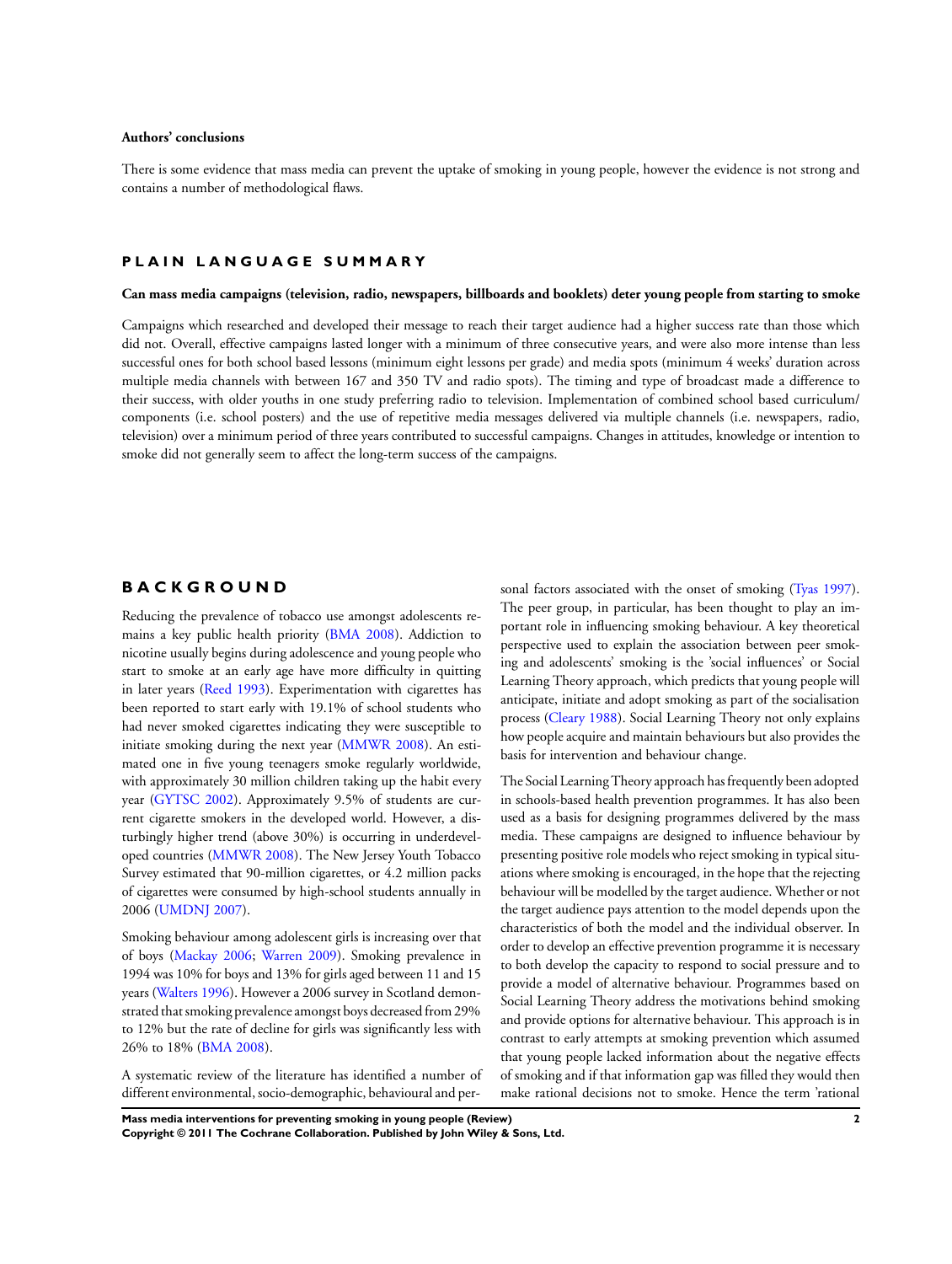approach' which is frequently used for this type of intervention. However, lack of awareness of the adverse effects of smoking does not seem to be a major problem.

Other theoretical approaches that have been used in smoking prevention research include the developmentally-oriented affective approach where the focus is on increasing self-esteem and selfworth, decreasing feelings of alienation and developing decisionmaking and interpersonal skills. A basic assumption within this approach is that information specific to smoking is not considered necessary for preventing the onset of smoking. The social norms approach has also been used, where the focus is on reducing alienation and increasing self-esteem, often through active participation in activities.

The mass media (TV, radio, newspapers, billboards) have increasingly been used as a way of delivering preventive health messages. A review by [Kremers 2004](#page-16-0) argued that smoking prevention should aim at influencing the image of non-smoking (i.e. positively influencing the identity of non-smokers) by using mass media interventions and restrictive policies. Mass media has the potential to reach a large proportion of the population, particularly groups that may be difficult to access through more traditional approaches, and are a relatively inexpensive way of exposing the population to information regarding their health. They also have the potential to modify the knowledge or attitudes of a large proportion of the community simultaneously ([Redman 1990\)](#page-16-0). It has been suggested that the mass media is particularly appropriate for delivering antismoking messages to young people because they are exposed to and often greatly interested in the media ([US DHHS 1994](#page-16-0)).

Young people are estimated to spend almost twice as many hours watching TV (22,000 hrs) as they spend in formal education (12,000 hrs) ([Worden 1988\)](#page-16-0). By the age of 18 years a young person will have spent more time being entertained by the media than doing any other activity except sleeping ([Davies 1993](#page-16-0)). The mass media, particularly TV, can influence young peoples' perceptions of what constitutes the real world, acceptable social behaviour, and help to mould cultural norms and convey important and believable messages about the behaviours it depicts ([Strasburger 1995](#page-16-0)).

Previous reviews of the literature have assessed the effectiveness of mass media campaigns in influencing smoking behaviour in young people. They have however, included other types of intervention such as schools-based programmes or community initiatives, and as such have not included all relevant studies in any one area [\(Michell 1994;](#page-16-0) [US DHHS 1994;](#page-16-0) [Reid 1995;](#page-16-0) [Reid 1996;](#page-16-0) [Stead 1996](#page-16-0); [Silver 2001](#page-16-0); [Friend 2002](#page-16-0); [Farrelly 2003\)](#page-16-0). Overall, these reviews have reported mixed results concerning the effectiveness of the mass media, particularly for smaller community level campaigns. Regardless of this, the potential to influence youth smoking rates has still been demonstrated. There have been other reviews of the literature which have concentrated exclusively on the mass media, but smoking cessation with adult smokers has

been the focus ([Flay 1987b](#page-16-0)). These reviews of smoking cessation have concluded that mass media campaigns can reduce smoking rates, particularly campaigns that are more intense in terms of reach, frequency and duration ([Flay 1987b;](#page-16-0) [Flay 1987c\)](#page-16-0).

## **O B J E C T I V E S**

Search and critically appraise the relevant literature in order to determine the strength of the evidence, that mass media interventions to prevent smoking in young people may:

- 1) reduce smoking uptake among youths (<25 years),
- 2) improve smoking attitudes, behaviour and knowledge,
- 3) improve self-efficacy/self-esteem,

4) improve perceptions about smoking including the choice to follow positive role models.

Studies which did not report smoking behaviour were excluded.

## **M E T H O D S**

#### **Criteria for considering studies for this review**

### **Types of studies**

Any study which evaluated the effectiveness of mass media campaigns in influencing the smoking behaviour in young people using one of the following designs:

1) randomized controlled trial in which the unit of randomization was the school, community or geographical region,

2) controlled trial without randomization allocating schools, communities or geographical regions,

3) time series (i.e. data collection for one subject at regular intervals over a period of time).

Uncontrolled before and after studies and uncontrolled studies with post intervention measurements only (no baseline measurement) were excluded.

## **Types of participants**

Young people aged less than 25 years.

#### **Types of interventions**

Mass media is defined here as channels of communication such as television, radio, newspapers, bill boards, posters, leaflets or booklets intended to reach large numbers of people and which are not dependent on person to person contact. The purpose of the

**Mass media interventions for preventing smoking in young people (Review) 3 Copyright © 2011 The Cochrane Collaboration. Published by John Wiley & Sons, Ltd.**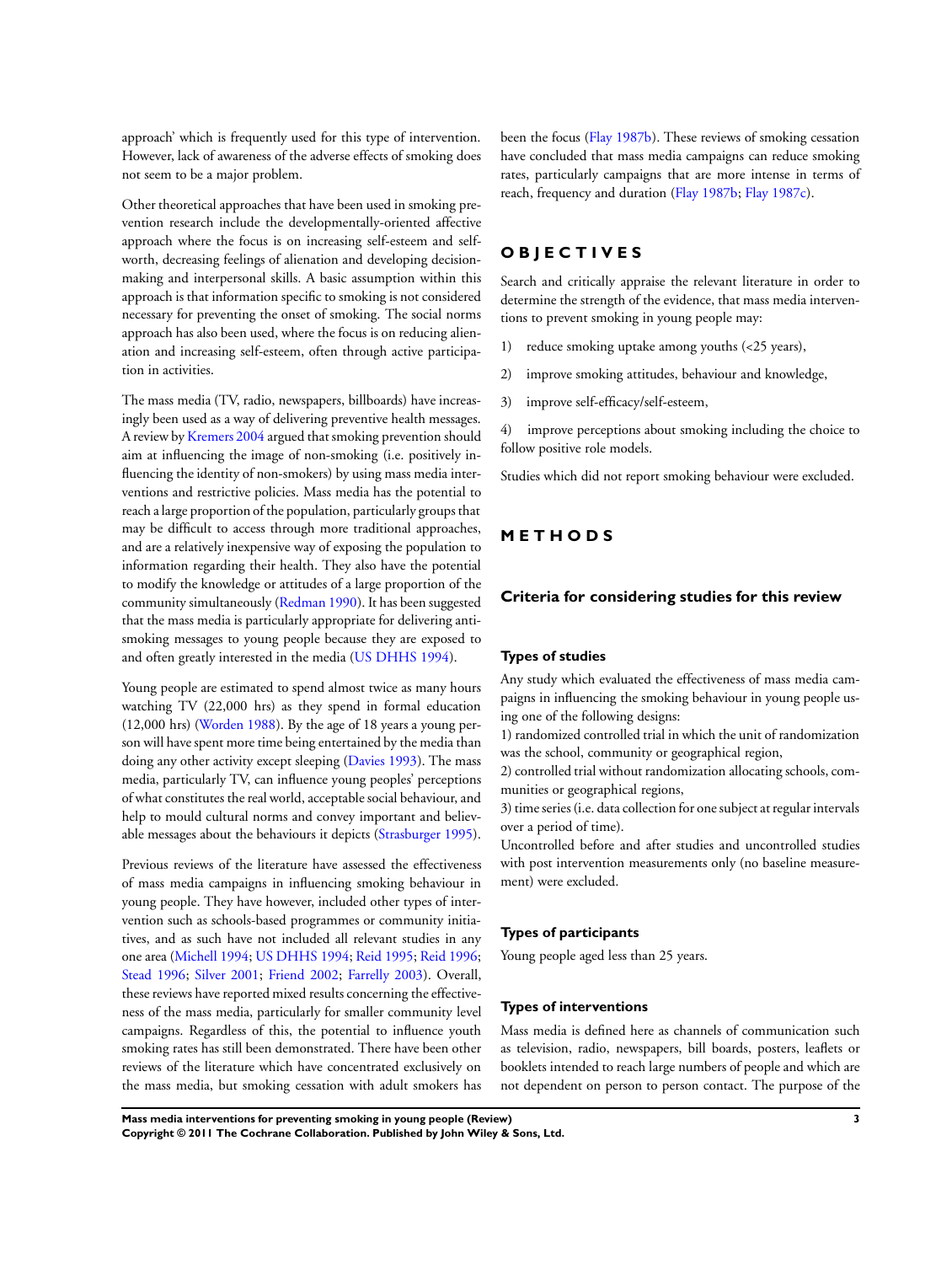mass media campaign must be primarily to prevent the uptake of smoking in young people. Studies of mass media campaigns combined with school-based programmes designed to influence smoking behaviour in young people were also included.

#### **Types of outcome measures**

#### **Primary measures:**

Smoking/ tobacco use status: daily, weekly, monthly, ever, nonsmoker, smokeless tobacco user, smoker (frequency/quantity unspecified).

Young people may be classified as smokers or non-smokers in different ways; where possible the strictest definition was used, in which young people with any history of cigarette use were defined as smokers.

## **Intermediate measures (for studies reporting a smoking outcome):**

Smoking attitudes: attitude toward smoking (total), advantages/ positives, disadvantages/negatives, perceived peer attitudes, 'smokers look better', 'smokers more popular', 'non-smokers aren't affected', 'smokers are thinner', 'okay for young people to smoke'. Smoking behaviours: intentions to smoke, rules on smoking.

Smoking knowledge: smokeless tobacco addictive, first use harmful, effects of mild cigarettes, ease of quitting, tobacco companies target kids.

Self esteem/self-efficacy

Smoking perception: perceived norms, perceived adult smoking, perceived peer smoking, perceived sibling smoking.

### **Process measures:**

Media reach

Mass media campaigns whose impact has been assessed only in terms of intermediate outcomes or process measures were excluded.

### **Search methods for identification of studies**

We searched the Cochrane Tobacco Addiction Group Specialized Register of trials. This is derived from regular systematic searches of bibliographic databases including CENTRAL, MEDLINE, EMBASE, PsycINFO and Science Citation Index (see [Tobacco](http://onlinelibrary.wiley.com/o/cochrane/clabout/articles/TOBACCO/) [Addiction Group Module](http://onlinelibrary.wiley.com/o/cochrane/clabout/articles/TOBACCO/) for search strategies and dates). Reports of trials of mass media interventions to prevent smoking uptake are identified as potentially relevant when new reports are added to the Register. As a check that all reports of mass media prevention studies had been identified we re-searched MEDLINE and EMBASE using a combination of topic related terms, age limiting

terms, and the tobacco and study design terms used for the main searches. Topic related terms included the following; mass media, videotape recording, telecommunications, radio motion pictures, audiovisual aids radio, television, TV, campaign, advertising. Full search strategies are given in [Appendix 1](#page-50-0). Searches for the update were run in October 2009 and updated again in July 2010. The search dates were limited to 1997 onwards to identify new reports since the last update.

The register contains a variety of studies published in foreign languages. We did not exclude trials on the basis of language.

Searches for the first version of this review covered a larger range of databases; we did not find that the scope of the other databases or their indexing terms helped to retrieve additional study reports. Databases and strategies for the original version of this review are listed in [Appendix 2](#page-52-0). Some communication journals were also searched individually via the Social Science Citation index; we did not continue this.

### **Data collection and analysis**

From the title, abstract, or descriptors, two of the authors (MB and KC) reviewed the literature searches. We excluded all studies that were clearly not RCTs (randomized controlled trials), CCTs (controlled clinical trials) or interrupted time-series or that clearly did not fit the inclusion criteria. All other citations were then reviewed independently (by MB and KC) in full text, assessing for inclusion based on study design, population, intervention and outcome.

The decision not to attempt a quantitative synthesis of the study results was determined by an a priori assessment of the large number of sources of possible heterogeneity amongst studies likely to be eligible. These include features of the programme under evaluation, such as type of media used, target audience and duration and intensity of the intervention. Study variables including design, measures of smoking behaviour reported and length of follow up would also contribute to potential variation in outcome.

Where necessary, authors have been contacted for clarification. Information relating to each study is presented in the '[Characteristics](#page-24-0) [of included studies'](#page-24-0). Individual study results, regarding statistically significant differences in outcomes between intervention and control groups, are indicated in the '[Data and analyses'](#page-44-0) table.

#### **Data extraction and management**

Two authors (MB and KC) independently extracted data for the trials using a standardised data extraction form before data was entered into The Cochrane Collaboration software program Review Manager 5.0. KC and the previous review authors corresponded with authors of included studies to obtain missing and raw data. Additional data were obtained from the authors of [Flynn 1995,](#page-16-0) [Hafstad 1997](#page-16-0) and [Worden 1983](#page-16-0).

**Mass media interventions for preventing smoking in young people (Review) 4 Copyright © 2011 The Cochrane Collaboration. Published by John Wiley & Sons, Ltd.**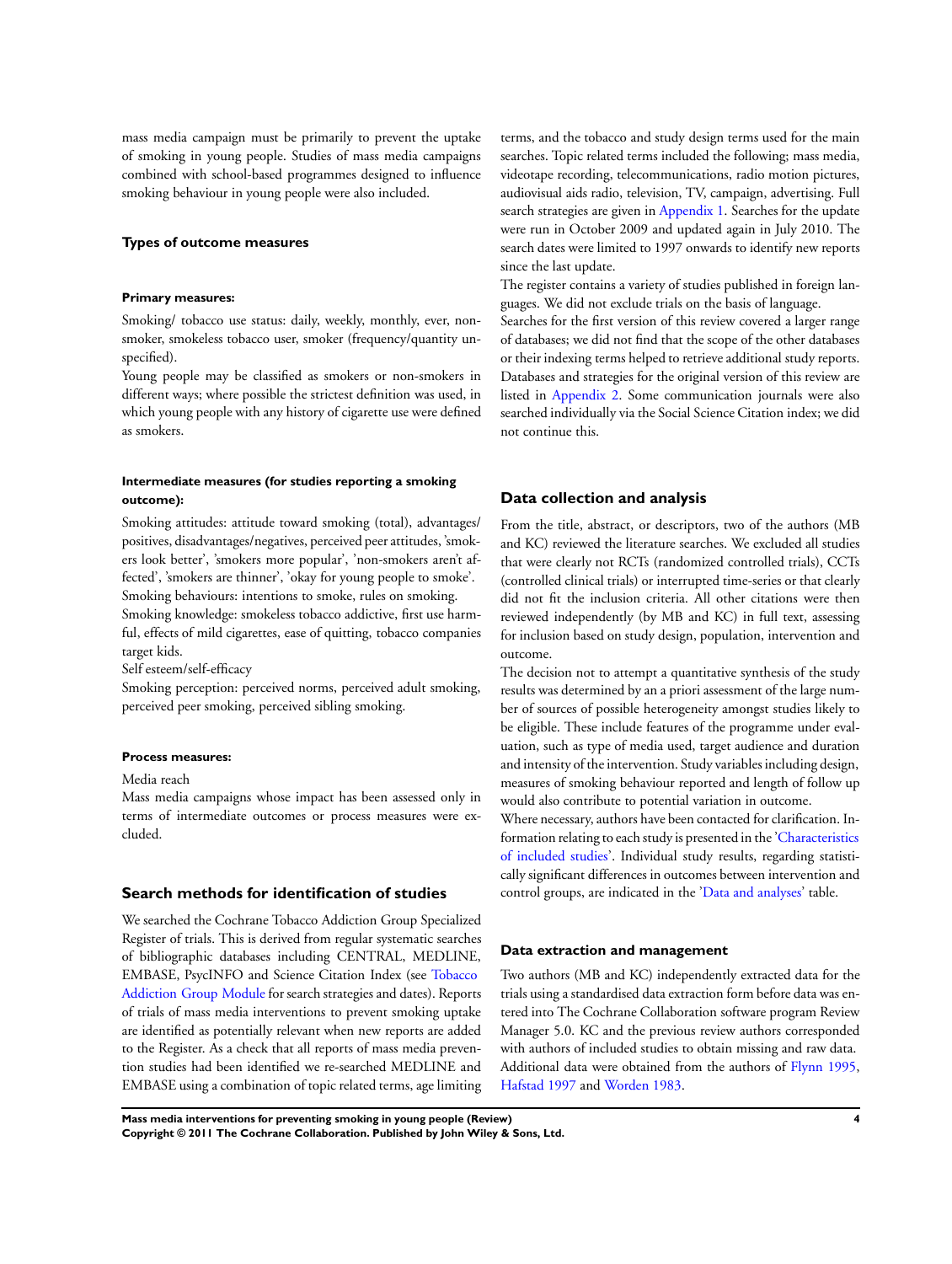#### **Assessment of risk of bias in included studies**

We assessed the risk of bias in line with the recommendations made in the *Cochrane Handbook for Systematic Reviews of Interventions* ([Higgins 2008](#page-16-0)) which include allocation sequence generation, allocation concealment, blinding of participants, personnel and outcome assessors, incomplete outcome data, selective outcome reporting, and other potential threats to validity in the studies. In addition, four supplementary categories were included as recommended by the Effective Practice and Organisation of Care (EPOC) guidelines due to the nature of the intervention, and the potential increase to risk of bias in this study population ([EPOC](#page-16-0) [2009](#page-16-0)). These include imbalance of outcome measures at baseline, comparability of intervention and control group characteristics at baseline, protection against contamination and selective recruitment of participants.

#### **Data synthesis**

Data were entered in to Review Manager software. As there were insufficient data to conduct a meta-analysis, the studies were analysed using narrative synthesis.

## **R E S U L T S**

### **Description of studies**

See:[Characteristics of included studies;](#page-24-0)[Characteristics of excluded](#page-38-0) [studies.](#page-38-0)

### **Results of the search**

Reports relating to seven studies met all of the inclusion criteria from 707 articles (see ['Characteristics of excluded studies'](#page-38-0) section for details of excluded studies and reasons for exclusion). All of the included studies used a controlled trial design.

### **Included studies**

See [Characteristics of included studies.](#page-24-0) All studies investigated the effect of a mass media prevention effort directed at young people, <25 years, using a parallel group RCT or CCT design. The seven papers were published between 1983 and 2010. Six studies originated from the USA ([Worden 1983](#page-16-0); [Bauman 1991;](#page-16-0) [Flay 1995;](#page-16-0) [Flynn 1995;](#page-16-0) [Longshore 2006;](#page-16-0) [Flynn 2010\)](#page-16-0) and one from Norway [\(Hafstad 1997](#page-16-0)).

A total of approximately 49,398 participants were included from these seven studies. Clusters were reported in two different ways, one was at the level of community (n=6), which included SMSAs (Standard Metropolitan Statistical Areas) and counties, studies in

this classification included [Bauman 1991](#page-16-0), [Flynn 1995](#page-16-0) and [Hafstad](#page-16-0) [1997](#page-16-0). The other method of clustering was at the school level (n= 338), ranging from middle to high school and was used by [Worden](#page-16-0) [1983](#page-16-0); [Flay 1995](#page-16-0), [Longshore 2006](#page-16-0) and [Flynn 2010.](#page-16-0)

Participants varied across studies; some studies targeted specific high-risk groups such as girls ([Hafstad 1997](#page-16-0)) or young people at higher risk of becoming smokers, as defined by parental education and income level ([Flynn 1995\)](#page-16-0). The age of targeted participants also varied, and ranged from nine to eighteen years across the different studies.

Overall follow-up time periods ranged from 18 months [\(Worden](#page-16-0) [1983](#page-16-0)) to six years [\(Flynn 1995\)](#page-16-0) post baseline. However, in some cases the time-line was not clear. In [Bauman 1991](#page-16-0) the follow up was two years after baseline, 11 to 17 months after the broadcast and two to eight months after the mailed intervention. [Hafstad](#page-16-0) [1997](#page-16-0) measured smoking behaviour four years after the baseline survey, one year after the third and final campaign. [Worden 1983](#page-16-0) had follow up at 12 months from baseline (after two of the three campaigns) and at 18 months from baseline (immediately after completion of all three campaigns). Measurement of smoking be-haviour in the [Flay 1995](#page-16-0) study was immediately after the six-week intervention period, plus one- and two-year follow up (approximately two years, four months after the baseline survey). [Flynn](#page-16-0) [1995](#page-16-0) measured smoking behaviour at five points in time after the first baseline survey. The first three measurements took place during the intervention, one immediately post-intervention and the final measurement two years after the four-year intervention had been completed. [Longshore 2006](#page-16-0) followed up participants for a total of two years, however, the media intervention ran intermittently for the entire duration of the study period. Finally the later [Flynn 2010](#page-16-0) study measured the population at baseline and then four years later. The intervention continued for the duration of the study period.

#### **Characteristics of interventions:**

Four studies used mass media interventions alone ([Worden 1983;](#page-16-0) [Bauman 1991](#page-16-0); [Hafstad 1997;](#page-16-0) [Flynn 2010\)](#page-16-0) and three studies used mass media together with a schools-based educational component [\(Flay 1995](#page-16-0); [Flynn 1995](#page-16-0); [Longshore 2006\)](#page-16-0). The theories on which the campaigns were based differed between studies, although the majority used aspects of the social influences or Social Learning Theory approach. The intensity and duration of the individual media campaigns varied greatly between studies.

[Worden 1983](#page-16-0) evaluated smoking prevention messages broadcast on TV, which were based on the social influences approach, for three 13-week periods over an 18-month period overall. [Bauman](#page-16-0) [1991](#page-16-0) evaluated the effectiveness of radio messages about the expected consequences of smoking, together with a TV, radio and mailed brochures component to stimulate personal encouragement not to smoke, over a 15-month period. In the [Flay 1995](#page-16-0) study schools-based programmes that emphasised skills to resist

**Mass media interventions for preventing smoking in young people (Review) 5 Copyright © 2011 The Cochrane Collaboration. Published by John Wiley & Sons, Ltd.**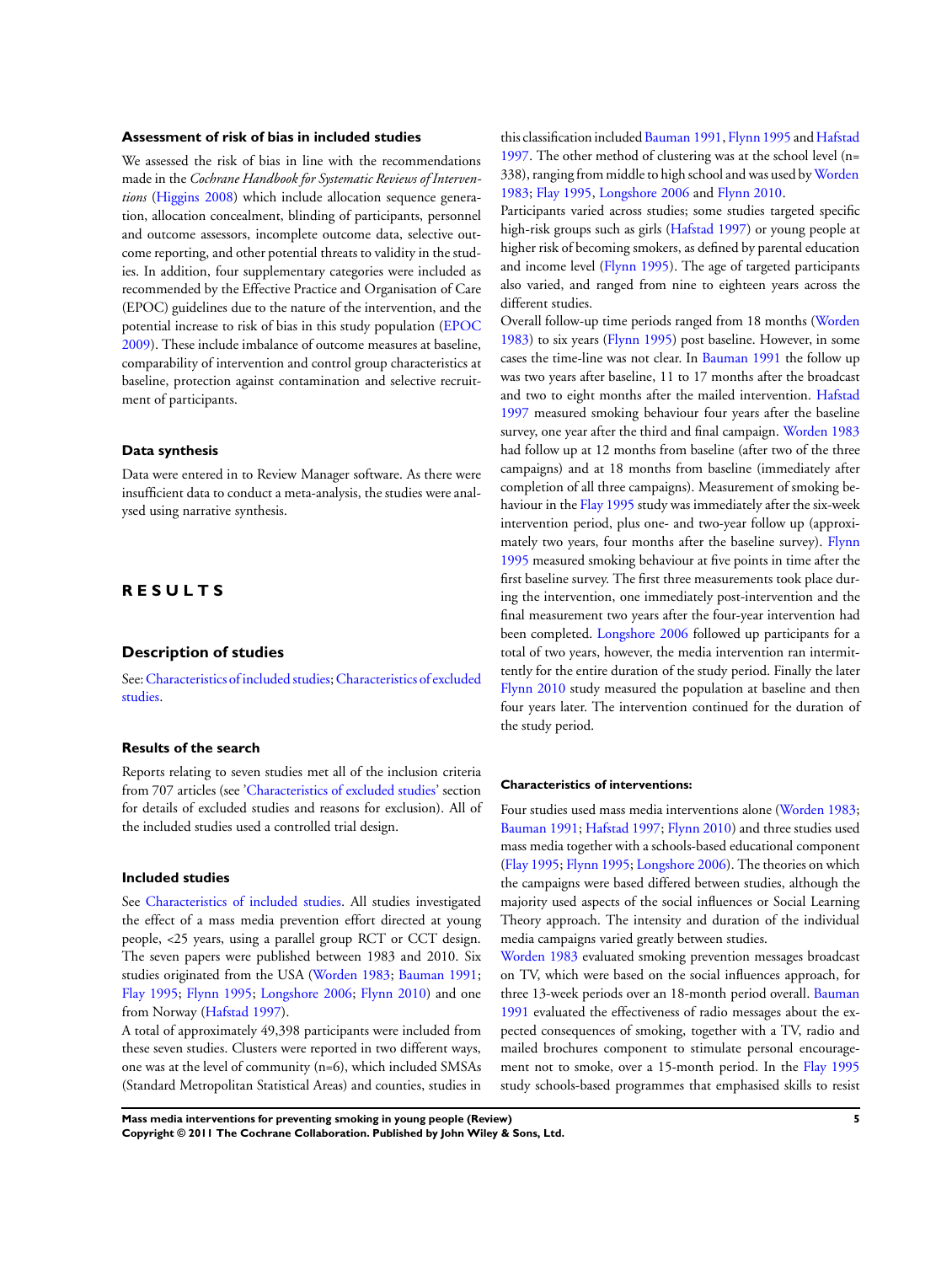<span id="page-8-0"></span>social influences to smoke were combined with TV segments, which were broadcast over a period of six weeks. Finally [Longshore](#page-16-0) [2006](#page-16-0) used a combination of the social influences theory, combined with the health belief model (HBM) and self-efficacy theory of behaviour change, using six months of in-school curriculum plus a campaign which ran intermittently throughout the follow-up period; the campaign went 'national' for one year between July 1998 and July 1999, and during a third phase which ran from September 1999 to Spring 2004.

[Hafstad 1997](#page-16-0) evaluated the effect of a three-week prevention media campaign shown annually, over a three-year period, based on provocative emotional appeals (where emotional reactions are thought to influence behaviour), which were targeted mainly at girls. [Flynn 1995](#page-16-0) tested the effectiveness of adding TV and radio spots to schools-based smoking prevention programmes based on the Social Learning Theory approach, at regular intervals over a four-year period, where as the later [Flynn 2010](#page-16-0) study utilised the Social Cognitive Theory.

Five of the studies purchased broadcasting time ([Worden 1983;](#page-16-0) [Bauman 1991;](#page-16-0) [Flynn 1995;](#page-16-0) [Hafstad 1997](#page-16-0); [Flynn 2010](#page-16-0)). Purchased broadcasting time allows more control over when messages are aired and therefore offers more scope for achieving optimal exposure of the message to the target audience.

#### **Outcomes measured:**

Smoking behaviour was assessed in all studies by self-report and in one study was validated biochemically using alveolar carbon monoxide (CO) and saliva thiocyanate levels ([Bauman 1991](#page-16-0)). In two studies, bogus pipeline measures (where participants are told that samples of their saliva will be analysed for thiocyanate levels and may be used to verify self-reports of smoking status) were also used as an addition to self-report data ([Flay 1995;](#page-16-0) [Flynn 1995\)](#page-16-0). A number of different intermediate outcomes such as knowledge about the effects of smoking, attitudes towards smoking, and intentions to smoke in the future were assessed in the seven studies. Process measures such as programme reach were recorded in five of the studies ([Worden 1983;](#page-16-0) [Bauman 1991](#page-16-0); [Flynn 1995;](#page-16-0) [Longshore](#page-16-0) [2006](#page-16-0); [Flynn 2010](#page-16-0)).

## **Risk of bias in included studies**

The key features for risk of bias in the seven included studies are summarised in Figure 1, in addition to the 'risk of bias' tables at the end of [Characteristics of included studies](#page-24-0) sections. Although the seven studies were assessed as meeting the criteria for inclusion into this review, there were important methodological limitations in all studies discussed below. Agreement for assessment of study quality was reached by the reviewers (MB and KC).

## **Figure 1. Methodological quality graph: review authors' judgements about each methodological quality item presented as percentages across all included studies.**



**Mass media interventions for preventing smoking in young people (Review) 6 Copyright © 2011 The Cochrane Collaboration. Published by John Wiley & Sons, Ltd.**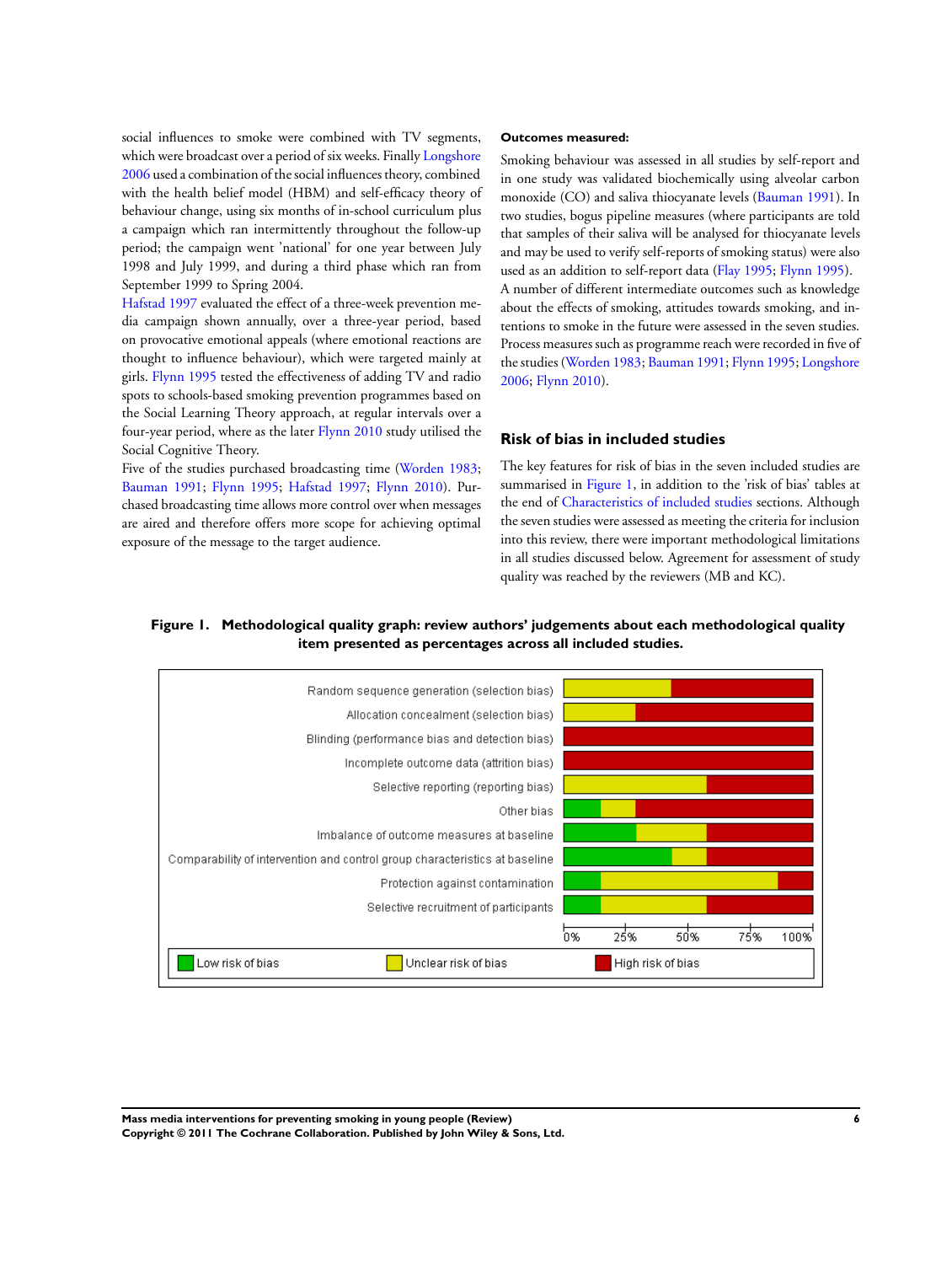#### **Sequence generation:**

Sequence generation was unclear in three studies [\(Flay 1995](#page-16-0); [Longshore 2006](#page-16-0); [Flynn 2010](#page-16-0) ) and inadequate in the remaining four ([Worden 1983](#page-16-0); [Bauman 1991](#page-16-0); [Flynn 1995](#page-16-0); [Hafstad 1997](#page-16-0)). Methods for choosing intervention and control areas varied across studies and were influenced by the availability of non-overlapping broadcast regions and by the prohibitive cost of advertising in some areas. Methods for selecting respondents varied between studies also and were largely dependent upon whether a schools-based component was included in the intervention. When interventions were a combination of mass media and schools based programmes respondents were students within the intervention and control schools [\(Flay 1995](#page-16-0); [Flynn 1995](#page-16-0); [Longshore 2006](#page-16-0)).

In those studies where the mass media campaign was the only intervention, methods of selecting respondents differed. In one study a cluster sampling procedure was used to identify a probability sample of households within each Standard Metropolitan Statistical Area (SMSA). Households were then screened for young people aged 12 to 14 years of age. This resulted in a sample of 2534 eligible respondents of which 83% participated in baseline measurement [\(Bauman 1991](#page-16-0)). One study included all young people aged 14 to 15 years from the two communities allocated to intervention and control groups ([Hafstad 1997\)](#page-16-0). Another study selected respondents from 93 schools, although no information is given as to how the schools were selected and no intervention was carried out within the schools ([Worden 1983\)](#page-16-0). The most recent [Flynn 2010](#page-16-0) study used Designated Market Areas (DMA) to match four pairs of metropolitan areas across four states, with a total of 98 middle and high school clusters available for evaluation at fouryear follow up. These selections were focused on districts serving lower-income and lower-education populations.

#### **Allocation concealment:**

Allocation concealment was unclear in two studies [\(Flay 1995;](#page-16-0) [Flynn 2010](#page-16-0)) and inadequate in the remaining five [\(Worden 1983;](#page-16-0) [Bauman 1991;](#page-16-0) [Flynn 1995;](#page-16-0) [Hafstad 1997;](#page-16-0) [Longshore 2006\)](#page-16-0).

#### **Blinding for participants and outcome assessors:**

All studies were inadequate in terms of blinding for participants due to the nature of the intervention. no authors mentioned an attempt to conceal allocation from outcome assessors.

### **Incomplete outcome data:**

Incomplete outcome reporting of data could not be excluded in any of the seven included studies.

Rates of attrition varied between studies which could in part be due to differences in the length of follow up. The study with the longest duration and follow up also had a high rate of attrition (62% at six-year follow up) ([Flynn 1995\)](#page-16-0). Attrition rates were also higher

in those studies that only included participants in the analysis if they had been present for all of the measurement sessions. Some studies gave percentages of drop-outs according to reason for non-response, for example in one study 82% of drop-outs left the community or transferred to private schools and three per cent were refusals to participate in further assessments [\(Flynn 1995](#page-16-0)). Some studies reported differences between those participants who were lost to follow up and those who were available throughout the intervention period. For example significantly less baseline smoking was reported in those available at follow up compared with those lost to follow up  $(1.3\% \text{ versus } 5.1\%, \text{ p}<0.01)$  ([Flynn](#page-16-0) [1995](#page-16-0)).

#### **Selective outcome reporting:**

Selective reporting was unclear in four studies ([Worden 1983;](#page-16-0) [Flay 1995;](#page-16-0) [Hafstad 1997;](#page-16-0) [Longshore 2006](#page-16-0)) and inadequate in the remaining three studies [\(Bauman 1991](#page-16-0); [Flynn 1995](#page-16-0); [Flynn 2010](#page-16-0) ).

### **Imbalance of outcome measures at baseline:**

Three studies ([Bauman 1991;](#page-16-0) [Flay 1995](#page-16-0); [Hafstad 1997\)](#page-16-0) failed to address an imbalance in outcome measures at baseline, two studies [\(Worden 1983;](#page-16-0) [Flynn 1995](#page-16-0)) were unclear, leaving two studies [\(Longshore 2006](#page-16-0); [Flynn 2010\)](#page-16-0) which adequately addressed this outcome.

## **Comparability of intervention and control group characteristics at baseline (i.e., similar characteristics of subjects in each study arm):**

Comparability of interventions at baseline for participant characteristics was unclear in one study ([Hafstad 1997\)](#page-16-0), inadequate in three ([Worden 1983](#page-16-0); [Bauman 1991;](#page-16-0) [Flynn 1995](#page-16-0)) and addressed in three ([Flay 1995;](#page-16-0) [Longshore 2006](#page-16-0); [Flynn 2010](#page-16-0)).

In one study there was substantial variation in baseline smoking rates between SMSAs (smoking levels ranged from 0.6% to 5.2% between SMSAs). This occurred despite selecting regionally matched communities and adjusting statistically for 10 socio-demographic and personality correlates of adolescent cigarette smoking [\(Bauman 1991\)](#page-16-0). However, in some of the included studies none or small differences were reported between groups at baseline. For example, one study found differences between groups in the percentage of females (52% versus 47%, p=0.02) and in the ages of participants (10.7 versus 10.8 years, p=0.002) but no differences were found on a number of other variables measured at baseline in the same study [\(Flynn 1995\)](#page-16-0). The likely reason for these statistically significant differences is to do with statistical power of the large sample size, rather than differences of clinical significance. In addition, differences found were adjusted for, in subsequent analyses.

**Mass media interventions for preventing smoking in young people (Review) 7 Copyright © 2011 The Cochrane Collaboration. Published by John Wiley & Sons, Ltd.**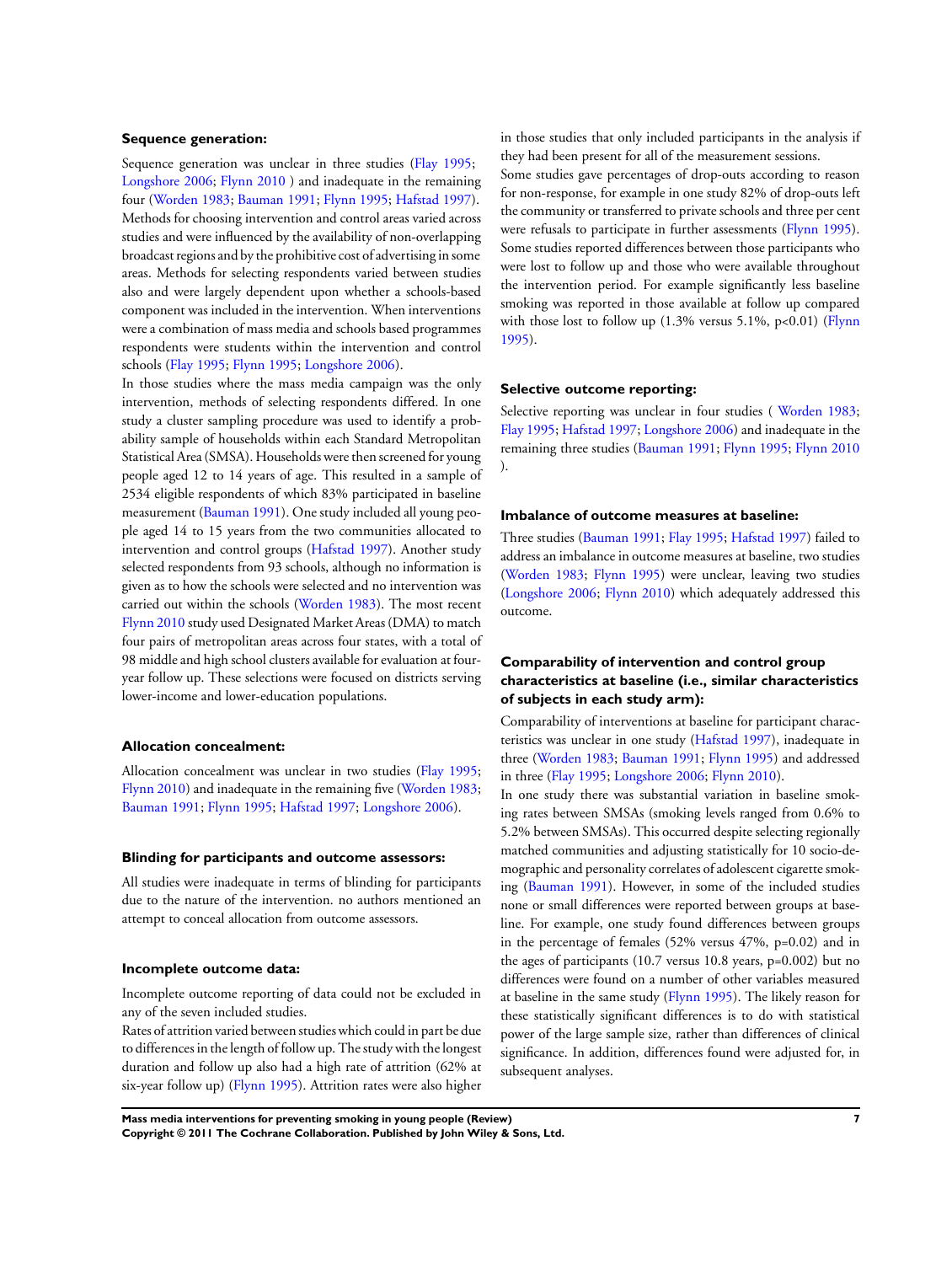#### **Protection against contamination:**

Protection against contamination was unclear in five studies [\(Worden 1983](#page-16-0); [Bauman 1991;](#page-16-0) [Flynn 1995;](#page-16-0) [Hafstad 1997;](#page-16-0) [Longshore 2006\)](#page-16-0); one was adequately addressed (i.e. no contamination) [\(Flay 1995](#page-16-0)) and one study reported significant contamination within the control populations ([Flynn 2010](#page-16-0)). However, due to the nature of mass media interventions, it is very difficult to find a comparable control group that is not exposed to the intervention media.

In the most recent study, [Flynn 2010,](#page-16-0) authors report significant contamination through state-funded tobacco control programs via the Master Settlement Agreement, (MSA) running for the duration of the study period (2000 - 2005). During 2002, the first campaign year for this research project, these states spent an average of 26% of the Centers for Disease Control and Prevention (CDC) recommended minimum expenditure on tobacco control programming. The CDC estimated that the median number of state-funded anti-tobacco advertising exposures among youth increased from 0.04 per month in 1999 to 0.80 in 2002. In addition, a large national youth-focused anti-tobacco media campaign, also funded by the MSA commenced in 2000. Authors report that this campaign was active in all of the intervention and comparison DMAs at a high level of intensity throughout the intervention campaigns.

### **Selective recruitment of participants (i.e., selection bias &/or representation of community):**

Selective recruitment of participants could not be excluded in three studies [\(Bauman 1991;](#page-16-0) [Flay 1995](#page-16-0); [Hafstad 1997\)](#page-16-0), and was unclear in three ([Worden 1983](#page-16-0); [Flynn 1995](#page-16-0); [Longshore 2006\)](#page-16-0).

#### **Other potential threats to validity:**

Finally, five studies had other potential threats to validity [\(Bauman](#page-16-0) [1991](#page-16-0); [Flay 1995](#page-16-0); [Flynn 1995;](#page-16-0) [Hafstad 1997](#page-16-0); [Longshore 2006](#page-16-0)) as described below under 'statistical analysis', one [\(Worden 1983](#page-16-0)) was unclear and one was free of other potential threats to validity [\(Flynn 2010\)](#page-16-0).

### **Statistical Analysis**

All studies allocated either communities, areas or schools to intervention or control groups. In five studies the main analysis was then presented with the individual as the unit of analysis. All these five studies did however take account of the unit of allocation issue in their analyses [\(Bauman 1991](#page-16-0); [Flay 1995](#page-16-0); [Flynn 1995](#page-16-0); [Longshore](#page-16-0) [2006](#page-16-0); [Flynn 2010](#page-16-0)). For example, one study included the community as a random factor nested within treatment, school a random factor nested within community and the individual a random factor nested within school. Statistical significance associated with the intervention was determined by using community within treatment as the error term ([Flynn 1995\)](#page-16-0). Similarly, another study

modelled individual outcomes as three level data (students within classrooms within schools) with differences between schools and differences between classrooms treated as random effects and differences between treatments as fixed effects [\(Flay 1995](#page-16-0)). In the study by Bauman ([Bauman 1991\)](#page-16-0) data were analysed by area and by individual; the latter examined treatment effects with the area nested within treatment.

### **Effects of interventions**

#### **Smoking behaviour**

Seven different mass media programmes have been evaluated as a method of preventing the uptake of smoking in young people. Three of the seven interventions were found to be associated with reductions in smoking behaviour [\(Flynn 1995;](#page-16-0) [Hafstad](#page-16-0) [1997](#page-16-0); [Longshore 2006\)](#page-16-0), whilst the remaining four demonstrated no effect [\(Worden 1983](#page-16-0); [Bauman 1991;](#page-16-0) [Flay 1995](#page-16-0); [Flynn 2010](#page-16-0)). Campaign components are summarised in [Appendix 3.](#page-54-0)

#### **Mass media campaigns versus no intervention:**

The first comparison concerned the effectiveness of mass media campaigns, compared with no intervention in influencing the smoking behaviour of young people. Four of the seven studies made this direct comparison ([Worden 1983;](#page-16-0) [Bauman 1991;](#page-16-0) [Hafstad 1997;](#page-16-0) [Flynn 2010\)](#page-16-0) and one study used a factorial design in which this comparison was made [\(Flay 1995](#page-16-0)).

A provocative media campaign aimed primarily at girls, designed to create negative affective reactions was carried out in one county in Norway ([Hafstad 1997](#page-16-0)). The effects of newspaper advertisements, posters, TV and cinema spots of three-weeks duration over three consecutive years were compared to a control county receiving no intervention. Comparison areas were matched on variables such as county size, education level, parental income and smoking prevalence. The overall increase in the proportion of female daily smokers at one-year follow-up was four per cent lower in the media county than in the control county (8.6% compared with 12.4% respectively, p<0.01). Although not statistically significant, the same trend was apparent for males; 6.8% in the intervention county compared with 10.5% in the control county. The odds ratio (OR) for being a smoker in the intervention county compared with being a smoker in the control county was 0.74 (95% CI: 0.64 to 0.86) after adjustment for smoking at baseline and gender.

A difficulty with the interpretation of the findings in this study was the difference in survey response rates, between the intervention and the control counties (65% versus 70% respectively). In addition, more of the participants lost to follow up in the intervention county were smokers at baseline than in the control county (18% versus 13%). The odds of being a smoker controlling for smoking habits at baseline were re-calculated taking into account the differences in response rates between the two counties (OR

**Mass media interventions for preventing smoking in young people (Review) 8 Copyright © 2011 The Cochrane Collaboration. Published by John Wiley & Sons, Ltd.**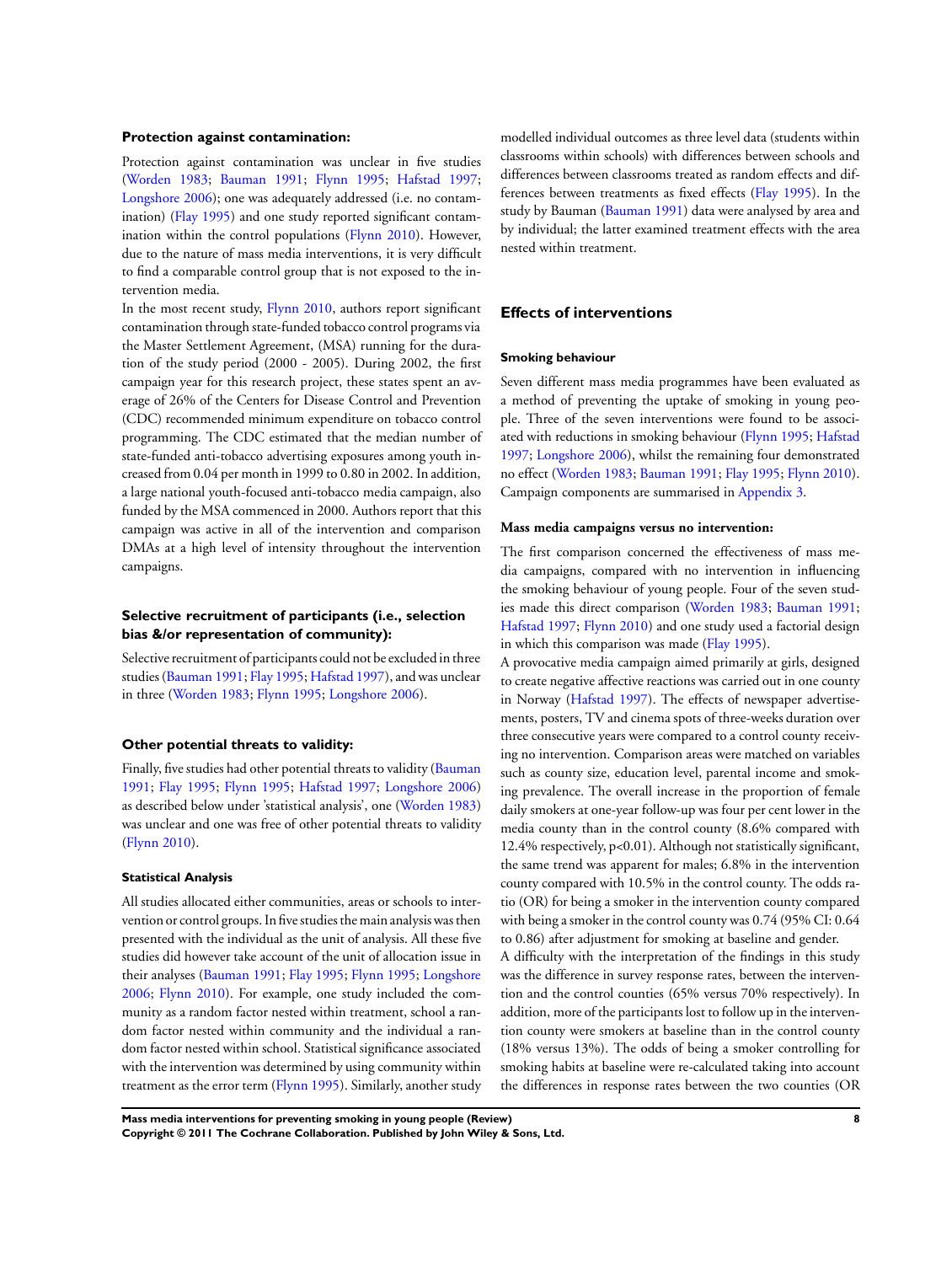0.84, 95% CI: 0.76 to 0.95). Also, no adjustment was made in the analyses for the community being the unit of allocation and the individual the unit of analysis.

In a second study, TV messages designed to prevent the adoption of smoking were targeted at 10 to 12 year olds within the range of a rural network affiliate TV station in the USA, over an 18 month period ([Worden 1983\)](#page-16-0). School districts in adjacent counties, which were out of range of the signal, were matched using census data, and formed the control group. At 18-months follow up no statistically significant differences were found in smoking behaviour between the intervention and control counties.

One study compared three different forms of mass media with a control which did not receive any intervention [\(Bauman 1991](#page-16-0)). Radio messages were used to broadcast the negative consequences of smoking, added to this was the promotion of a sweep-stake offer, first using the radio and secondly the television. The sweepstake offer encouraged young people to recruit friends into the contest in the hope that discussion about not smoking would take place. Cluster sampling procedures were used to identify probability samples of households within each area, from whom data were collected. Smoking prevalence increased from baseline to follow up (ranged from two to eight months post-intervention) in all groups, but no significant differences between groups were detected. There was however substantial variation in baseline smoking between the SMSAs, from which the groups were selected (range from 0.6% to 5.2%). This occurred despite selecting regionally matched communities and adjusting statistically for 10 socio-demographic and personality correlates of adolescent cigarette smoking. The observed rates of adolescent smoking made detection of effects attributable to the campaigns impossible ([Bauman 1991](#page-16-0); [La Prelle](#page-16-0) [1992](#page-16-0)).

The most recent study ([Flynn 2010](#page-16-0)) compared four simultaneous campaigns consisting of specially developed messages based on behavioural theory (social cognitive theory) and targeted to diverse age groups of racially and ethnically diverse youth. 30- and 60-second TV and radio messages were broadcast using purchased time with approximately three to four exposures per week. Approximately 10 messages were chosen for each campaign in 2002. Five additional messages were developed annually for each campaign in 2003 to 2005 (60 total). Intervention impact on cigarette use in the past 30 days did not show an effect. The 30-day smoking rates appeared to decline in both groups over the four-year interval between baseline and follow up surveys for participants in both conditions, but this trend was not significant. Similar results were obtained for seven-day prevalence (weekly smoking).

## **Mass media campaigns combined with schools-based programmes versus no intervention:**

The second comparison concerned the effectiveness of mass media campaigns combined with schools-based programmes compared with no intervention in influencing the smoking behaviour of young people. No study tested this comparison directly although one study used a factorial design in which this single comparison was made ([Flay 1995\)](#page-16-0) (discussed separately).

### **Mass media campaigns combined with schools based programmes versus mass media campaigns alone:**

The third comparison concerned the effectiveness of mass media campaigns combined with schools-based programmes compared with media campaigns alone in influencing the smoking behaviour of young people. Only one study addressed this comparison in a factorial design (i.e. a design consisting of two or more factors, whose experimental units take on all possible combinations of these levels across all such factors) expressing combinations of TV only, TV plus CR (classroom curriculum), CR only, and two control groups - treatment as usual and attention control ([Flay 1995](#page-16-0)) (discussed in detail later).

## **Mass media campaigns combined with schools-based programmes versus schools-based programmes:**

The fourth comparison concerned the effectiveness of mass media campaigns combined with schools-based programmes compared with schools-based programmes only in influencing the smoking behaviour of young people. Two studies made this direct comparison [\(Flynn 1995;](#page-16-0) [Longshore 2006](#page-16-0)) and one study addressed it in a factorial design ([Flay 1995](#page-16-0)).

In [Flynn 1995](#page-16-0)*, s*tudents in communities where TV and radio messages were broadcast over a four-year period combined with a schools based programme teaching refusal skills and skills to resist advertising pressure, were found at 2-years follow-up to be at lower risk for weekly smoking than those in communities receiving only the schools-based component (OR 0.62, 95% CI: 0.49 to 0.78). Communities were matched on variables such as size, education level, income and smoking prevalence. There were however, a few significant differences at baseline between the groups, with the media and schools-based group having more females (52% versus 47%, p=0.02), more younger participants (10.7 years versus 10.8 years, p<0.01) and more participants with an older sibling that smoked (15.8% versus 11.3%, p=0.06). These differences were however adjusted for in subsequent analyses.

The findings of preliminary research conducted with high risk youth were used to develop the TV and radio spots in this study. When smoking behaviour was examined separately for high and low risk youth at two-year follow up, a 7.3% difference in weekly smoking prevalence favouring the media and school group was found in the high risk group (28.6% for the media-school group and 35.9% in the school-only group) compared with a 4.3% difference favouring the media and school group in lower risk students (15.9% in the media-school group and 20.2% in the schoolonly group). Higher-risk youths were found to report more frequent use of both radio and TV [\(Flynn 1995](#page-16-0)). The success of this

**Mass media interventions for preventing smoking in young people (Review) 9 Copyright © 2011 The Cochrane Collaboration. Published by John Wiley & Sons, Ltd.**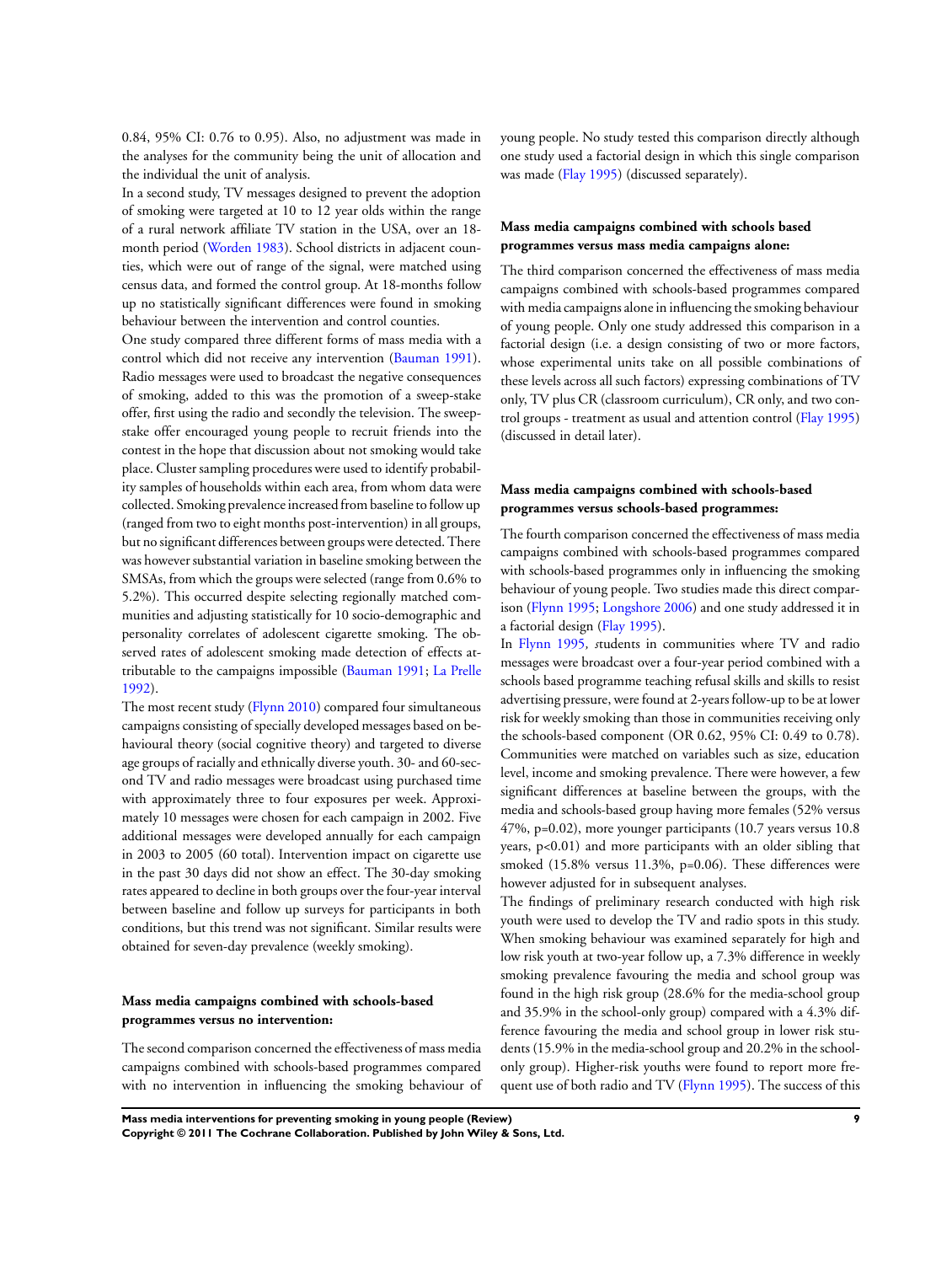programme may have been partly due to the experience gained from an earlier study evaluating the effectiveness of a mass media campaign aimed at preventing the onset of smoking in young people [\(Worden 1983\)](#page-16-0).

[Longshore 2006](#page-16-0), used a combination of school based curriculums ALERT (middle-schools) and ALERT Plus (high-schools) in addition to an established media intervention, the National Youth Anti-Drug Media Campaign. This was part of an effort by the Office of National Drug Control Policy to combat illegal drug use among America's youth by means of an advertising and social marketing program focusing on the dangers of drug use. This campaign targeted a combination of marijuana, alcohol and tobacco prevention for youth. The ALERT condition was a basic prevention curriculum delivered in seventh and eighth grades, whilst ALERT Plus consisted of the same curriculum with the addition of booster lessons added for ninth and tenth grades (i.e. extra annual lessons), compared to a control condition of no intervention. Overall smoking behaviour favoured both ALERT and ALERT Plus, producing a 19% and 23% reduction respectively in weekly and monthly smokers,  $(p<0.01)$  by two-years post-baseline surveys.

Another study ([Flay 1995\)](#page-16-0) compared five different programmes; TV only, TV plus classroom programme, classroom only, and two control groups ('attention control' and a 'no intervention control') to influence the smoking behaviour of young people. All programmes were based on the social influences approach for prevention and cessation. A blocked randomized design was used to allocate schools within two counties in the USA to either intervention or control conditions. At two-year follow up there were no significant programme effects on smoking behaviour or smoking intentions in any of the intervention groups ([Flay 1995](#page-16-0)). However, it should be noted that the TV component of the programme did not meet the original objectives, in that social resistance skills were not demonstrated in the way that is necessary for adequate learning to take place. Scripted demonstrations of prevention skills were not allowed to be shown due to commercial news organisation ([Flay 1995](#page-16-0)).

#### **Intermediate outcomes**

Overall, the findings relating to intermediate variables including knowledge [\(Analysis 2.3\)](#page-47-0), attitudes [\(Analysis 2.1\)](#page-46-0), intentions to smoke [\(Analysis 2.2](#page-47-0)), self-efficacy [\(Analysis 2.4\)](#page-48-0) and smoking perceptions ([Analysis 2.5\)](#page-49-0) were inconsistent across studies. In a few cases they improved relative to control conditions, in some studies they did not differ and in others improvement was found in the control groups. This inconsistency was apparent both between and within studies dependent upon the variable that was measured. For example at two-year follow up, greater knowledge was found in a health information based control group than in the three intervention groups. In the same study one intervention group which received social-resistance training significantly increased their social-resistance skills knowledge relative to other groups (p<0.01) but actual refusal self-efficacy did not differ significantly between groups [\(Flay 1995](#page-16-0)). In the study by [Flynn 1995](#page-16-0) intermediate variables such as attitudes towards smoking  $(0.37 \text{ versus } 0.25, \text{ p} < 0.05)$ and smoking norms  $(4.94 \text{ versus } 5.56, \text{ p} < 0.05)$  changed in a positive direction in the media and schools group compared with the schools only group. In the study by [Hafstad 1997](#page-16-0) statistically significant differences were found between the intervention and control groups in intentions to smoke in the future. Nine per cent of the intervention group compared with 13% of the control group reported that they expected to be a smoker within three years (p<0.01). In one study the interventions had no effect on smoking intentions ([Flay 1995\)](#page-16-0). Secondary outcomes of attitudes, self-efficacy and perceived norms for [Longshore 2006](#page-16-0) showed no effect between groups. In the most recent [Flynn 2010](#page-16-0) study, intentions to smoke declined in both intervention and control groups but this was not significant, however significant favourable changes were identified in both study groups for perceived peer prevalence and peer norms. When analysing attitudes, positive outcome expectation scores increased significantly over time in both study groups, an unfavourable change, whilst negative outcome expectation scores decreased in the comparison but not in the intervention group, although this was not significant.

#### **Process measures**

Programme reach varied in the five studies where it was recorded. In one study 81% of those in the intervention group reported hearing or seeing at least one of the TV or radio messages [\(Brown](#page-16-0) [1990](#page-16-0); [Bauman 1991](#page-16-0)). In another study [\(Worden 1983\)](#page-16-0) recall was presented according to whether participants were light or heavy TV viewers. In those youths who were light viewers recall of messages was 32% compared with 57% in those who were heavy users. The [Longshore 2006](#page-16-0) study reported 77% viewing by young people of at least one anti-drug advertisement per week. More specifically, recall of television advertisements aired by the campaign has increased over time from 37% in 2000 to 76% in 2003. In [Flynn](#page-16-0) [2010](#page-16-0), grade seven to eight intervention youth recorded a 41% recall for TV messages and 32% for radio, whilst grade nine to twelve youth recorded 32% recall for TV messages and 37% for radio.

## **Costs**

Only one of the included studies reported any information about the costs involved in broadcasting a media campaign ( [Flynn 1995;](#page-16-0) [Secker-Walker 1997](#page-16-0)). The cost of developing and broadcasting the campaign was US\$759,436 and the cost per student potentially exposed was US\$41. The cost per student averted was US\$754 (95% CI: US\$531 to US\$1296) and the cost per life-year gained discounted at 3% was US\$696 (95% CI: US\$445 to US\$1296).

**Mass media interventions for preventing smoking in young people (Review) 10 Copyright © 2011 The Cochrane Collaboration. Published by John Wiley & Sons, Ltd.**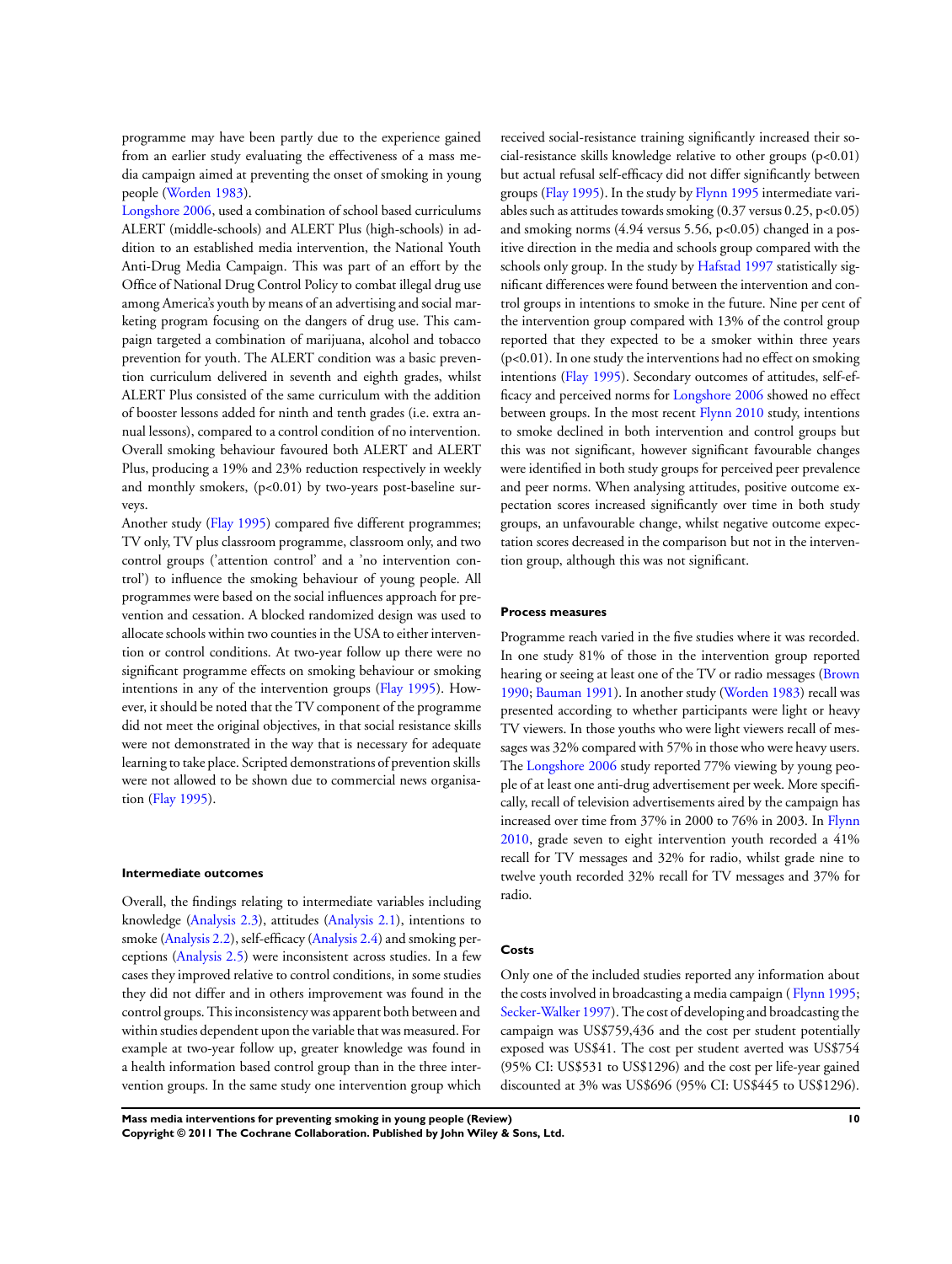This cost per life-year gained was reported to compare favourably with other preventive and therapeutic strategies.

## **D I S C U S S I O N**

Seven studies provided outcomes evaluating the effectiveness of mass media campaigns, that met the criteria to be included in this review. Of these three were associated with a reduction in smoking outcomes [\(Hafstad 1997](#page-16-0); [Flynn 1995;](#page-16-0) [Longshore 2006\)](#page-16-0), see [Analysis 1.1](#page-44-0) . One ([Hafstad 1997](#page-16-0)) compared media implementation with TV and cinema spots, newspaper advertisements and posters against no intervention, and found a statistically and clinically significant decrease in smoking uptake by girls, (with the net increase being 8.6 percentage points in the intervention county and 12.4 in the control county) and a non-significant trend in boys at three-year follow up (6.8% to 10.5%). Another study ([Flynn](#page-16-0) [1995](#page-16-0)) combined its media intervention of TV and radio spots with school based programmes and compared this to school-based programmes alone. At the two-year follow up, students exposed to the combined media and school intervention were at lower risk for weekly smoking than those receiving the school intervention only. The most recent study [\(Longshore 2006](#page-16-0)) curbed cigarette initiation in the intervention arm for 'ever users', reducing the proportion of new smokers and also holding down current (past month) and regular (weekly) smokers in both high risk experimenters and even higher-risk baseline smokers.

The theoretical models used in the three successful campaigns were the same for [Flynn 1995](#page-16-0) and [Longshore 2006](#page-16-0) but differed for [Hafstad 1997.](#page-16-0) In [Hafstad 1997](#page-16-0), provocative messages were developed and used to cause affective personal reactions. In turn it was hypothesised that this would lead to discussion and interpersonal communication which would lead to reductions in smoking. [Flynn 1995](#page-16-0) and [Longshore 2006](#page-16-0) developed a programme based on the social influences or Social Learning Theory approach. This particular theory has been used extensively in smoking prevention research and was also used in the remaining three studies included in this review, which did not show a benefit in smoking prevention outcomes. In addition to the social influences approach, Longshore also used the health belief model (HBM) and the self-efficacy theory of behavioural change.

It has been suggested that a number of mass media campaigns have failed to achieve their objectives as they were not adequately piloted prior to implementation ([Chollat-Traquet 1996\)](#page-16-0). However, the majority of studies included in this review devoted considerable time and resources to the development and refinement of intervention components (formative research). In most studies data were collected from groups of people who represented the potential target audience, for example in both Flynn studies the messages were developed from intensive diagnostic surveys and

focus groups with the target population. Dependent upon the response from group participants, modifications were made to specific components of the campaign. New sets of spots were created on an annual basis to keep pace with the changing interests of the target audience [\(Flynn 1995](#page-16-0); [Flynn 2010](#page-16-0)). Similarly, one study found that the preferences differed for either radio or TV depending upon the age of the participants, with older youths preferring the radio [\(Worden 1983](#page-16-0)). The appropriateness of the time of broadcast in reaching the target audience can also be tested during the developmental stage of the programme, as in the study by [Worden 1983](#page-16-0).

The importance of adequate design and development prior to the launch of any media campaign is emphasised in the Social Marketing Approach. This approach attempts to apply the principles of advertising and marketing to the 'selling' of positive health behaviours ([Wallack 1990\)](#page-16-0). Emphasis is placed on the involvement of small groups of representative samples of those at whom the campaign is directed. Such groups for example might be involved in message development. This approach gives a strong focus to consumer needs and differs from other approaches where message development was carried out with little input from the intended audience.

The three successful campaigns were similar in terms of intensity and duration, which was not common across the studies which did not report positive findings. In the study by [Flynn 1995](#page-16-0) there were averages of 190 TV, 350 cable TV and 350 radio spots purchased in each of the four years during which the campaign was running. Similarly, 167 TV and cinema spots were shown in each of the three annual campaigns described by [Hafstad 1997](#page-16-0). [Longshore 2006](#page-16-0) utilised The National Youth Anti-Drug Media Campaign which ran for a total of six and a half years and utilised television (local, cable, and network), radio, web sites, magazines, movie theatres and several other media. In comparison, both the intensity and duration of the campaigns in the other studies were much reduced. Both the intensity and duration of any campaign are likely to be important factors in influencing health-related behaviour. A review assessing the effectiveness of the mass media as a smoking cessation intervention with adults also found that campaigns that were more intense in terms of reach, frequency and duration were the most effective in reducing smoking rates [\(Flay 1987b\)](#page-16-0).

Two of the three studies reducing smoking behaviour targeted specific populations; [Hafstad 1997](#page-16-0) targeted girls, while [Flynn 1995](#page-16-0) targeted higher-risk groups, defined by parental education attainment and income levels. [Longshore 2006](#page-16-0) also presented data in sub-analysis based around high-risk populations. Another other study [\(Worden 1983](#page-16-0)) also targeted girls, who had higher baseline smoking rates than boys. There are large and persistent racial, gender and class differences in smoking rates [\(Cleary 1988](#page-16-0)). Rates of smoking have been reported to vary among sub-groups within the teenage population [\(Badovinac 1995](#page-16-0); [Babar 2010\)](#page-16-0). In the UK, socio-economic differences in smoking rates have been reported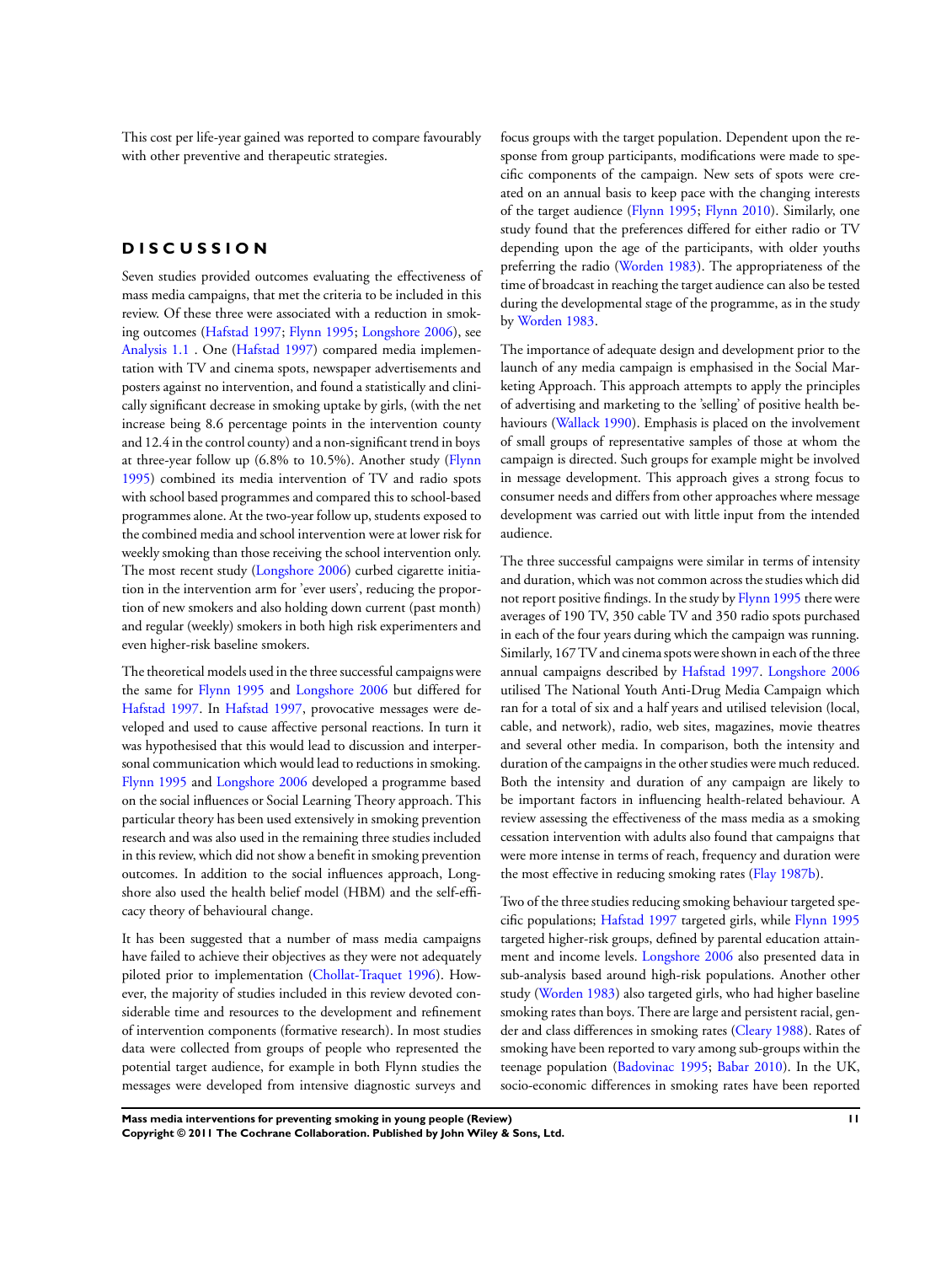in the 16 to 24 years old age group. For example, smoking rates among non-manual groups is 25%, compared with 35% for manual groups [\(HEA 1997\)](#page-16-0). Most media campaigns to date have not specifically targeted high risk groups.

All included studies in this review had at least four significant methodological limitations based on the risk of bias assessment (see [Figure 1](#page-8-0) and [Risk of bias in included studies](#page-4-0)). As such, the findings of this review should be interpreted with some caution given the general limitations of primary research in this area. A problem common to several of the studies is the allocation of communities, areas or schools to intervention or control, followed by analysis at the level of the individual. Individuals are often used as the unit of analysis because it increases the power of the study, which in turn gives a greater chance of finding positive programme effects. Ignoring the correct unit of analysis may lead to spurious positive findings [\(Altman 1997](#page-16-0)). Study participants should not be treated as independent individuals as it is likely that participants within a community will be more alike than a random sample of participants from several communities. Two sources of variation exist: that between individuals in a community and that between communities. The variability between communities must be taken into account in the analysis [\(Bland 1997](#page-16-0)). A potential way of overcoming this problem is to correct in the individual level analysis for community or school level variation using multilevel data. Five of the included studies accounted for the unit of allocation in their analyses [\(Bauman 1991;](#page-16-0) [Flay 1995](#page-16-0); [Flynn 1995;](#page-16-0) [Longshore 2006;](#page-16-0) [Flynn 2010\)](#page-16-0).

Due to the nature of the intervention it is not possible to blind participants to the intervention they receive. Although the individual student's awareness may not have a direct effect on the outcome, the staff and teachers at schools may introduce a bias into this population as evident in [Bauman 1991](#page-16-0), where 85% of the population in one school enrolled after a teacher had been assigned by the principal to serve as school coordinator for the local 'Great American Smokeout' sponsored by the American Cancer Society. She heard the sweepstakes offer on the radio, obtained a copy of the broadcast tape from a local radio station, played the tape over the school's electronic announcement system, and then organised the mail-in campaign.

Differences at baseline between control and intervention communities was a problem common to many of the studies, making it difficult to conclude that any differences at follow up were due to the intervention alone. Differences at baseline may cause differential rates of change in the outcome of interest between the groups. Attrition was also a problem common to most studies in this review and ranged from 22% to 62%. When the effect of an intervention is expected to be small and/or the incidence of a behaviour is low, as with adolescent tobacco use, collecting followup data from as many participants as possible is vital for achieving adequate statistical power to be able to determine the effectiveness of the intervention [\(Morrison 1997](#page-16-0)). The results reported in the

seven studies tended to be based on outcome data relating to a sub-sample of participants rather than on the basis of allocation to groups. Evaluation of effectiveness on the basis of data provided by those participants available at follow up is likely to be biased. For example, in three studies drop-outs were reported to be more likely to be smokers or at risk of becoming a smoker, than those respondents available at follow up [\(Bauman 1991](#page-16-0); [Flynn 1995;](#page-16-0) [Hafstad 1997](#page-16-0)). In addition in one study, significantly less baseline smoking was reported in those available at follow up compared with those lost to follow up  $(1.3\%$  versus 5.1%, p<0.01) ([Flynn](#page-16-0) [1995](#page-16-0)). This is particularly problematic when there are more dropouts who are at risk in the intervention group than in the control group. This was the case in one study ([Hafstad 1997](#page-16-0)) where 18% of those lost to follow up were smokers in the intervention group compared with 13% in the control group. The odds for becoming a smoker were re-calculated controlling for smoking habits at baseline and assuming that the proportion of smokers who were dropouts in the intervention group was three times higher than among the respondents. The proportion of smokers who were drop-outs in the control group was assumed to be twice as high as among respondents. The OR for being a smoker in the intervention group compared with the control group was 0.84 (95% CI: 0.8 to 0.9).

Other smoking prevention studies have also been subject to the same problem. For example, a meta-analysis of 131 school-based prevention programmes found that only 16% of studies had analysed their data at the correct level [\(Rooney 1996\)](#page-16-0). This issue is also common outside of the smoking prevention literature, for example a methodological review of non-therapeutic intervention trials, found that half of the trials identified had not used statistical methods which took into account between-cluster variation [\(Donner 1990\)](#page-16-0). A systematic review of the literature examining the effectiveness of mass media campaigns in influencing cardio-vascular risk behaviours also reported that many of the relevant studies failed to meet basic methodological criteria ([Redman 1990](#page-16-0)). For example many did not include a control group and/or did not carry out any baseline measurement.

Despite the problems common to most of the studies which met the inclusion criteria for this review, they represent the most methodologically rigorous set of studies evaluating the effectiveness of the mass media in influencing the smoking behaviour of young people. A large number of studies relating to smoking prevention campaigns had to be excluded due to design issues or simply that no smoking related outcomes were reported (See Table, [Characteristics of excluded studies\)](#page-38-0). In particular, one previously included study was excluded due to inadequate comparison between groups. The intervention population was made up of selfselected schools and the control group contained schools which did not respond to the invitation to participate [\(Flay 1987a](#page-16-0)), thus affecting the ability to compare groups. Another study by [Sly 2001](#page-16-0) which examined the 'Florida Truth Campaign' met all the criteria to be included however it was excluded just prior to completion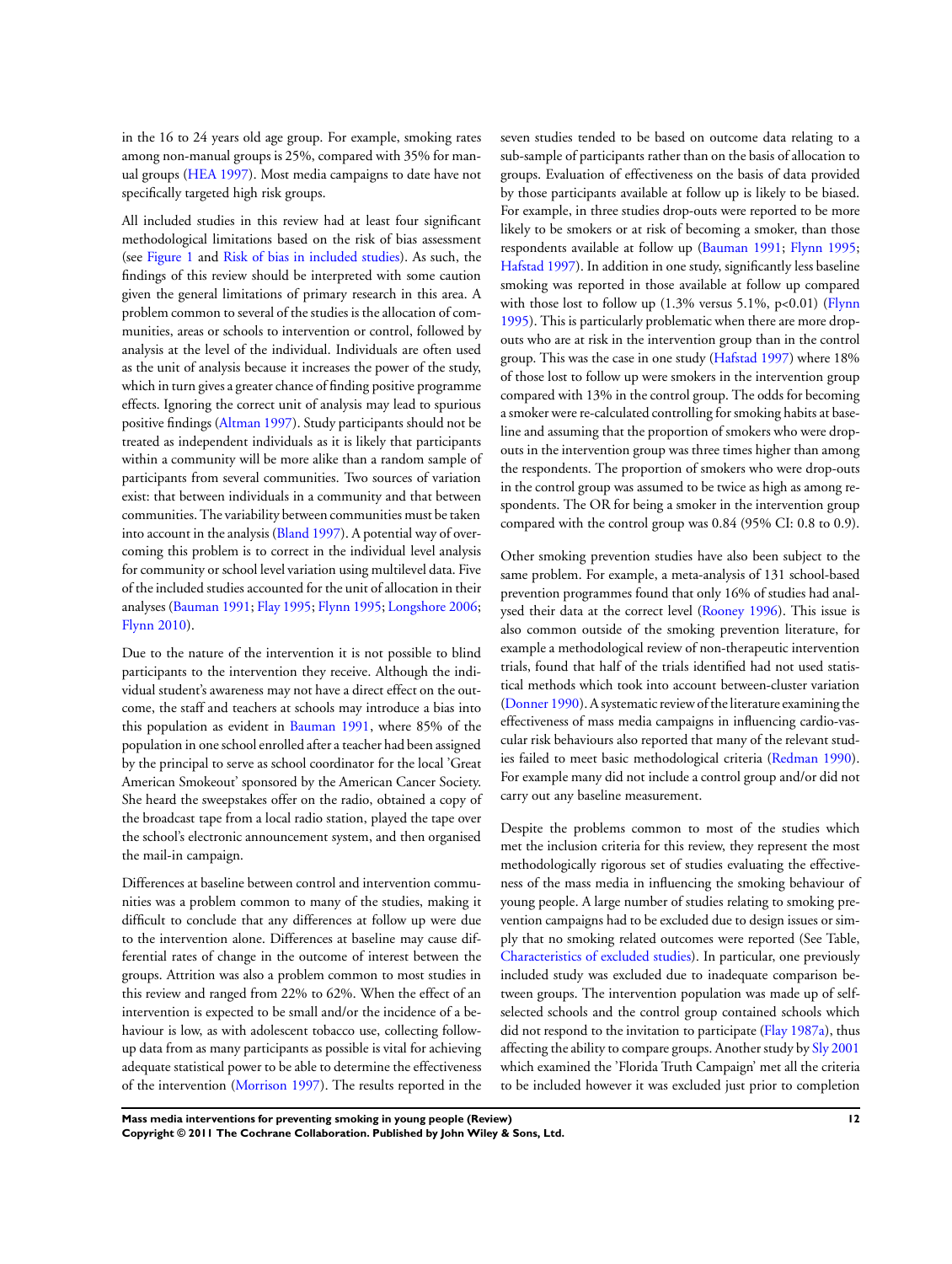of this review as no information was presented or able to be obtained for the control population at follow up. Other evaluations of this campaign could also not be included for the same reasons. Campaigns have frequently either not been evaluated, i.e. they are merely described, or evaluation has been in terms of a survey of the number of people who report awareness of the campaign. One of the most expensive media campaigns in the smoking field had to be excluded due to lack of proper evaluation. The California Tobacco Education Media Campaign cost \$28.6 million, funded out of a state-mandated charge on cigarettes. Evaluation consisted of comparing smoking behaviour pre- and post-intervention in different samples, including school-age youths, plus comparisons between students who reported being unexposed and exposed to the campaign [\(Popham 1994](#page-16-0)).

Most of the media programmes described in the included studies were made up of several different components, including the use of different media channels such as television, radio, newspapers, etc. However, in the majority of programmes the independent effect of the separate components was not assessed. Therefore, there is little information about which aspect of the campaign had the most impact with which group(s). It is also important to note that any influence mass media may have on the prevention of adolescent smoking may be negated by social, family and peer pressures in each individual's environment, as noted by [Wakefield 2003](#page-16-0)in a review. In addition, this study also concluded that anti-smoking advertising appeared to have more reliable positive effects on those in pre-adolescence or early adolescence by preventing commencement of smoking. Furthermore, reaching youth through the tried and tested mass media outlets as outlined in this review is becoming more difficult with the rapid advances in communications and technologies such as TIVO, which allows viewers to skip over advertisements. Other media outlets popular to youth need to be targeted for future campaigns such as internet sites including My Space and Facebook, and Twitter.

To summarise, three out of seven studies demonstrated statistically and clinically significant reductions for smoking uptake in young people. Common features to these successful campaigns included multiple channels for media delivery (e.g. newspapers, television, radio, posters, etc.), combined school and media components (through school posters and/or school based curriculum), and repeated exposure to campaign messages consecutively delivered for the same cohort of students over a minimum period of three years. Two of the three successful campaigns were based on the 'social influences' or 'social learning theory' approach, one of which also incorporated the HBM. The other successful campaigns used provocative messages to cause effective personal reactions. However three of the remaining four studies, which did not produce any statistical benefit, also used the social influences approach. Two of the four unsuccessful studies had short campaign durations (two weeks for one study, and four weeks for another) and as such were less intense than the successful campaigns. Only

one of these four studies combined school involvement with media, however the duration of the combined media component was likely too short (two weeks) to produce a positive outcome. The remaining two studies demonstrating no benefit had longer durations (three periods of 13-week television smoking prevention messages - 39 weeks in total, and the other study ran for the full four year study period). However the lack of a structured curriculum component to support these messages, such as those in the combined school based studies, likely accounts for the eventual failure in preventing the uptake of smoking in young people.

Based on an assessment of the most methodologically rigorous set of studies evaluating the effectiveness of mass media campaigns directed at youth, there is some evidence that these media campaigns can be effective in preventing the uptake of smoking in young people, however the evidence is not strong and contains a number of methodological flaws.

## **A U T H O R S ' C O N C L U S I O N S**

## **Implications for practice**

The following programme characteristics should be considered by individuals involved in planning future mass media campaigns:

- build upon elements of existing campaigns that have shown to be effective rather than repeating methods that have been unsuccessful;

- developmental work with representative samples of the target audience should be carried out so that media messages appropriate to that group can be created;

- campaign messages should be guided by theoretical concepts about how behaviours are acquired and maintained;

- media messages must reach the target audience (via media channels preferred by the target audience at the most appropriate times);

- broadcasting of campaigns should be of sufficient intensity, frequency and duration to have a reasonable chance of being effective (e.g. the addition of booster sessions);

- campaigns should be combined with a structure support curriculum such as those available via school-based collaborations;

- preferences for either radio or TV is likely to depend on age.

## **Implications for research**

Evaluation of mass media prevention campaigns is methodologically challenging, yet rigorous evaluation of any media campaign

**Mass media interventions for preventing smoking in young people (Review) 13 Copyright © 2011 The Cochrane Collaboration. Published by John Wiley & Sons, Ltd.**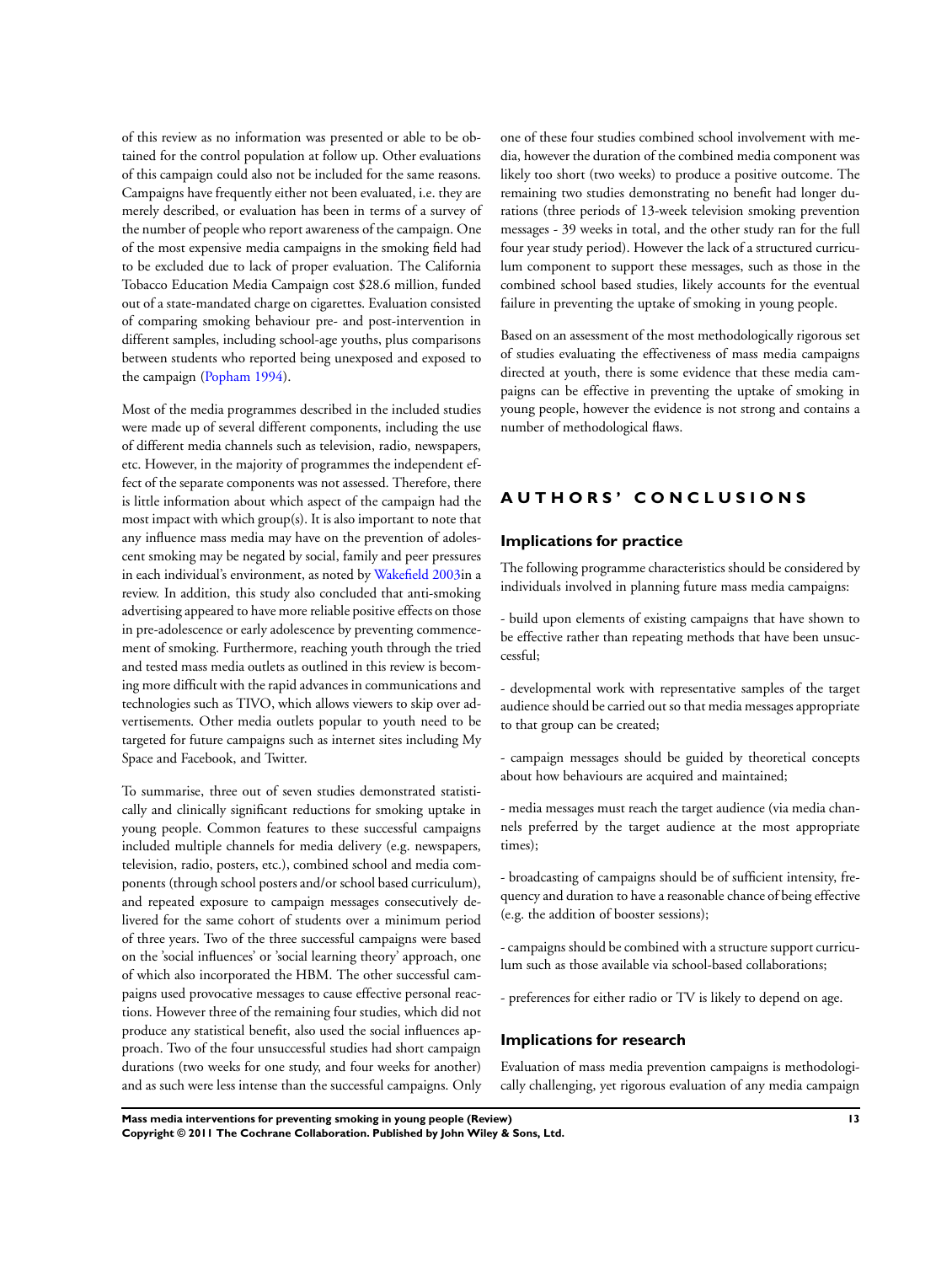<span id="page-16-0"></span>is required in order to demonstrate effectiveness. Careful planning of the evaluation is required, in terms of:

- sample sizes which are adequate to detect significant effects if they exist;

- follow-up data are obtained from a high proportion of initial participants;

- analysis at the correct level, for example, if communities are the unit of allocation then they should also be the unit of analysis or make adequate adjustment if individual level data are used;

- determine which programme components are effective by the use of fully factorial designs;

- outcome measures which measure the outcome of interest, i.e. smoking behaviour in addition to intermediate outcomes such as attitudes to smoking and process measures such as media reach;

- inclusion of control groups which mirror the demographics of

the intervention population;

- the latest media vehicles used by youth need to be evaluated including internet and other communication devices.

## **A C K N O W L E D G E M E N T S**

We would like to acknowledge Amanda Sowden for her contribution to the previous publication of this review, Lindsay Stead and Monaz Mehta for carrying out an extensive set of searches and obtaining full text for included studies, Veronica Pitt, Miranda Compton and all the staff at the Monash Cochrane Centre in Melbourne for their guidance and advice, and peer reviewers for their useful comments.

We would also like to thank Anne Hafstad and Brian Flynn for their co-operation in sending further details of included studies, John Worden for forwarding an unpublished manuscript and Roger Secker-Walker for giving access to a pre-publication.

## **R E F E R E N C E S**

#### **References to studies included in this review**

#### **Bauman 1991** *{published data only}*

Bauman KE, Brown JD, Bryan ES, Fisher LA, Padgett CA, Sweeney JM. Three mass media campaigns to prevent adolescent smoking. *Preventive Medicine* 1988;**17**(5): 510–30.

Bauman KE, LaPrelle J, Brown JD, Koch GG, Padgett CA. The influence of three mass media campaigns on variables related to adolescent cigarette smoking: Results of a field experiment. *American Journal of Public Health* 1991; **81**:597–604.

Bauman KE, Padgett CA, Koch GG. A media-based campaign to encourage personal communication among adolescents about not smoking cigarettes: participation, selection and consequences. *Health Education Research* 1989;**4**:35–44.

Brown JD, Bauman K E, Padgett CA. A validity problem in measuring exposure to mass-media campaigns. *Health Education Quarterly* 1990;**17**:299–306.

La Prelle J, Bauman KE, Koch GG. High intercommunity variation in adolescent cigarette smoking in a 10-community field experiment. *Evaluation Review* 1992;**16**:115–130.

#### **Flay 1995** *{published data only}*

Brannon BR, Dent CW, Flay BR, Sussman S, Pentz MA, Johnson CA, et al.The television, school, and family smoking prevention and cessation project: V The impact of curriculum delivery format on program acceptance. *Preventive Medicine* 1989;**18**:492–502.

Flay BR, Brannon BR, Johnson CA, Hansen WB, Ulene AL, Whitney-Saltiel DA. The television, school and family smoking prevention and cessation project. I Theoretical basis and program development. *Preventive Medicine* 1988; **17**:585–607.

<sup>∗</sup> Flay BR, Miller TQ, Hedeker D, Siddiqui O, Britton CF, Brannon BR, et al.The television, school, and family smoking prevention and cessation project. VIII student outcomes and mediating variables. *Preventive Medicine* 1995;**24**:29–40.

Sussman S, Brannon BR, Flay BR, Gleason L, Senor S, Sobol D, et al.The television, school and family prevention/ cessation project. II. Formative evaluation of television segments by teenagers and parents- implications for parental involvement in drug education. *Health Education Research* 1986;**1**:185–194.

Sussman S, Dent CW, Brannon BR, Glowacz K. The television, school and family smoking prevention/cessation project. IV. Controlling for program success expectancies across experimental and control conditions. *Addictive Behaviors* 1989;**14**:601–10.

### **Flynn 1995** *{published data only}*

<sup>∗</sup> Flynn BS, Worden JK, Secker-Walker RH, Badger GJ, Geller BM. Cigarette smoking prevention effects of mass media and school interventions targeted to gender and age groups. *Journal of Health Education* 1995;**26**(2):45–51. Flynn BS, Worden JK, Secker-Walker RH, Badger GJ, Geller BM, Costanza MC. Prevention of cigarette smoking through mass media intervention and school programs. *American Journal of Public Health* 1992;**82**:827–34. Flynn BS, Worden JK, Secker-Walker RH, Pirie PL, Badger GJ, Carpenter JH. Long-term responses of higher and lower risk youths to smoking prevention interventions. *Preventive*

**Mass media interventions for preventing smoking in young people (Review) 14 Copyright © 2011 The Cochrane Collaboration. Published by John Wiley & Sons, Ltd.**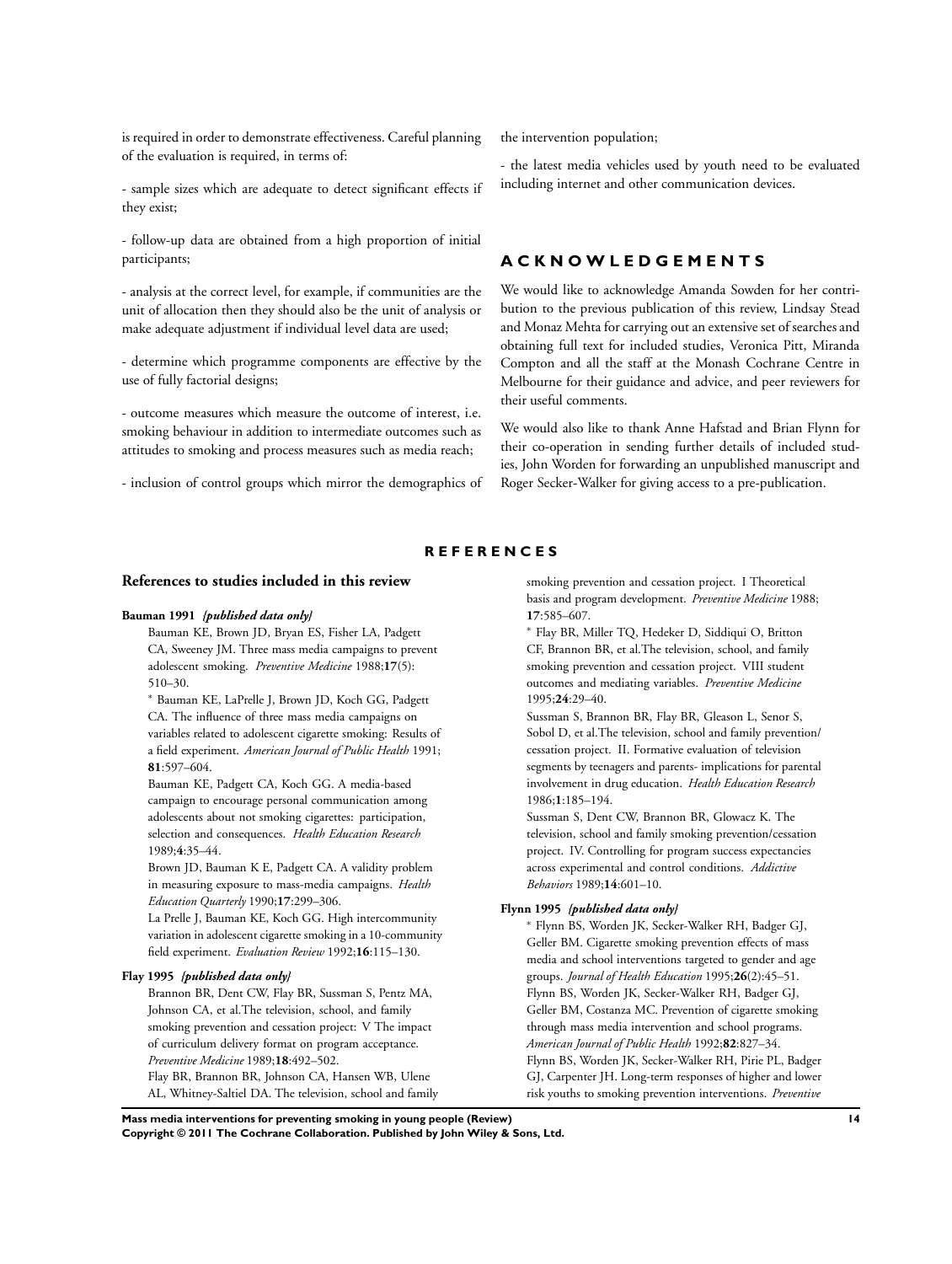*Medicine* 1997;**26**:389–94.

Flynn BS, Worden JK, Secker-Walker RH, Pirie PL, Badger GJ, Carpenter JH, Geller BM. Mass media and school interventions for cigarette smoking prevention: effects 2 years after completion. *American Journal of Public Health* 1994;**84**:1148–50.

Secker Walker RH, Worden JK, Holland RR, Flynn BS, Detsky AS. A mass media programme to prevent smoking among adolescents: costs and cost effectiveness. *Tobacco Control* 1997;**6**:207–12.

Worden JK, Flynn BS. Effective use of mass media to prevent cigarette smoking. *Journal of Public Health Management and Practice* 2000;**6**(3):vii–viii. Worden JK, Flynn BS, Geller BM, Chen M, Shelton LG, Secker-Walker RH, et al.Development of a smoking

prevention mass media program using diagnostic and formative research. *Preventive Medicine* 1988;**17**:531–58. Worden JK, Flynn BS, Solomon LJ, Secker-Walker RH, Badger GJ, Carpenter JH. Using mass media to prevent cigarette smoking among adolescent girls. *Health Education Quarterly* 1996;**23**:453–68.

### **Flynn 2010** *{published data only}*

<sup>∗</sup> Flynn BS, Worden JK, Bunn JY, Solomon LJ, Ashikaga T, Connolly SW, et al.Mass media interventions to reduce youth smoking prevalence. *American Journal of Preventive Medicine* 2010;**39**:53–62.

Solomon LJ, Bunn JY, Flynn BS, Pirie PL, Worden JK, Ashikaga T. Mass media for smoking cessation in adolescents. *Health Education and Behavior* 2009;**36**: 642–59.

### **Hafstad 1997** *{published data only}*

Hafstad A. Provocative anti-smoking appeals in mass media campaigns. An intervention study on adolescent smoking. Institute of General Practice and Community Medicine. Oslo, University of Oslo, 1997.

Hafstad A, Aaro LE. Activating interpersonal influence through provocative appeals: evaluation of a mass media based antismoking campaign targeting adolescents. *Health Communication* 1997;**9**(3):253–272.

Hafstad A, Aaro LE, Engeland A, Andersen A, Langmark F, Stray-Pedersen B. Provocative appeals in anti-smoking mass media campaigns targeting adolescents - the accumulated effect of multiple exposures. *Health Education Research* 1997;**12**:227–36.

Hafstad A, Stray-Pederson B, Langmark F. Use of provocative emotional appeals in a mass media campaign designed to prevent smoking among adolescents. *European Journal of Public Health* 1997;**7**:122–7.

### **Longshore 2006** *{published data only}*

Ellickson PL, McCaffrey DF, Ghosh-Dasidar B, Longshore D. New Inroads in Preventing Adolescent Drug Use: Results From a Large-Scale Trial of Project ALERT in Middle Schools. *Adolescent Health* 2003;**93**(11):1830–1836. Ghosh-Dasidar B, Longshore D, Ellickson PL, McCaffrey DF. Modifying Pro-Drug Risk Factors in Adolescents:

Results From Project ALERT. *Health Education and Behavior* 2004;**31**:318–334.

Longshore D, Ellickson PL, McCaffrey DF, St Clair PA. School-based drug prevention among at-risk adolescents: effects of ALERT plus. *Health Education and Behavior* 2007;**34**:651–68.

<sup>∗</sup> Longshore D, Ghosh-Dastidar B, Ellickson PL. National youth Anti-Drug Media Campaign and school-based prevention: Evidence for a synergistic effect in ALERT Plus. *Addictive Behaviors* 2006;**31**:493–508.

### **Worden 1983** *{published data only}*

Worden JK, Flynn BS, et al.Using television messages to prevent smoking among adolescents. American Public Health Association Annual Meeting. American Public Health Association Annual Meeting. 1983; Dallas: Office of Health Promotion Research and Biometry Facility, College of Medicine, Department of Mathematics (Statistics Program) College of Engineering and Mathematics, University of Vermont; 1983..

## **References to studies excluded from this review**

#### **Andrade 1991** *{published data only}*

Andrade e Silva MI. Smoking prevention through health promotion. A novel experience in schools of the northern region of Portugal [La prevention du tabagisme par la promotion de la sante. Une experience novatrice dans les establissements scolaires de la region nord du Portugal]. *Hygie* 1991;**10**(4):26–31.

#### **Baan 1990** *{published data only}*

Baan B. Prevention of smoking in young children in Holland: Education and changing attitudes. *Lung* 1990; **168**:320–6.

#### **Baudier 1991** *{published data only}*

Baudier F, Henry Y, Marchais M, Dorier J, Lombardet A, Llaona P, Pinochet C. The "Besancon smoke-free" programme. Concepts, measures and evaluation. *Hygie* 1991;**10**(4):18–25.

#### **Becker 1989** *{published data only}*

Becker SL, Burke JA, Arbogast RA, Naughton MJ, Bachman I, Spohn E. Community program to enhance in-school anti-tobacco efforts. *Preventive Medicine* 1989;**18**:221–8.

#### **Bergamaschi 2000** *{published data only}*

Bergamaschi A, Gambi A, Gentilini F, Monti C, Stampi S, Zanetti F. Tobacco Smoking among High School Students in Romagna (Italy) and Evaluation of a Prevention Campaign. *Substance Use & Misuse* 2000;**35**(9):1277–95.

### **Biener 2000** *{published data only}*

Biener L. Adult and Youth Response to the Massachusetts Anti-Tobacco Television Campaign. *Journal of Public Health Management Practice* 2000;**6**(3):40–44. Biener L. Anti-tobacco advertisements by Massachusetts and Philip Morris: what teenagers think. *Tobacco Control* 2002;**11**:ii43–ii46.

**Mass media interventions for preventing smoking in young people (Review) 15 Copyright © 2011 The Cochrane Collaboration. Published by John Wiley & Sons, Ltd.**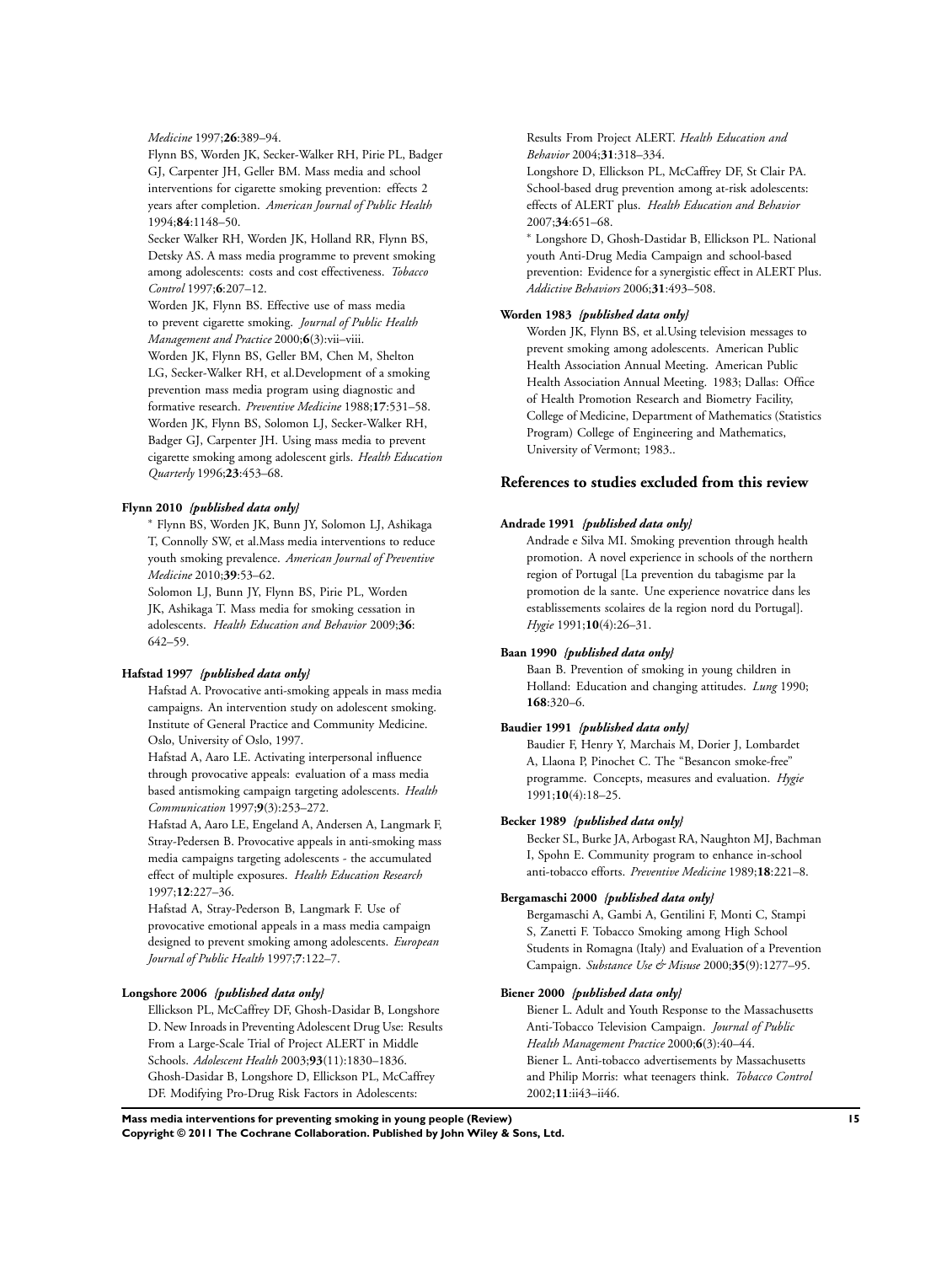### **Biglan 1988** *{published data only}*

Biglan A, James LE, LaChance P, Zoref L, Joffe J. Videotaped materials in a school-based smoking prevention program. *Preventive Medicine* 1988;**17**:559–84.

#### **Campion 1994** *{published data only}*

Campion P, Owen L, McNeill A, McGuire C. Evaluation of a mass media campaign on smoking and pregnancy. *Addiction* 1994;**89**:1245–54.

### **Carleton 1995** *{published data only}*

Carleton RA, Lasater TM, Assaf AR, Feldman HA, McKinlay S. The Pawtucket Heart Health Program: community changes in cardiovascular risk factors and projected disease risk. *American Journal of Public Health* 1995;**85**:777–85.

#### **CDC 2004** *{published data only}*

CDC - Centres for Disease Control and Prevention. Effect of Ending an Antitobacco Youth Campaign on Adolescent Susceptibility to Cigarette Smoking - Minnesota, 2002- 2003. *MMWR - Morbidity and Mortality Weekly Report* April 16, 2004;**53**(14):301–304.

#### **Cernada 1989** *{published data only}*

Cernada GP, Darity WA, Chen TTL, Winder AE, et al.Mass media among black smokers: a first look. *International Quarterly of Community Health Education* 1989–90;**10**: 347–64.

#### **Cowell 2009** *{published data only}*

Cowell A. Farrelly M, Chou R, Vallone D. Assessing the impact of the national 'truth' antismoking campaign on beliefs, attitudes, and intent to smoke by race/ethnicity. *Ethnicity & Health* February 2009;**14**(1):75–91.

#### **Cragg 1992** *{published data only}*

Cragg, Ross, Dawson. *Teenage smoking mass media campaign*. London: Health Education Authority, 1992.

#### **Duke 2009** *{published data only}*

Duke JC, Vallone DM, Allen JA, Cullen J, Mowery PD, Xiao H, Dorrier N, Asche ET, Healton C. Increasing youths' exposure to a tobacco prevention media campaign in rural and low-population-density communities. *Research and Practice* 2009;**99**:2210–16.

#### **Edwards 2004** *{published data only}*

Edwards C, Harris W, Cook D, et al.Out of the Smokescreen: does an anti-smoking advertisement affect young women's perception of smoking in movies and their intention to smoke?. *Tobacco Control* 2004;**13**:277–282.

### **Egger 1983** *{published data only}*

Egger G, Fitzgerald W, Frape G, Moneam A, Rubinstein P, Tyler C, et al.Results of large scale media antismoking campaign in Australia: North Coast "Quit for Life" programme. *BMJ* 1983;**287**:1125–1128.

#### **Evans 1981** *{published data only}*

Evans RI, Rozelle RM, Maxwell SE, Raines BE, Dill CA, Guthrie TJ. Social modeling films to deter smoking in adolescents: Results of a three-year field investigation. *Journal of Applied Psychology* 1981;**66**:399–414.

#### **Farquhar 1991** *{published data only}*

Farquhar JW. The Stanford Cardiovascular Disease Prevention Programs. *Annals of the New York Academy of Sciences* 1991;**623**:327–31.

## **Farrelly 2009** *{published data only}*

Farrelly M, Nonnemaker J, Davis K, Hussin A. The Influence of the National truth Campaign Smoking Initiation. *American Journal of Preventive Medicine* 2009;**36** (5):379–384.

### **Flay 1987a** *{published data only}*

Flay BR, Hansen WB, Johnson CA, Collins LM. Implementation effectiveness trial of a social influences smoking prevention program using schools and television. *Health Education Research* 1987;**2**:385–400.

#### **Flay 1987b** *{published data only}*

Flay BR. *Selling the Smokeless Society: fifty-six evaluated mass media programs and campaigns worldwide*. Washington: American Public Health Association, 1987.

### **Flay 1989** *{published data only}*

Flay BR, Gruder CL, Warnecke RB, Jason LA, Peterson P. One year follow-up of the Chicago televised smoking cessation program. *American Journal of Public Health* 1989; **79**(10):1377–80.

Warnecke RB, Langenberg P, Wong SC, Flay BR, Cook TD. The second Chicago televised smoking cessation program: a 24-month follow-up. *American Journal of Public Health* 1992;**82**:835–40.

#### **Frith 1997** *{published data only}*

Frith C, Roberts C, Kingdon A, Tudor-Smith C. An evaluation of the 1996 No Smoking Day in Wales. *Health Education Journal* 1997;**56**:287–95.

### **Hammond 1990** *{published data only}*

Hammond SL, Freimuth VS, Morrison W. Radio and teens: Convincing gatekeepers to air health messages. *Health Communication* 1990;**2**(2):59–67.

### **Harty 1993** *{published data only}*

Harty KC. Animals and butts: Minnesota's media campaign against tobacco. *Tobacco Control* 1993;**2**:271–4.

#### **Hawkins 1987** *{published data only}*

Hawkins RP, Gustafson DH, Chewning B, Bosworth K, et al.Reaching hard-to-reach populations: interactive computer programs as public information campaigns for adolescents. *Journal of Communication* 1987;**Spring**:8–28.

### **HEBS 1997** *{published data only}*

Ratcliffe J, Cairns J, Platt S. Cost effectiveness of a mass media-led anti-smoking campaign in Scotland. *Tobacco Control* 1997;**6**:104–110.

## **Hong 2008** *{published data only}*

Hong T, Johnson C, Myers L, Boris N, Brewer D, Webber L. Process Evaluation of an In-School Anti-Tobacco Media Campaign in Louisiana. *Public Health Reports* 2008;**123**: 781.

#### **Hornik 2008** *{published data only}*

Hornik R, Jacobsohn L, Orwin R, Piesse A, Kalton G. Effects of the National Youth Anti-Drug Media Campaign on Youths. *Research and Practice* 2008;**98**(12):2229–2236.

**Mass media interventions for preventing smoking in young people (Review) 16 Copyright © 2011 The Cochrane Collaboration. Published by John Wiley & Sons, Ltd.**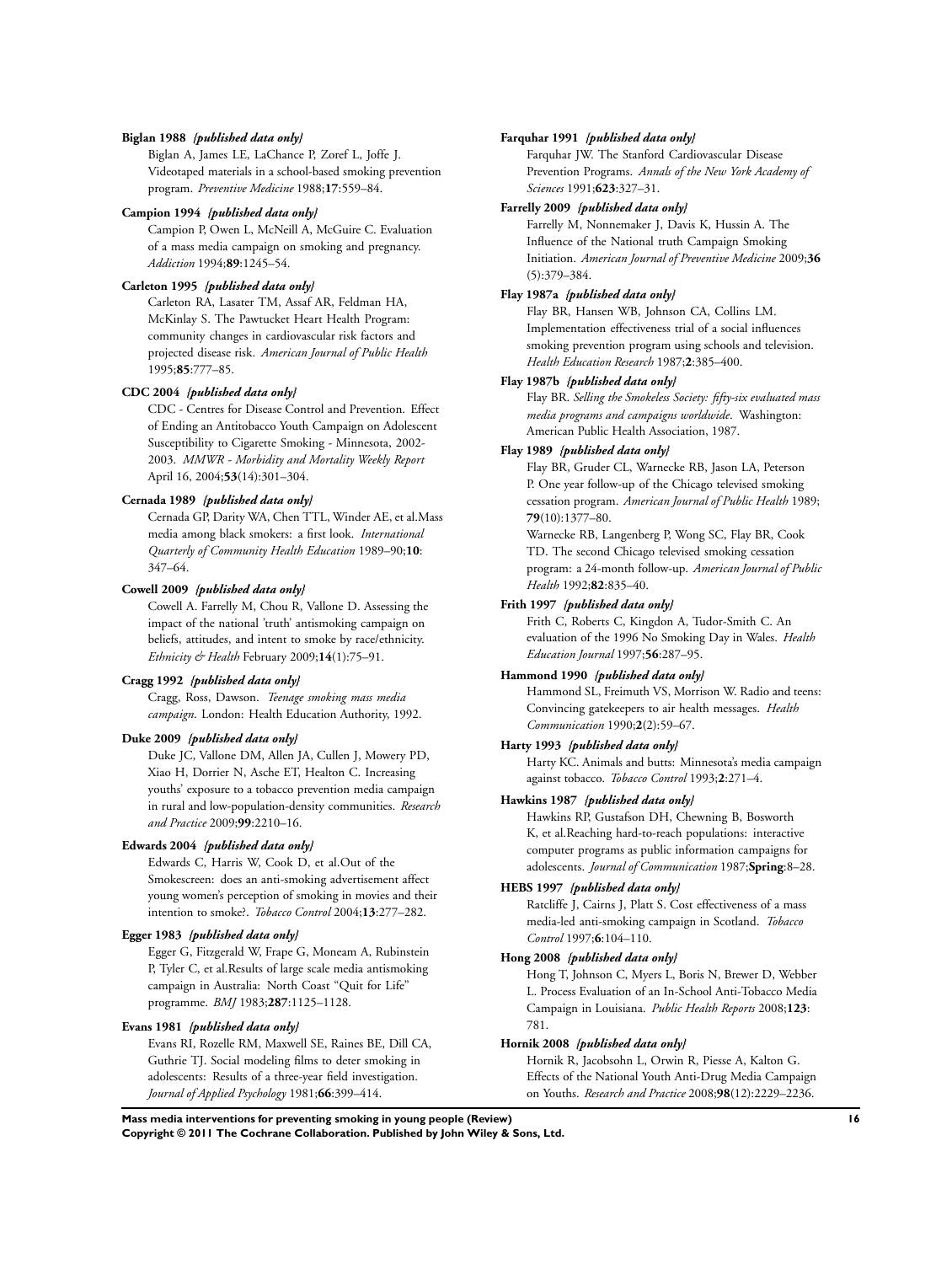### **Hunkeler 1990** *{published data only}*

Hunkeler EF, Davis EM, McNeil B, Powell JW, et al.Richmond Quits Smoking: a minority community fights for health. In: Bracht N editor(s). *Health promotion at the community level*. Newbury Park (CA): Sage Publications, 1990.

#### **Jacob 1985** *{published data only}*

Jacob M. Superman versus Nick O'Teen - a children's antismoking campaign. *Health Education Journal* 1985;**44**: 15–8.

### **Jason 1994** *{published data only}*

Jason LA, Pokorny AL, Kohner K, Bennetto L. An evaluation of the short-term impact of a media-based substance abuse prevention programme. *Journal of Community and Applied Social Psychology* 1994;**4**:63–9.

## **Jefferys 1963** *{published data only}*

Jefferys M. Smoking amongst school children; an assessment of the effect on school children of a television programme and of recent publicity on the ill-effects of smoking. *Medical Officer* 1963;**15th February**:91–4.

## **Jorgensen 1988** *{published data only}*

Jorgensen CM. *Preventing adolescent smoking: an evaluation of the communication process using messages from a mass media campaign*. Chapel Hill (NC): Chapel Hill (NC), 1988.

### **Kaufman 1994** *{published data only}*

Kaufman JS, Jason LA, Sawlski LM, Halpert JA. A comprehensive multi-media program to prevent smoking among Black students. *Journal of Drug Education* 1994;**24**: 95–108.

## **Lando 1995** *{published data only}*

Lando HA, Pirie PL, Dusich KH, Elsen C, Bernards J. Community incorporation of quit and win contests in Bloomington, Minnesota. *American Journal of Public Health* 1995;**85**:263–4.

#### **Lang 2010** *{published data only}*

Lang P, Strunk M. Tobacco prevention.The "smoke-free" youth campaign [Tabakpravention der Bundeszentrale fur gesundheitliche Aufklarung Die "rauchfrei"–Jugendkampagne]. *Bundesgesundheitsblatt, Gesundheitsforschung, Gesundheitsschutz* 2010;**53**(2): 125–32.

## **Marin 1994** *{published data only}*

Marin BV, Perez-Stable EJ. Marin G. Hauck W W. Effects of a community intervention to change smoking behavior among Hispanics. *American Journal of Preventive Medicine* 1994;**10**:340–7.

Marin G, Marin BV, Perez-Stable EJ, Sabogal F, Otero-Sabogal R. Changes in information as a function of a culturally appropriate smoking cessation community intervention for Hispanics. *American Journal of Community Psychology* 1990;**18**:847–864.

#### **Mattey 2003** *{published data only}*

Mattey E. Knights Against Tobacco: Teens Lead the Charge to Prevent Tobacco Use Among Adolescents. *Pediatric Nursing* Sep–Oct 2003;**29**(5):390–396.

#### **McCaffrey 1998** *{published data only}*

McCaffrey BR. Drugs and the media. Communicating in today's multi-media market. *Vital Speeches of the Day* 1998; **64**:610–612.

### **McPhee 1995** *{published data only}*

McPhee SJ, Jenkins CNH, Wong C, Fordham D, et al.Smoking cessation intervention among Vietnamese Americans: a controlled trial. *Tobacco Control* 1995;**4**: S16–24.

## **McVey 1998** *{published data only}*

McVey D, Stapleton J. Can anti-smoking television advertising affect smoking behaviour? Controlled trial of the Health Education Authority for England's anti-smoking TV campaign. *Tobacco Control* 2000;**9**:273–82.

#### **Mudde 1995** *{published data only}*

Mudde AN, de Vries H, Dolders MGT. Evaluation of a Dutch community-based smoking cessation intervention. *Preventive Medicine* 1995;**24**:61–70.

### **Murray 1992** *{published data only}*

Murray DM, Perry CL, Griffin G, Harty KC, Jacobs DR, Schmid L, Daly K, Pallonen U. Results from a statewide approach to adolescent tobacco use prevention. *Preventive Medicine* 1992;**21**:449–72.

Murray DM, Prokhorov AV, Harty KC. Effects of a statewide antismoking campaign on mass media messages and smoking beliefs. *Preventive Medicine* 1994;**23**:54–60.

### **Nutbeam 1989** *{published data only}*

Nutbeam D, Smith C, Murphy S, Catford J. Maintaining evaluation designs in long term community based health promotion programmes: Heartbeat Wales case study. *Journal of Epidemiology and Community Health* 1989;**47**: 127–33.

### **O'Loughlin 1995** *{published data only}*

O'Loughlin J, Paradis G, Kishchuk N, Gray-Donald K, Renaud L, Fines P, et al.Coeur en sante St-Henri - a heart health promotion programme in Montreal, Canada: design and methods for evaluation. *Journal of Epidemiology and Community Health* 1995;**49**:495–502.

### **Orth 2010** *{published data only}*

Orth B, Toppich J. Changes in knowledge, attitudes, and smoking behavior among young people in Germany. Results of repeated, representative surveys by the BZgA [Veranderungen von Wissen, Einstellungen und Rauchverhalten bei Jugendlichen in Deutschland. Ergebnisse wiederholter Reprasentativbefragungen der Bundeszentrale fur gesundheitliche Aufklarung]. *Bundesgesundheitsblatt, Gesundheitsforschung, Gesundheitsschutz* 2010;**53**(2):133–43.

## **Owen 1995** *{published data only}*

Owen L, Bolling K. *Tracking teenage smoking*. London: Health Education Authority, Jan 1995. [: ISBN 0 7521 0532 9]

#### **Pentz 1989** *{published data only}*

Murray DM, Perry CL, Griffin G, Harty KC, Jacobs DR, Schmid L, et al.Results from a statewide approach to

**Mass media interventions for preventing smoking in young people (Review) 17 Copyright © 2011 The Cochrane Collaboration. Published by John Wiley & Sons, Ltd.**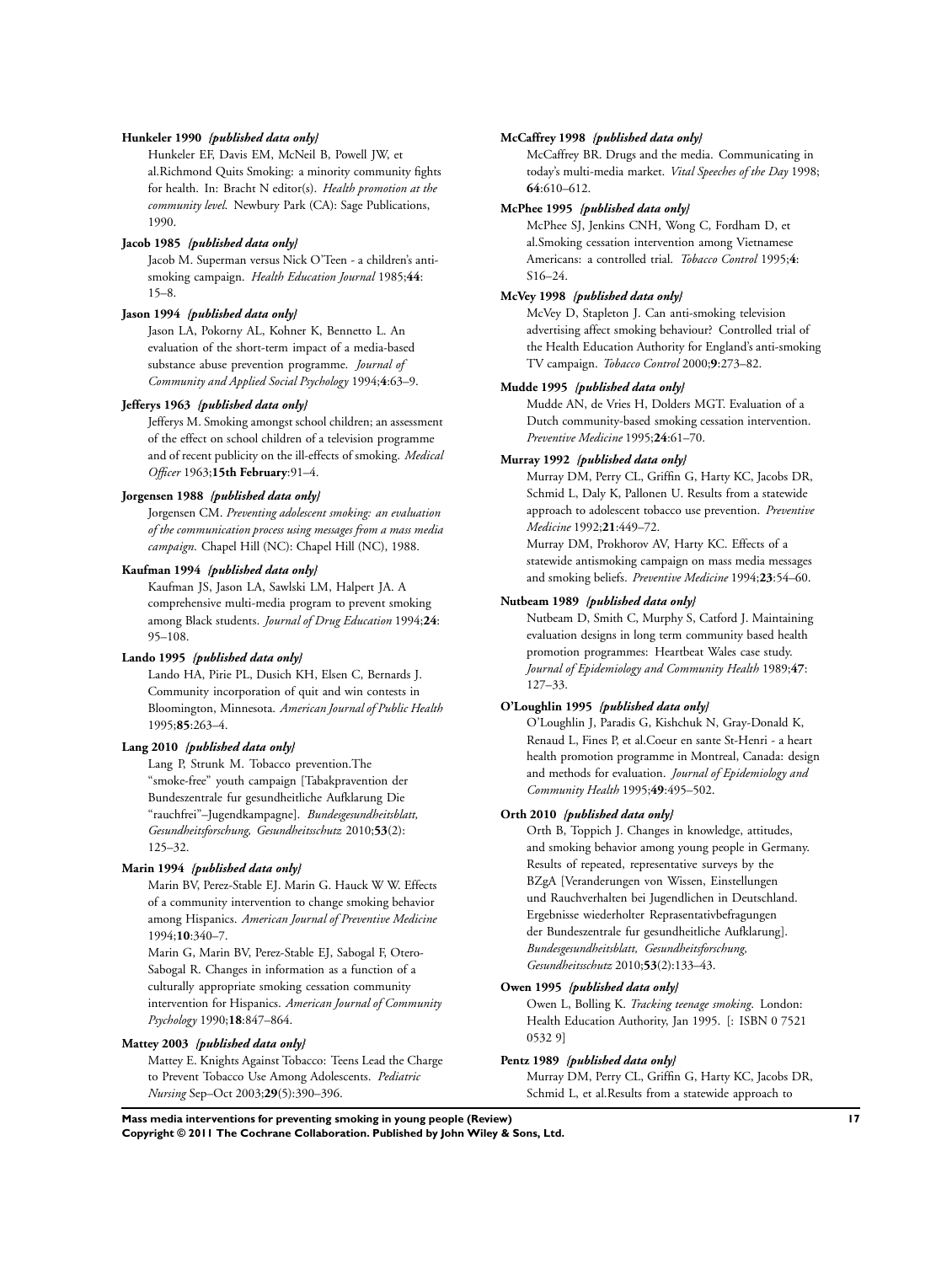adolescent tobacco use prevention. *Preventive Medicine* 1992;**21**:449–72.

Pentz MA, Dwyer JH, Mackinnon DP, Flay BR, Hansen WB, et al.A multicommunity trial for primary prevention of adolescent drug abuse. Effects on drug use prevalence. *JAMA* 1989;**261**:3259–66.

Pentz MA, Mackinnon DP, Dywer KM, Wang EY, Hansen WB, Flay BR. Longitudinal effects of the Midwestern prevention project on regular and experimental smoking in adolescents. *Preventive Medicine* 1989;**18**:304–21.

### **Peracchio 1998** *{published data only}*

Peracchio LA, Luna D. The development of an advertising campaign to discourage smoking initiation among children and youth. *Journal of Advertising* 1998;**XXVII**:49–56.

### **Perry 1989** *{published data only}*

Luepker RV, Perry CL. The Minnesota Heart Health Program: Education for youth and parents. Conference: Hyperlipidemia in childhood and the development of atherosclerosis (1990, Bethesda, Maryland). *Annals of the New York Academy of Sciences* 1991;**623**:3 14-21. Perry C, Luepker RV, Sillers C. Community wide strategies for cardiovascular health: the Minnesota Heart Health

Program youth program. *Health Education Research* 1989;**4**: 87–101.

Perry CL, Kelder SH, Murray DM, Klepp KI. Communitywide smoking prevention: long term outcomes of the Minnesota health heart programme and the class of 1989 study. *American Journal of Public Health* 1992;**82**:1210–6.

### **Pierce 1990** *{published data only}*

Macaskill P, Pierce JP, Simpson JM, Lyle DM. Mass-media led anti-smoking campaign can remove the education gap in quitting behaviour. *American Journal of Public Health* 1994; **82**:96–8.

<sup>∗</sup> Pierce JP, Macaskill P, Hill D. Long-term effectiveness of mass media led antismoking campaigns in Australia. *American Journal of Public Health* 1990;**80**:565–9.

#### **Platt 1997** *{published data only}*

Platt S, Tannahill A, Watson J, Fraser E. Effectiveness of antismoking telephone helpline: Follow up survey. *BMJ* 1997;**314**:1371–5.

#### **Popham 1994** *{published data only}*

Elder JP, Edwards CC, Conway TL, Kenney E, Johnson CA, Bennett ED. Independent evaluation of the California Tobacco Education Program. *Public Health Reports* 1996; **111**:353–8.

Popham WJ, Potter LD, Bal DG, Johnson MD, Duerr JM, Quinn V. Do anti-smoking media campaigns help smokers quit?. *Public Health Reports* 1993;**108**:510–3.

Popham WJ, Potter LD, Hetrick MA, Muthen LK, Duerr JM, Johnson MD. Effectiveness of the California 1990- 1991 tobacco education media campaign. *American Journal of Preventive Medicine* 1994;**10**:319–26.

#### **Ramirez 1988** *{published data only}*

Ramirez AG, McAlister AL. Mass media campaign--A Su Salud. *Preventive Medicine* 1988;**17**:608–21.

#### **Ramirez 1997** *{published data only}*

Ramirez AG, Gallion KJ, Espinoza R, McAlister A, Chalela P. Developing a media- and school-based program for substance abuse prevention among Hispanic youth: a case study of Mirame!/Look at me!. *Health Education & Behavior* 1997;**24**:603–12.

#### **Reis 1994** *{published data only}*

Reis EC, Duggan AK, Adger H, Deangelis C. The impact of anti-drug advertising- Perception of middle and high school-students. *Archives of Pediatric & Adolescent Medicine* 1994;**148**:1262–8.

#### **Riester 1998** *{published data only}*

Riester T, Linton, M. Designing an effective counter advertising campaign - Arizona. *Cancer* 1998;**83**:2746–51.

#### **Rossouw 1993** *{published data only}*

<sup>∗</sup> Rossouw JE, Jooste PL, Chalton DO, Jordaan ER, Langenhoven ML, Jordaan PCJ. Community-based intervention: The coronary risk factor study (CORIS). *International Journal of Epidemiology* 1993;**22**:428–38. Steyn K, Steyn M, Swanepoel ASP, Jordaan PCJ, Jooste PL, Fourie JM, et al.Twelve-year results of the coronary risk factor study (CORIS). *International Journal of Epidemiology* 1997;**26**:964–71.

#### **Schmidt 2009** *{published data only}*

Schmidt E, Kiss S, Lokanc-Diluzio W. Changing social norms: A mass media campaign for youth Ages 12-18. *Canadian Journal of Public Health* 2009;**100**:41–5.

#### **Slater 2006** *{published data only}*

Slater M, Kelly K, EdwardsR, Thurman P, Plested B, Keefe T, Lawrence F, Henry K. Combining in-school and community-based media efforts: reducing marijuana and alcohol uptake among younger adolescents. *Health Education Research* 2006;**21**(1):157–167.

#### **Sly 2001** *{published data only}*

Bauer U, Johnson T, Hopkins R, Roberts B. Changes in Youth Cigarette Use and Intentions Following Implementation of a Tobacco Control Program: Findings From the Florida Youth Tobacco Survey, 1998-2000. *Journal of the American Medical Association* 2000;**284**: 723–728.

Dietz NA, Westphal L, Arheart KL, Lee DJ, Huang Y, Sly DF, Davila E. Changes in youth cigarette use following the dismantling of an antitobacco media campaign in Florida. *Preventing Chronic Disease* 2010;**7**(3):1–4. [: www.cdc.gov/ pcd/issues/2010/may/09˙0157.htm]

Sly D, Heald G, Ray S. The Florida "truth" anti-tobacco media evaluation: design, first year results, and implications for planning future state media evaluations. *Tobacco Control* 2001;**10**:9–15.

Sly D, Hopkins R, Trapido E, Ray S. Influence of a Counteradvertising Media Campaign on Initiation of Smoking: The Florida "truth" Campaign. *American Journal of Public Health* 2001;**91**:233–8.

Sly D, Trapido E, Ray S. Evidence of the Dose Effects of an Antitobacco Counteradvertising Campaign. *Preventive*

**Mass media interventions for preventing smoking in young people (Review) 18 Copyright © 2011 The Cochrane Collaboration. Published by John Wiley & Sons, Ltd.**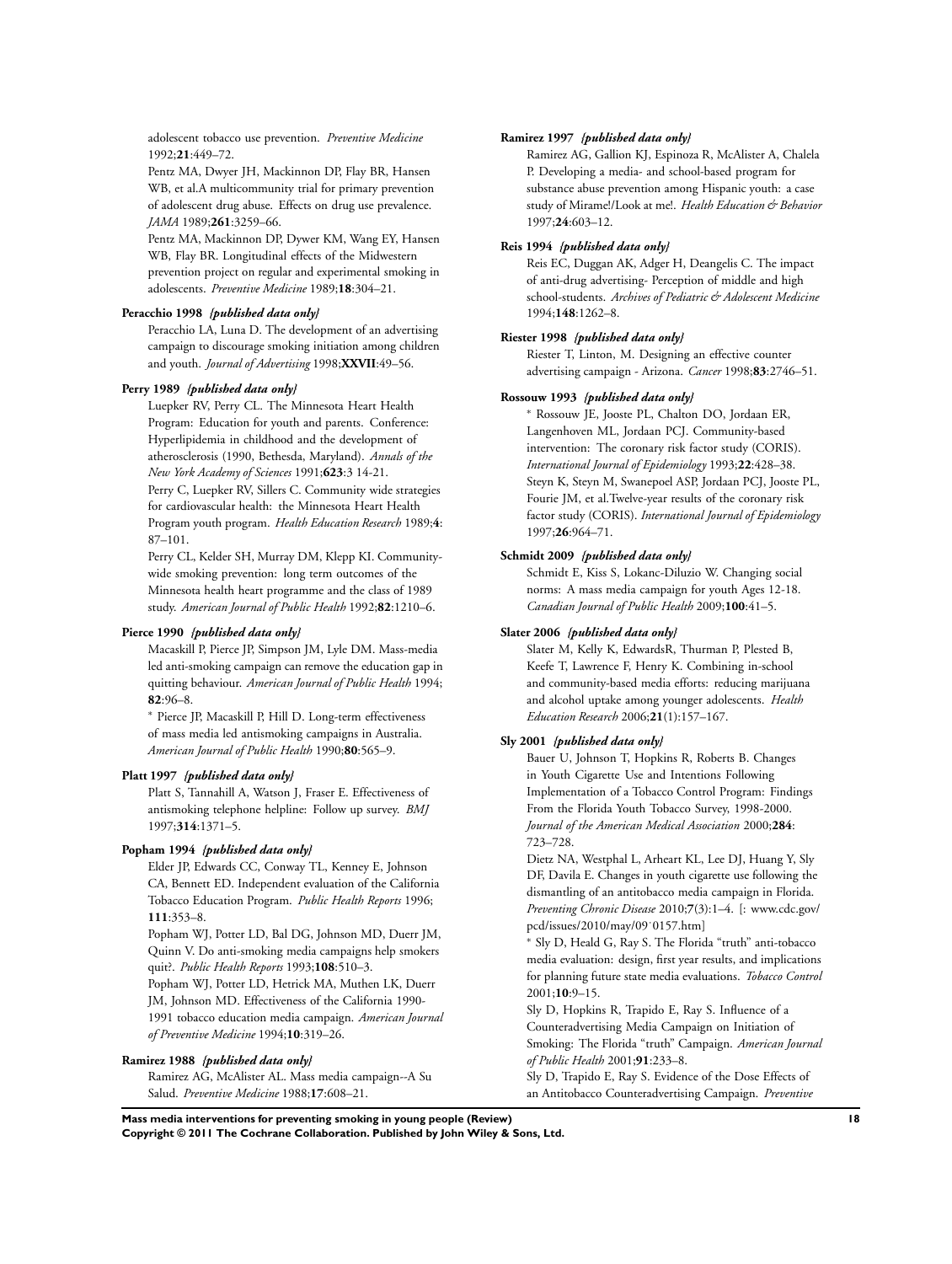### *Medicine* 2002;**35**:511–518.

Zucker D, Hopkins R, Sly D, Urich J, Kershaw J, Solari S. Florida's "truth" Campaign: A Counter-Marketing, Anti-Tobacco Media Campaign. *Journal of Public Health Management Practice* 2000;**6**(3):1–6.

#### **Sussman 1987** *{published data only}*

Sussman S, Flay BR, Sobel J, Rauch JM. Viewing and evaluation of a televised drug education program by students previously or concurrently exposed to school-based substance abuse prevention programming. *Health Education Research* 1987;**2**:373–83.

#### **Sutton 1987** *{published data only}*

Sutton SR, Hallett R. Experimental evaluation of the BBC TV series " So you want to stop smoking". *Addictive Behaviors* 1987;**12**:63–366.

#### **Tamir 2001** *{published data only}*

Tamir D, Polachek D, Zivlin O, Amikam Y, Avraham M, Weinstein R. Smoking Prevention campaign for youth in Israel. *Public Health Review* 2001;**29**:185–194.

#### **Tilgren 1995** *{published data only}*

Tillgren P, Haglund BJA, Ainetdin T, Thornqvist E, et al.Effects of different intervention strategies in the implementation of a nationwide tobacco 'Quit and Win' contest in Sweden. *Tobacco Control* 1995;**4**:344–50.

#### **Vallone 2009** *{published data only}*

Vallone DM, Allen JA, Xiao H. Is socioeconomic status associated with awareness of and receptivity to the Truth Campaign?. *Drug and Alcohol Dependence* 2009;**107**: S115–S120.

### **Valois 1996** *{published data only}*

Valois RF, Adams KG, Kammermann SK. One-year evaluation results from CableQuit - a community cabletelevision smoking cessation pilot program. *Journal of Behavioral Medicine* 1996;**19**:479–99.

#### **van Teijilingen 1995** *{published data only}*

McLean J, van Teijlingen ER, Mapp TJ. Literature Review: A review of the written work of the UK Smokebusters Projects. Ayrshire & Arran, Ayr, Scotland, Ayrshire & Arran Community Health Care NHS Trust 1995. van Teijlingen E, Friend J, Twine FE. Problems of

evaluation: lessons from a Smokebusters campaign. *Health Education Journal* 1995;**54**:357–66.

van Teijlingen ER, Friend JA, Twine F. Evaluation of Grampian Smokebusters: a smoking prevention initiative aimed at young teenagers. *Journal of Public Health Medicine* 1996;**18**:13–8.

van Teijlingen ER, Mapp TJ, Kerr A. Smokebusters Ayrshire & Arran: Evaluation Report. Ayrshire & Arran, Ayr, Scotland, Ayrshire & Arran Community Health Care NHS Trust 1995.

#### **Vartiainen 1983** *{published data only}*

Vartiainen E, Fallonen U, McAlister AL, Puska P. Eightyear follow-up results of an adolescent smoking prevention program: the North Karelia Youth Project. *American Journal of Public Health* 1990;**80**:78–9.

Vartiainen E, Paavola M, McAlister A. Fifteen-year followup of smoking prevention effects in the North Karelia Youth Project. *American Journal of Public Health* 1998;**88**:81–85. Vartiainen E, Pallonen U, McAlister A, Koskela K, Puska P. Effect of two years of education intervention on adolescent smoking (The North Karelia Youth Project). *Bulletin of the World Health Organisation* 1983;**61**:529–32.

Vartiainen E, Pallonen U, McAlister A, Koskela K, Puska P. Four year follow-up of the smoking prevention program in the North Karelia Youth project. *Preventive Medicine* 1986; **15**:692–8.

### **Vartiainen 1996** *{published data only}*

Vartiainen E, Saukko A, Paavola M, Vertio H. "No Smoking Class" competitions in Finland: their value in delaying the onset of smoking in adolescence. *Health Promotion International* 1996;**11**:189–192.

#### **Vicary 1996** *{published data only}*

Vicary JR, Swisher JD, Doebler MK, Yuan J. Rural community substance abuse prevention and intervention. *Family & Community Health* 1996;**19**:59–72.

### **Wewers 1991** *{published data only}*

Wewers ME, Ahijevych K, Page JA. Evaluation of a mass media community smoking cessation campaign. *Addictive Behaviors* 1991;**16**:289–94.

### **Wheeler 1988** *{published data only}*

Wheeler R. Effects of a community-wide smoking cessation program. *Social Science & Medicine* 1988;**27**:1387–92.

#### **Winkleby 1993** *{published data only}*

Winkleby MA, Fortmann SP, Rockhill B. Cigarette smoking trends in adolescents and young adults: the Stanford Five-City Project. *Preventive Medicine* 1993;**22**:325–34.

### **Woods 1991** *{published data only}*

Woods C. Anti-smoking education: working with the teenager magazine market. *Health Education Journal* 1991; **50**:19–26.

#### **Yoffe 1992** *{published data only}*

Yoffe SJ, Boren JB. Follow-up study of a field-based campaign against tobacco usage for children in grades six through eight. *Texas Medicine* 1994;**90**(9):71–4.

<sup>∗</sup> Yoffe SJ, Tolson H. Effect of a field-based campaign against tobacco use for children in grades six through eight. *Texas Medicine* 1992;**88**(2):76–80.

#### **Additional references**

#### **Altman 1997**

Altman DG, Bland JM. Units of analysis. *BMJ* 1997;**314**: 1874.

## **Babar 2010**

Babar AA, Stigler MH, Perry CL, Arora M, Shrivastav R, Reddy KS. Tobacco-use psychosocial risk profiles of girls and boys in urban India: Implications for gender-specific tobacco intervention development. *Nicotine & Tobacco Research* Jan 2010;**12**(1):29–36. [DOI: 10.1093/ntr/ ntp169]

**Mass media interventions for preventing smoking in young people (Review) 19 Copyright © 2011 The Cochrane Collaboration. Published by John Wiley & Sons, Ltd.**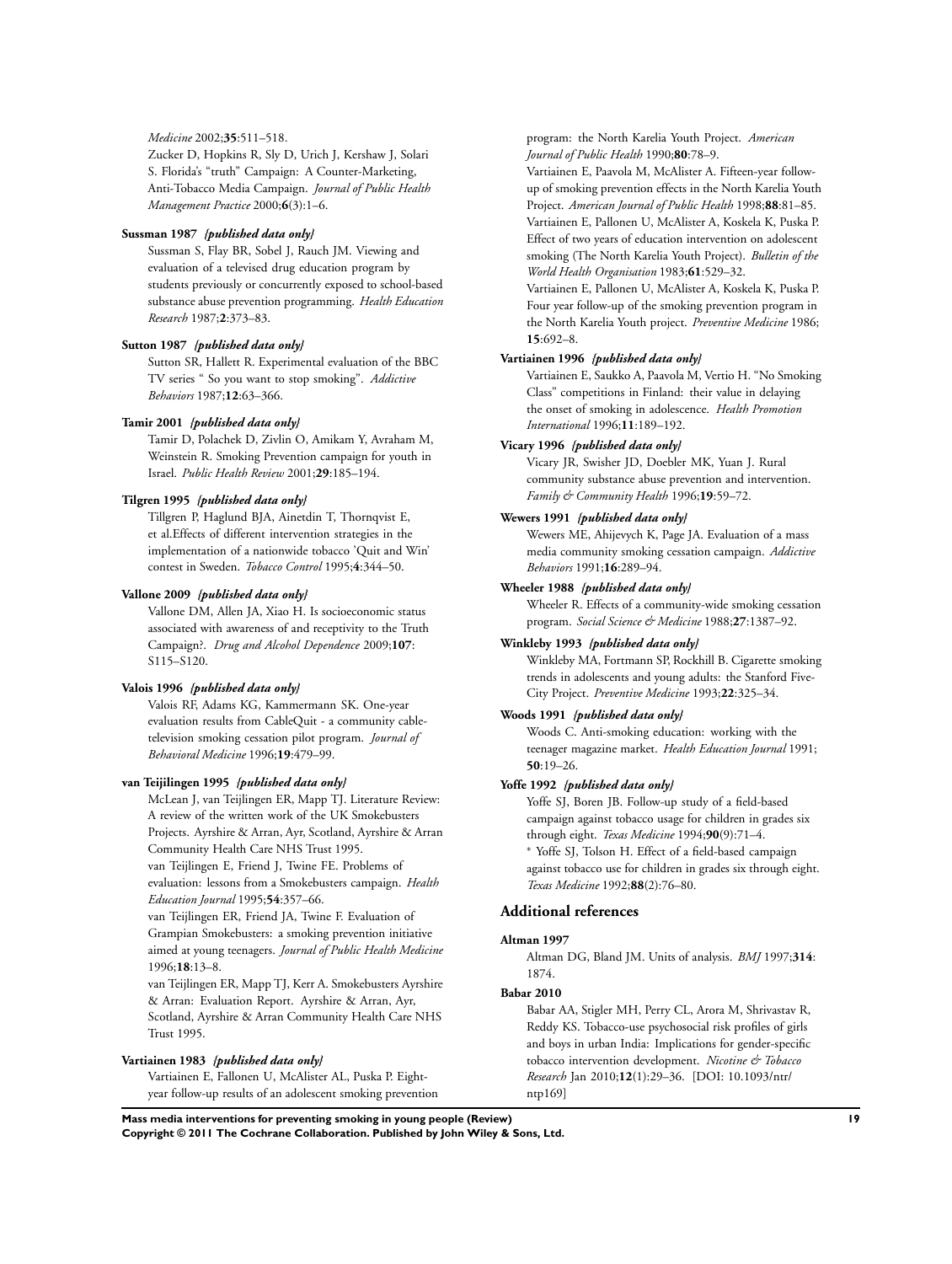#### **Badovinac 1995**

Badovinac K. *Smoking cessation programs for adolescents: an overview of the literature (Literature Reviews Series No. 2 )*. Toronto: Ontario Public Health Association, 1995.

#### **Bland 1997**

Bland JM, Kerry SM. Trials randomised in clusters. *BMJ* 1997;**315**:600.

#### **BMA 2008**

Hastings G, Angus K. *British Medical Association - Board of Science*. British Medical Association Science and Education Department and the Board of Science, July 2008.

#### **Brown 1990**

Brown JD, Bauman K E, Padgett CA. A validity problem in measuring exposure to mass-media campaigns. *Health Education Quarterly* 1990;**17**:299–306.

#### **Chollat-Traquet 1996**

Chollat-Traquet C. *Evaluating Tobacco Control Activities. Experiences and Guiding Principles*. Geneva: World Health Organisation, 1996.

### **Cleary 1988**

Cleary PD, Hitchcock JL, Semmer N, Flinchbaugh LJ, Pinney JM. Adolescent smoking: research and health policy. *Milbank Quarterly* 1988;**66**:137–171.

#### **Davies 1993**

Davies J. The impact of the mass media upon the health of early adolescents. *J Health Education* 1993;**Nov/Dec Suppl**: S28–S35.

#### **Donner 1990**

Donner A, Brown KS, Brasher P. A methodological review of non-therapeutic intervention trials employing cluster randomisation 1979-1989. *International Journal of Epidemiology* 1990;**19**:795–800.

### **EPOC 2009**

Cochrane EPOC Group 2009 . Cochrane EPOC Group. Cochrane Effective Practice and Organisation of Care Group.. Available from: http://www.epoc.cochrane.org (accessed 1 November 2009).

#### **Farrelly 2003**

Farrelly M, Niederdeppe J, Yarsevich J. Youth tobacco prevention mass media campaigns: past, present, and future directions. *Tobacco Control* 2003;**12**:35–47.

### **Flay 1987c**

Flay BR. Mass media and smoking cessation: a critical review. *American Journal of Public Health* 1987;**77**: 153–160.

#### **Friend 2002**

Friend K, Levy D. Reductions in smoking prevalence and cigarette consumption associated with mass-media campaigns. *Health Education Research* 2002;**17**(1):85–98.

#### **GYTSC 2002**

The Global Youth Tobacco Survey Collaborative Group. Tobacco use among youth: a cross country comparison. *Tobacco Control* 2002;**11**:252–70.

#### **HEA 1997**

Health Education Authority. *Tobacco Control in England: Communication Strategies of the Health Education Authority (Unpublished paper)*. London: HEA, 1997.

## **Higgins 2008**

Higgins JPT, Green S. *Cochrane Handbook for Systematic Reviews of Interventions*. Vol. **5.0.2**, Wiley-Blackwell, 2008.

#### **Kremers 2004**

Kremers S, Mudde A, de Vries N, Brug J, de Vries H. Unplanned smoking initiation: new insights and implications for interventions. *Patient Education and Counselling* 2004;**55**:345–352.

### **La Prelle 1992**

La Prelle J, Bauman KE, Koch GG. High intercommunity variation in adolescent cigarette smoking in a 10-community field experiment. *Evaluation Review* 1992;**16**:115–130.

#### **Mackay 2006**

Mackay J, Eriksen M, Shafey O. The Tobacco Atlas. *American Cancer Society; Atlanta, GA*. Second Edition. Vol. **ISBN: 0-944235-58-1**, Georgia, USA: American Cancer Society; Atlanta, GA, 2006.

### **Michell 1994**

Michell L. *Smoking prevention programmes for adolescents: A literature review*. Oxford: Anglia and Oxford Regional Health Authority, 1994.

#### **MMWR 2008**

Warren CW, Jones NR, Peruga A, Chauvin J, Baptiste J, Costa de Silva V, el Awa F, Tsouros A, Rahman K, Fishburn B, Bettcher DW, Asma S. Global Youth Tobacco Surveillance. *Morbidity Mortality Weekly Review - CDC* 25 Jan 2008;**57**(SS01):1–21.

#### **Morrison 1997**

Morrison TC, Wahlgren DR, Hovell MF, Zakarian J, Burkham-Kreitner S, et al.Tracking and follow-up of 16, 915 adolescents: minimizing attrition bias. *Controlled Clinical Trials* 1997;**18**:383–396.

#### **Redman 1990**

Redman S, Spencer EA, Sanson-Fisher RW. The role of mass media in changing health-related behaviour: a critical appraisal of two models. *Health Promotion International* 1990;**5**:85–101.

#### **Reed 1993**

Reed DO. Preventing adolescent nicotine addiction: what can one do?. *Journal of the American Academy of Physician Assistants* 1993;**6**:703–710.

#### **Reid 1995**

Reid D, McNeill A, Glynn TJ. Reducing the prevalence of smoking in youth: an international review. *Tobacco Control* 1995;**4**:66–277.

#### **Reid 1996**

Reid D. Tobacco control: overview. *British Medical Bulletin* 1996;**52**:108–120.

**Mass media interventions for preventing smoking in young people (Review) 20 Copyright © 2011 The Cochrane Collaboration. Published by John Wiley & Sons, Ltd.**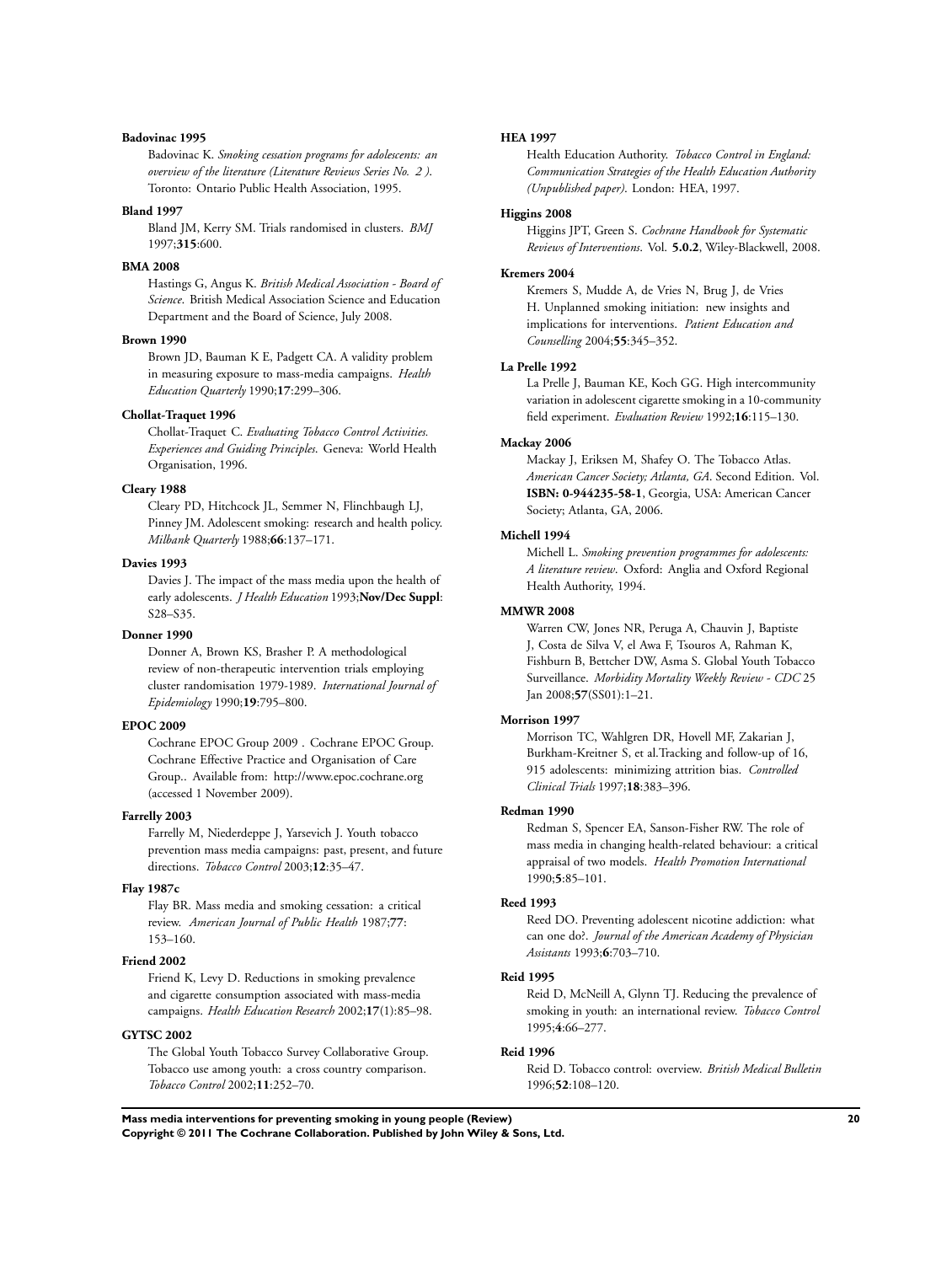#### **Rooney 1996**

Rooney BL, Murray DM. A meta-analysis of smoking prevention programs after adjustment for errors in the unit of analysis. *Health Education Quarterly* 1996;**23**:48–64.

### **Secker-Walker 1997**

Secker-Walker RH, Worden JK, Holland RR, Flynn BS, Detsky AS. A mass media program to prevent smoking among adolescents: costs and cost-effectiveness. *Tobacco Control* 1997;**6**:207–212.

### **Silver 2001**

Silver MZ. Efficacy of Anti-Tobacco Mass Media Campaigns on Adolescent Tobacco Use. *Pediatric Nursing* May–June 2001;**27**(3):293–296.

#### **Stead 1996**

Stead M, Hastings G, Tudor-Smith C. Preventing adolescent smoking: a review of options. *Health Education Journal* 1996;**55**:31–54.

#### **Strasburger 1995**

Strasburger VC. *Adolescents and the Media. Medical and Psychological Impact*. London: Sage Publications, 1995.

## **Tyas 1997**

Tyas SL, Pederson LL. *Psychosocial factors in the initiation to smoking among adolescents: a critical review and analysis of the literature*. Toronto: The Ontario Tobacco Research Unit, 1997.

## **UMDNJ 2007**

UMDNJ-School of Public Health. Tobacco Surveillance Data Brief: Youth Consumption of Cigarettes. http://www.state.nj.us/health/as/ctcp/documents/ youth˙consumption˙of˙cigarettes.pdf [accessed 09/07/ 2010] 2007; Vol. 2, issue 1.

#### **US DHHS 1994**

US Department of Health and Human Services. *Preventing tobacco use among young people: A report of the Surgeon General*. Atlanta, Georgia: US Department of Health and Human Services, Public Health Service, Centers for Disease Control and Prevention, National Center for Chronic Disease Prevention and Health Promotion, Office on Smoking and Health, 1994.

## **Wakefield 2003**

Wakefield M, Flay B, Nichter M, Giovino G. Effects of Anti-Smoking Advertising on Youth Smoking: A Review. *Journal of Health Communication* 2003;**8**:229–247.

### **Wallack 1990**

Wallack L. Improving health promotion: media advocacy and social marketing approaches. In: Atkin C, Wallack L editor(s). *Mass Communication and Public Health. Complexities and Conflicts*. London: Sage, 1990.

#### **Walters 1996**

Walters R, Whent H, Sayers M, Morgan A, Sinkler P. *Health Update. Smoking*. London: Health Education Authority, 1996.

#### **Warren 2009**

Warren C, Lea V, Lee J, Jones N, Asma S, McKenna M. Change in tobacco use among 13 15 year olds between 1999 and 2008: findings from the Global youth Tobacco Survey. *Global Health Promotion* 2009;**16**:38–90.

## **Worden 1988**

Worden JK, Flynn BS, Geller BM, Chen M, Shelton LG, Secker-Walker RH. Development of a smoking prevention mass media program using diagnostic and formative research. *Preventive Medicine* 1988;**17**:531–558.

∗ *Indicates the major publication for the study*

**Mass media interventions for preventing smoking in young people (Review) 21 Copyright © 2011 The Cochrane Collaboration. Published by John Wiley & Sons, Ltd.**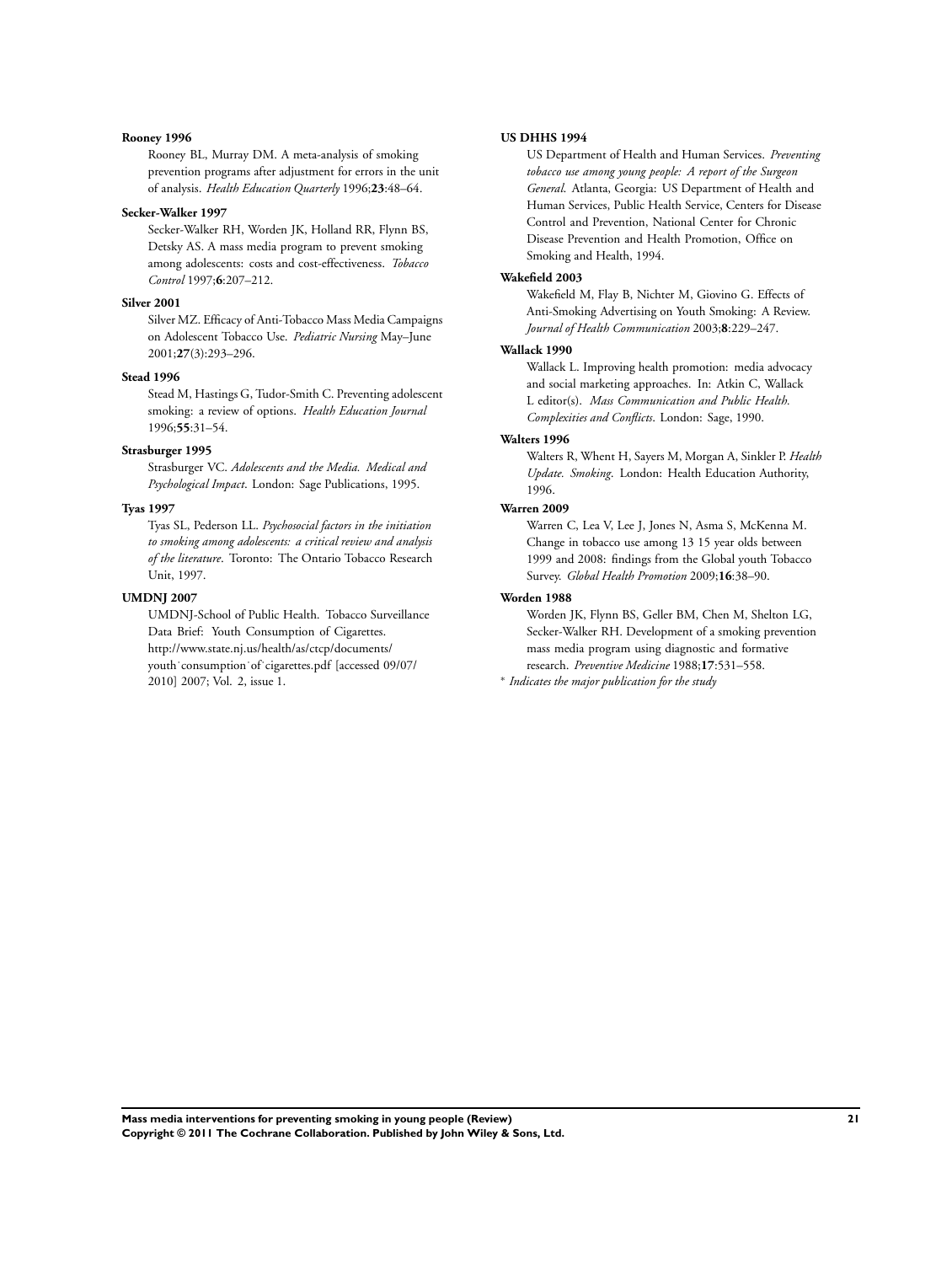## <span id="page-24-0"></span>**CHARACTERISTICS OF STUDIES**

# **Characteristics of included studies** *[ordered by study ID]*

## **Bauman 1991**

| Methods       | Design: Controlled clinical trial; nested, cluster (procedures identified probability sam-<br>ples of households within each area screened for adolescent), non-equivalent control<br>group<br>Country: USA<br>Objective: To evaluate the effectiveness of a mass media campaign to prevent cigarette<br>smoking in adolescents<br>Study site: (Schools) Standardised Metropolitan Statistical Areas (SMSAs); Homes in<br>SMSAs in SE USA<br>Method of analysis: Logistic and linear regression (both individual - accounting for unit<br>of allocation - and SMSAs treated as unit of analysis), ANOVA<br>Confounders analysed: Individual respondents, treatments, socio-demographic status,<br>personality predictors of adolescent smoking                                                                                                                                                                                                                                                                                                                                                                                                                                                                                                                                                                            |
|---------------|---------------------------------------------------------------------------------------------------------------------------------------------------------------------------------------------------------------------------------------------------------------------------------------------------------------------------------------------------------------------------------------------------------------------------------------------------------------------------------------------------------------------------------------------------------------------------------------------------------------------------------------------------------------------------------------------------------------------------------------------------------------------------------------------------------------------------------------------------------------------------------------------------------------------------------------------------------------------------------------------------------------------------------------------------------------------------------------------------------------------------------------------------------------------------------------------------------------------------------------------------------------------------------------------------------------------------|
| Participants  | Age: 12-15 yrs<br>Gender: Males and females (further details not provided)<br>Ethnicity: SMSAs with >90% whites excluded.                                                                                                                                                                                                                                                                                                                                                                                                                                                                                                                                                                                                                                                                                                                                                                                                                                                                                                                                                                                                                                                                                                                                                                                                 |
| Interventions | Programme name: RADIO, RPEER, RTVPEER<br>Theoretical basis: Behavioural science theory and research; Formative media research<br>used to develop TV and radio messages<br>Intervention description 1.) RADIO: 8 x 30 sec radio messages about 7 expected con-<br>sequences of smoking that are related to whether young people become regular smoker,<br>relevant to adolescents, broadcast in 2 SMSAs<br>Intervention description 2.) RPEER: Same as RADIO, plus 60 sec message inviting<br>entry into "I won't smoke " sweepstake, prize \$2,000, with a \$20 incentive to recruit<br>5 (+) entrants, broadcast in 2 SMSAs. Brochures mailed to respondents and recruits<br>encouraging communication with peers to discourage smoking<br>Intervention description 3.) RTVPEER: Same as RPEER plus TV broadcast of sweep<br>stake offer and only 3 expected consequence messages, broadcast in 2 SMSAs<br>Control description: CONTROL: No media intervention.<br>Duration: Expected consequences messages broadcast during Nov 85, Jan and April 86.<br>TV sweepstake offer Nov 85. Brochures mailed Jan 86-Feb 87<br>Intervention delivery: Messages delivered by adolescent speakers (thoughtful, self confi-<br>dent, casually dressed peer, being most appropriate image suggested by formative media<br>research) |
| Outcomes      | Reported outcomes: Smoking behaviours (weekly and ever smokers), smoking attitudes<br>(overall attitudes towards smoking, perceived peer attitudes),<br>Validation: alveolar CO and saliva thiocyanate levels.<br>Follow-up: time-period: 11-17 months after broadcasts ended, 2-8 months after<br>brochures mailed                                                                                                                                                                                                                                                                                                                                                                                                                                                                                                                                                                                                                                                                                                                                                                                                                                                                                                                                                                                                       |
| Notes         | Selection of SMSAs was influenced by cost of advertising, legal restrictions (e.g. sweep-<br>stakes illegal in some areas) and need for non-overlapping broadcast areas<br>Random geographic allocation of SMSAs to treatment conditions; 6 intervention, 4                                                                                                                                                                                                                                                                                                                                                                                                                                                                                                                                                                                                                                                                                                                                                                                                                                                                                                                                                                                                                                                               |

**Mass media interventions for preventing smoking in young people (Review) 22**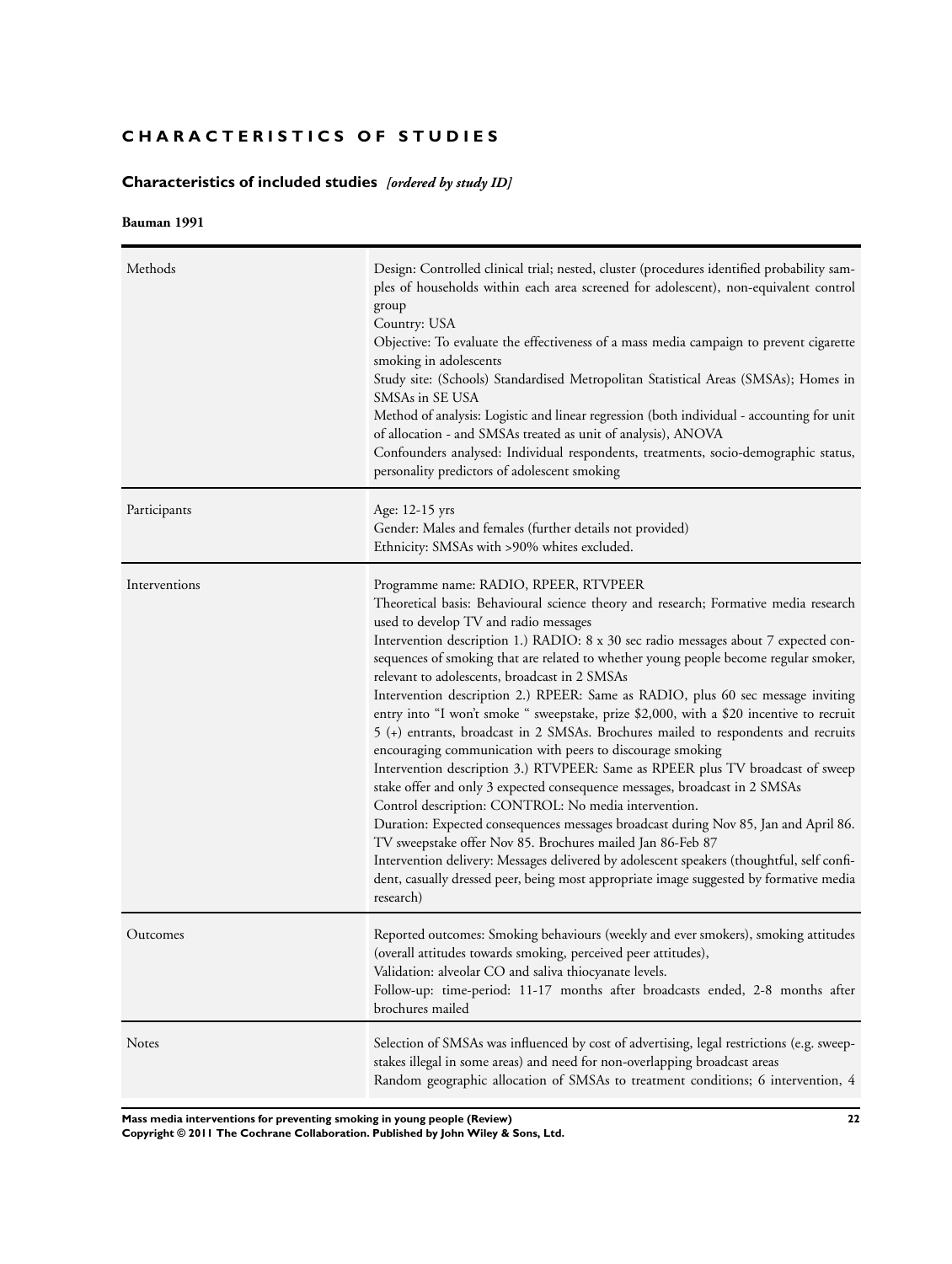control Number of subjects across SMSAs ranged from 132 to 232 (2534 eligible)

| <b>Risk of bias</b>                                                         |                    |                                                                                                                                                                                                                                                                                                                                                                                                                                       |
|-----------------------------------------------------------------------------|--------------------|---------------------------------------------------------------------------------------------------------------------------------------------------------------------------------------------------------------------------------------------------------------------------------------------------------------------------------------------------------------------------------------------------------------------------------------|
| <b>Bias</b>                                                                 | Authors' judgement | Support for judgement                                                                                                                                                                                                                                                                                                                                                                                                                 |
| Random sequence generation (selection High risk<br>bias)                    |                    | Some randomization was attempted, how-<br>ever methods not described, and two of the<br>SMSAs had to be reallocated to different<br>arms of the study                                                                                                                                                                                                                                                                                 |
| Allocation concealment (selection bias)                                     | High risk          | No concealment mentioned and highly un-<br>likely due to nature of the intervention                                                                                                                                                                                                                                                                                                                                                   |
| Blinding (performance bias and detection High risk<br>bias)<br>All outcomes |                    | No mention of blinding in the study. Blind-<br>ing not possible due to nature of the inter-<br>vention                                                                                                                                                                                                                                                                                                                                |
| Incomplete outcome data (attrition bias)<br>All outcomes                    | High risk          | Significant departure of follow-up sample,<br>likely to be related to true outcome (this<br>group are smokers or more likely to be<br>smokers); Different recruitment methods<br>resulted in some participants not having<br>data collected                                                                                                                                                                                           |
| Selective reporting (reporting bias)                                        | High risk          | Additional data that was collected was<br>not presented in any of the publications;<br>1000 adolescents excluded from analysis;<br>Roanoke students excluded from analysis<br>due to teacher recruitment                                                                                                                                                                                                                              |
| Other bias                                                                  | High risk          | Sample sizes too small to even observe a.<br>50 significance level; Gender, ethnicity and<br>socio-economic status is not quantified in<br>any of the publications; Gender was not<br>asked, but coded as male or female based<br>on first names producing identification of<br>only 90% of applicants. Authors state that<br>findings could not be generalised to all par-<br>ticipants of the mass media to smoking pre-<br>vention |
| Imbalance of outcome measures at baseline<br>All outcomes                   | High risk          | Significant differences in smoking rates,<br>once adjustments occurred, these differ-<br>ences were even more significant                                                                                                                                                                                                                                                                                                             |

#### **Mass media interventions for preventing smoking in young people (Review) 23 Copyright © 2011 The Cochrane Collaboration. Published by John Wiley & Sons, Ltd.**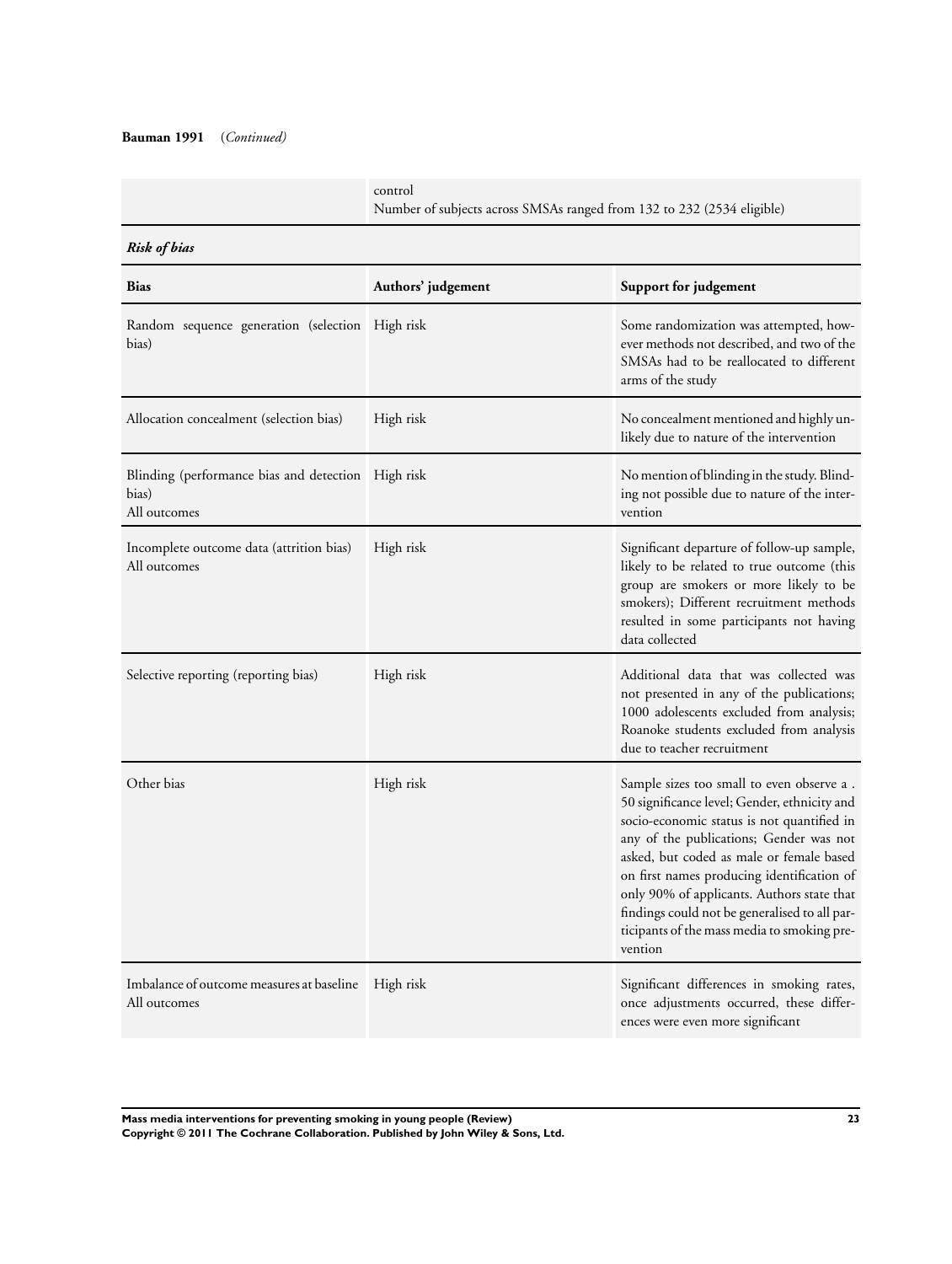| Comparability of intervention and control High risk<br>group characteristics at baseline |              | Significant<br>inter-community variation; Significant dif-<br>ferences in smoking rates and experimenta-<br>tion between communities; Following ad-<br>justment for known correlates, the differ-<br>ences were strengthened in every case                                                                                              |
|------------------------------------------------------------------------------------------|--------------|-----------------------------------------------------------------------------------------------------------------------------------------------------------------------------------------------------------------------------------------------------------------------------------------------------------------------------------------|
| Protection against contamination                                                         | Unclear risk | Unable to determined level of contami-<br>nation through communities via teachers<br>or students, however it is possible. Also<br>the sweepstakes involved recruiting friends,<br>who would possibly be from the control or<br>other intervention groups. Hence possible<br>contamination, but not confirmed                            |
| Selective recruitment of participants                                                    | High risk    | SMSAs were selected based on location and<br>community traits to reduce overlap; Stu-<br>dents were recruited by phone at random,<br>however selection methods not described;<br>Personal contacts were made for one in-<br>tervention group (RPEER) more than any<br>other; Participant self-selection, however<br>partly adjusted for |

## **Flay 1995**

| Methods       | Design: Randomized controlled trial, factorial, nested, cluster, non-equivalent control<br>group, (multi attribute blocking approach)<br>Country: USA<br>Objective: To test the independent and combined effects of a classroom curriculum and<br>TV programming for social resistance skills training, smoking prevention, and smoking<br>cessation<br>Study site: Schools, homes and towns in Los Angeles and San Diego, Southern California<br>Analysis: Regression (accounting for school as unit of allocation and individual as unit<br>of analysis) |
|---------------|------------------------------------------------------------------------------------------------------------------------------------------------------------------------------------------------------------------------------------------------------------------------------------------------------------------------------------------------------------------------------------------------------------------------------------------------------------------------------------------------------------------------------------------------------------|
| Participants  | Age: 12-14 year olds<br>Gender: At two year follow-up 47.6% of the overall population was male<br>Ethnicity: Whole sample population at pre-test - Hispanic 35.5%, White 33.3%,<br>African-American 13.9%, Other 17.3%; Whole sample population at two year follow-<br>up - Hispanic 36.1%, 33.3% White, 13.9% African-American, and 17.3% Other                                                                                                                                                                                                           |
| Interventions | Programme name: The Television, School and Family Smoking Prevention and Cessation<br>Project, (TVSFP)<br>Theoretical basis: Social influences approach and communications theory. Diagnostic<br>and formative media research with TV staff to develop scripts<br>Los Angeles:<br>Intervention description 1.) CR +TV: Classwork and homework activities between stu-                                                                                                                                                                                      |

**Mass media interventions for preventing smoking in young people (Review) 24**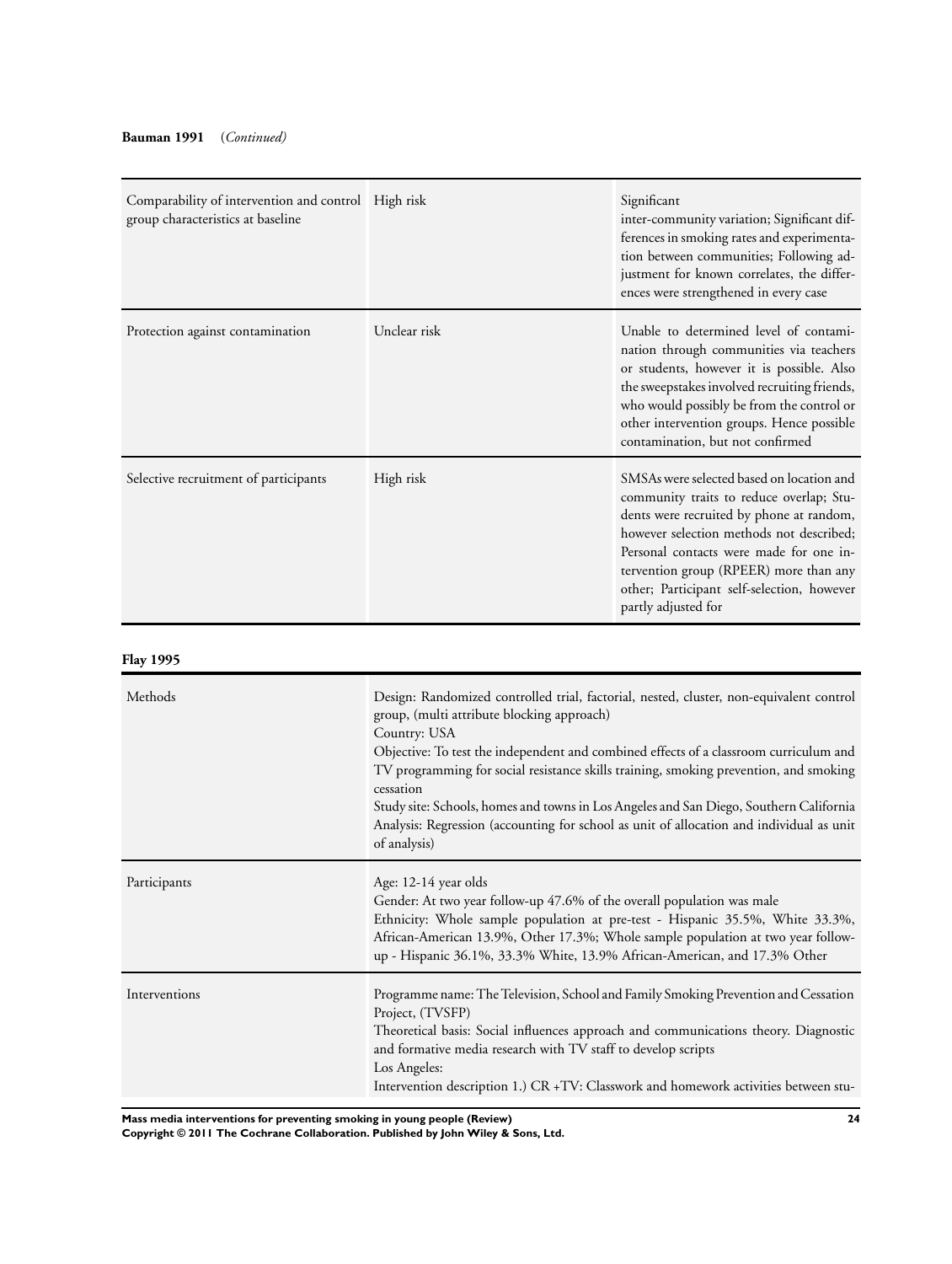| <b>Risk of bias</b> |                                                                                                                                                                                                                                                                                                                                                                                                                                                                                                                                                                                                                                                                                                                                                                                                                                                                                                                                                                                                                                                                                                                                                                                                                                                                                                                                                                                                                                                                                                                                                                                                                                                                                                                                                                                                                                                                                                                                                                                                                                                                                                                                             |
|---------------------|---------------------------------------------------------------------------------------------------------------------------------------------------------------------------------------------------------------------------------------------------------------------------------------------------------------------------------------------------------------------------------------------------------------------------------------------------------------------------------------------------------------------------------------------------------------------------------------------------------------------------------------------------------------------------------------------------------------------------------------------------------------------------------------------------------------------------------------------------------------------------------------------------------------------------------------------------------------------------------------------------------------------------------------------------------------------------------------------------------------------------------------------------------------------------------------------------------------------------------------------------------------------------------------------------------------------------------------------------------------------------------------------------------------------------------------------------------------------------------------------------------------------------------------------------------------------------------------------------------------------------------------------------------------------------------------------------------------------------------------------------------------------------------------------------------------------------------------------------------------------------------------------------------------------------------------------------------------------------------------------------------------------------------------------------------------------------------------------------------------------------------------------|
| Notes               | Students in 47 schools (340 classrooms) in 6 school districts                                                                                                                                                                                                                                                                                                                                                                                                                                                                                                                                                                                                                                                                                                                                                                                                                                                                                                                                                                                                                                                                                                                                                                                                                                                                                                                                                                                                                                                                                                                                                                                                                                                                                                                                                                                                                                                                                                                                                                                                                                                                               |
| Outcomes            | Reported outcomes: Smoking behaviour (smoking - no quantity); Smoking attitudes (dis-<br>advantages/negatives toward parental smoking); Intentions to smoke; Smoking knowl-<br>edge about tobacco and health; self-efficacy; Smoking perceptions (perceived adult smok-<br>ing, and peer smoking)<br>Expired air samples collected as a bogus pipeline procedure to encourage more accurate<br>self-reports. (No process measures stated)<br>Follow-up time-period: immediately post intervention, 1 year, 2 years                                                                                                                                                                                                                                                                                                                                                                                                                                                                                                                                                                                                                                                                                                                                                                                                                                                                                                                                                                                                                                                                                                                                                                                                                                                                                                                                                                                                                                                                                                                                                                                                                          |
|                     | dents and parents for both prevention and cessation in the home, supplemented by TV<br>segments to provide convincing resistance skill models for students and cessation strate-<br>gies for adults. A workbook identical to that sent from the TV station to requesters was<br>also sent home with students<br>Intervention description 2.) CR-Only: Classwork and homework activities between stu-<br>dents and parents for both prevention and cessation in the home. The workbook for the<br>CR-Only condition made no reference to the TV program, but in all other respects was<br>the same as that of the TV condition<br>Intervention description 3.) TV-Only: TV segments to provide convincing resistance<br>skill models for students and cessation strategies for adults, with a supplemented work-<br>book identical to that sent from the TV station to requesters<br>Control description 1.) Attention control placebo: A health information based atten-<br>tion-control curriculum. Outcome expectancies that were equivalent to the treatment<br>conditions, but which was not expected to change smoking behaviour. It was thought<br>that a health-information-based program would increase students' tobacco and health<br>knowledge without increasing their social-resistance skills or subsequently decreasing<br>their smoking, thus providing an effective control for expectancy effects<br>Control description 2.) No-treatment control: Usual practice<br>San Diego:<br>Intervention description 4.) CR-Only: Social resistance classroom curriculum only<br>Control description 3.) No treatment control: Usual practice<br>Duration: 6 weeks:- weeks 1 and 6, classroom curricula delivered and TV smoking<br>prevention messages broadcast.- week two, TV cessation messages for adults broadcast<br>in same area as TV prevention messages<br>Intervention delivery: Physician host of regular prime time TV health news programme,<br>presented smoking prevention messages based on filmed classroom sessions; Usual class-<br>room teachers for school programme, with parental involvement in homework |

| <b>Bias</b>                                                 | Authors' judgement | Support for judgement                                                                                                    |
|-------------------------------------------------------------|--------------------|--------------------------------------------------------------------------------------------------------------------------|
| Random sequence generation (selection Unclear risk<br>bias) |                    | Graham et. al's randomized multi-attribute<br>blocking design; however methods of se-<br>quence generation not described |
| Allocation concealment (selection bias)                     | Unclear risk       | Schools randomized to conditions which<br>were open label, however, method of allo-<br>cation concealment not described  |

**Mass media interventions for preventing smoking in young people (Review) 25**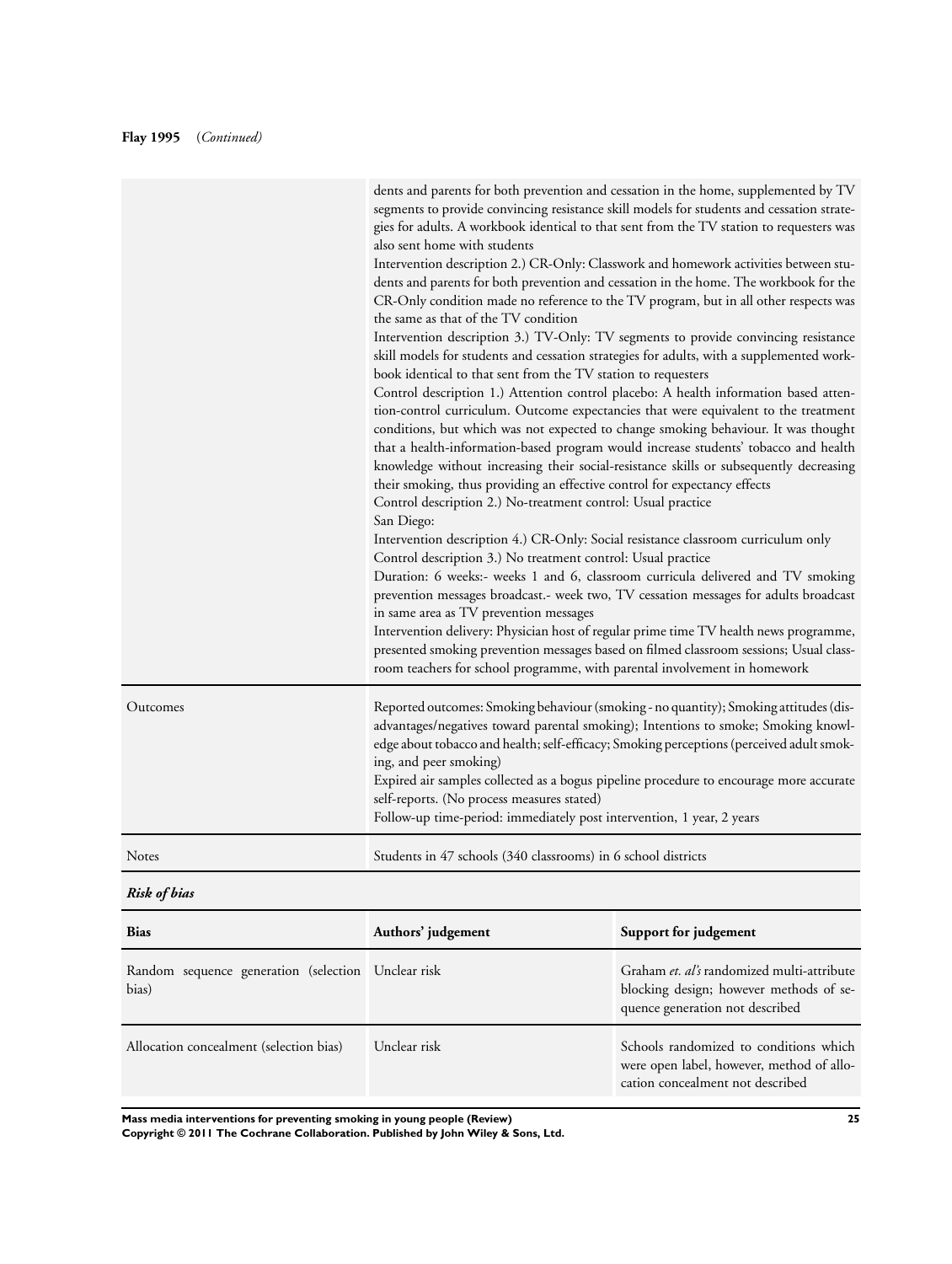## **Flay 1995** (*Continued)*

| Blinding (performance bias and detection High risk<br>bias)<br>All outcomes             |              | Due to the nature of the intervention, it is<br>highly unlikely that participants, investiga-<br>tors and outcome assessors were blinded.<br>No efforts to do so were mentioned                                                                                                                                                                                                                                                                                             |
|-----------------------------------------------------------------------------------------|--------------|-----------------------------------------------------------------------------------------------------------------------------------------------------------------------------------------------------------------------------------------------------------------------------------------------------------------------------------------------------------------------------------------------------------------------------------------------------------------------------|
| Incomplete outcome data (attrition bias)<br>All outcomes                                | High risk    | Departure of over 50% of the original sam-<br>ple at 2-year follow up. Those more likely to<br>drop out were from Los Angeles, African-<br>American and had lower school grades;<br>missing data and attrition problems de-<br>creased by methods of analysis, but still a<br>concern; coping effort outcome data had<br>fewer responders                                                                                                                                   |
| Selective reporting (reporting bias)                                                    | Unclear risk | Insufficient data to determine selective out-<br>come reporting.                                                                                                                                                                                                                                                                                                                                                                                                            |
| Other bias                                                                              | High risk    | TV program design issues - do not meet re-<br>search objectives fully; Low stability values<br>for results due to length of time between<br>measures and circumstances of an interven-<br>tion; design issues, this is an incomplete<br>factorial design, which may introduce bias<br>when entering data as such into generic sta-<br>tistical software analysers; Program poorly<br>executed, sample size too small, 'floor ef-<br>fects' could be related to true outcome |
| Imbalance of outcome measures at baseline<br>All outcomes                               | High risk    | Control group more likely not to com-<br>mence smoking at baseline                                                                                                                                                                                                                                                                                                                                                                                                          |
| Comparability of intervention and control Low risk<br>group characteristics at baseline |              | No substantial pre-test differences requir-<br>ing adjustment.                                                                                                                                                                                                                                                                                                                                                                                                              |
| Protection against contamination                                                        | Low risk     | Media controlled for by replicating these<br>conditions in a second metropolitan site<br>(San Diego)                                                                                                                                                                                                                                                                                                                                                                        |
| Selective recruitment of participants                                                   | High risk    | n values vary depending on number of sub-<br>jects available for each outcome, i.e. those<br>with data in one outcome but not in an-<br>other will still be included in that one out-<br>come                                                                                                                                                                                                                                                                               |

**Mass media interventions for preventing smoking in young people (Review) 26 Copyright © 2011 The Cochrane Collaboration. Published by John Wiley & Sons, Ltd.**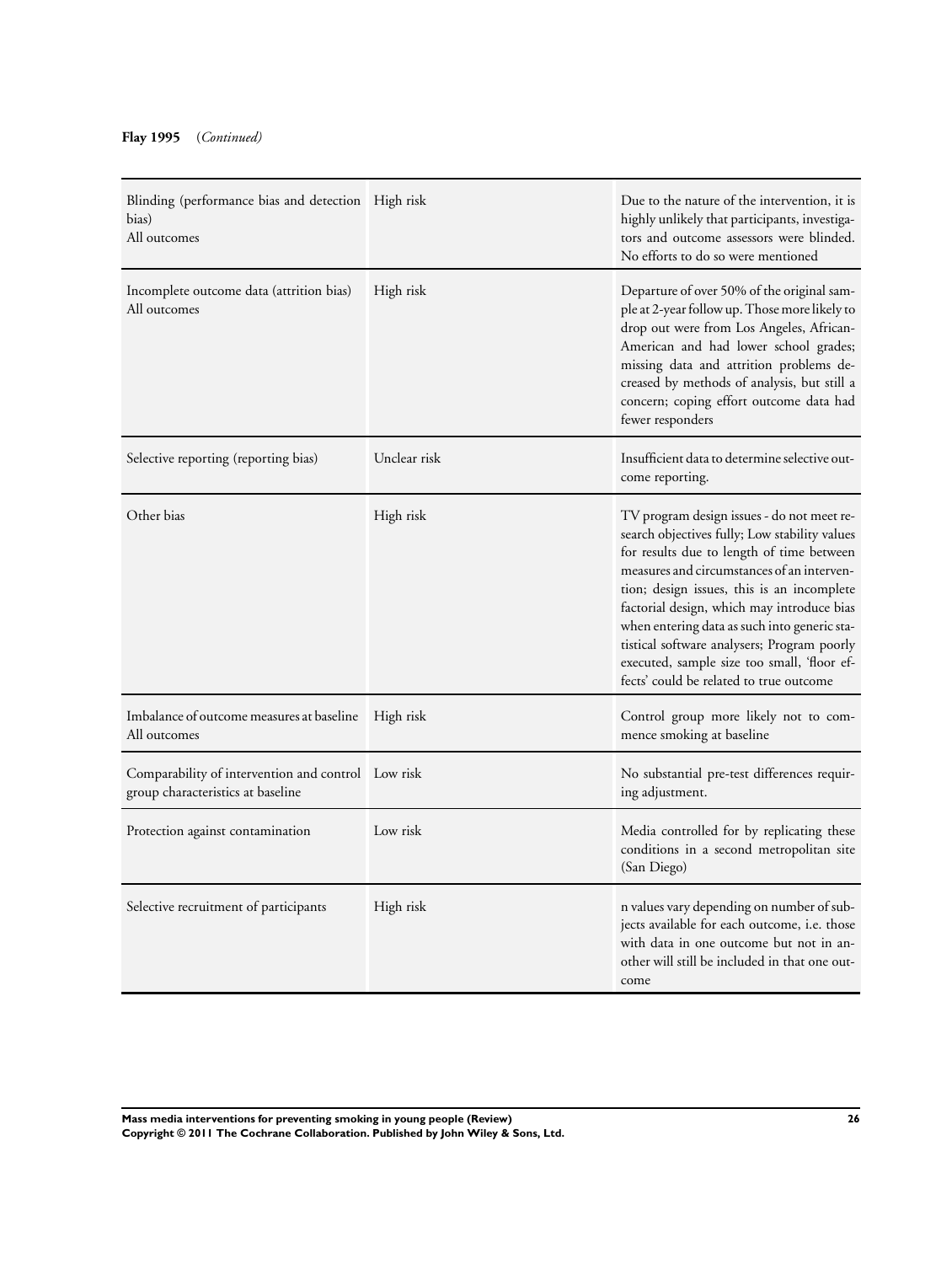**Flynn 1995**

| Methods       | Design: Controlled clinical trial; nested, non-equivalent control group; interrupted time-<br>series design<br>Country: USA<br>Objective: To test the effectiveness of mass media interventions to enhance school smok-<br>ing prevention programmes<br>Study site: Homes with TV and schools in Standardised Metropolitan Statistical Areas<br>(SMSAs), two SMSAs in Northeastern United States and two in Montana<br>Method of analysis: Logistic regression (unit of allocation community, unit of analysis<br>individual, adjusted for in analysis)<br>Confounders analysed: Treatment group, gender, grade.                                                                                                                                                                                                                                                                                                                                                                                                                                                                                                                                                                                                                                                                                 |
|---------------|--------------------------------------------------------------------------------------------------------------------------------------------------------------------------------------------------------------------------------------------------------------------------------------------------------------------------------------------------------------------------------------------------------------------------------------------------------------------------------------------------------------------------------------------------------------------------------------------------------------------------------------------------------------------------------------------------------------------------------------------------------------------------------------------------------------------------------------------------------------------------------------------------------------------------------------------------------------------------------------------------------------------------------------------------------------------------------------------------------------------------------------------------------------------------------------------------------------------------------------------------------------------------------------------------|
| Participants  | Age: 9-17 year olds<br>Gender: Intervention - Girls 51.8% Boys 48.2%; Control - Girls 47% Boys 53%<br>Ethnicity: Intervention Caucasian 97.2%; Control Caucasian 95.6%                                                                                                                                                                                                                                                                                                                                                                                                                                                                                                                                                                                                                                                                                                                                                                                                                                                                                                                                                                                                                                                                                                                           |
| Interventions | Programme name: Not provided.<br>Theoretical basis: Social learning theory and related behaviour change theories. Diag-<br>nostic and formative media research with student focus group<br>Intervention description: Specifically designed 30 and 60 second TV and radio spot<br>messages broadcast as a campaign averaged 190 TV broadcasts, 350 cable TV, and 350<br>radio exposures purchased in each of the 4 years in each of the two targeted media<br>SMSAs. Paid media time was increased by 50% by donated media time. Media exposure<br>modified to match changing media use of maturing cohort. Survey data informed the<br>timing and placement of advertisements<br>Control description: Schools only programme - grade specific educational materials used<br>in 3 - 4 class period with 10 - 15 yr olds: information about smoking and health,<br>refusal skills, skills to resist advertising pressures, and awareness of social support for non-<br>smoking was included<br>Duration: 4 years<br>Intervention delivery: (For intervention) Diagnostic and formative media research used<br>to identify most appropriate media, time placement and images. (For control) Usual class<br>teacher, trained by project staff during four annual day long teacher training workshops |
| Outcomes      | Reported outcomes: Smoking behaviour, (daily, weekly and smoke-less tobacco), smok-<br>ing attitudes, (attitude toward smoking - total, advantages/positives, disadvantages/neg-<br>atives), Intentions to smoke, stress, smoking perceptions (perceived norms, adult smok-<br>ing, peer smoking and sibling smoking)<br>Saliva samples from school group, as a bogus pipeline procedure to encourage more<br>accurate self-reports<br>Follow-up time-period: annually over 4 year intervention and 2 years post-intervention,<br>$(6 \text{ total})$                                                                                                                                                                                                                                                                                                                                                                                                                                                                                                                                                                                                                                                                                                                                            |
| Notes         | School and mass media intervention linked only by educational objectives - intended to<br>be seen as independent sources of information<br>Four demographically matched study communities selected to provide two pairs of SM-<br>SAs, targeting high risk populations indicated by adult educational attainment and in-<br>come. 50 schools selected from census tracts, indicating higher risk for smoking                                                                                                                                                                                                                                                                                                                                                                                                                                                                                                                                                                                                                                                                                                                                                                                                                                                                                     |

*Risk of bias*

**Mass media interventions for preventing smoking in young people (Review) 27**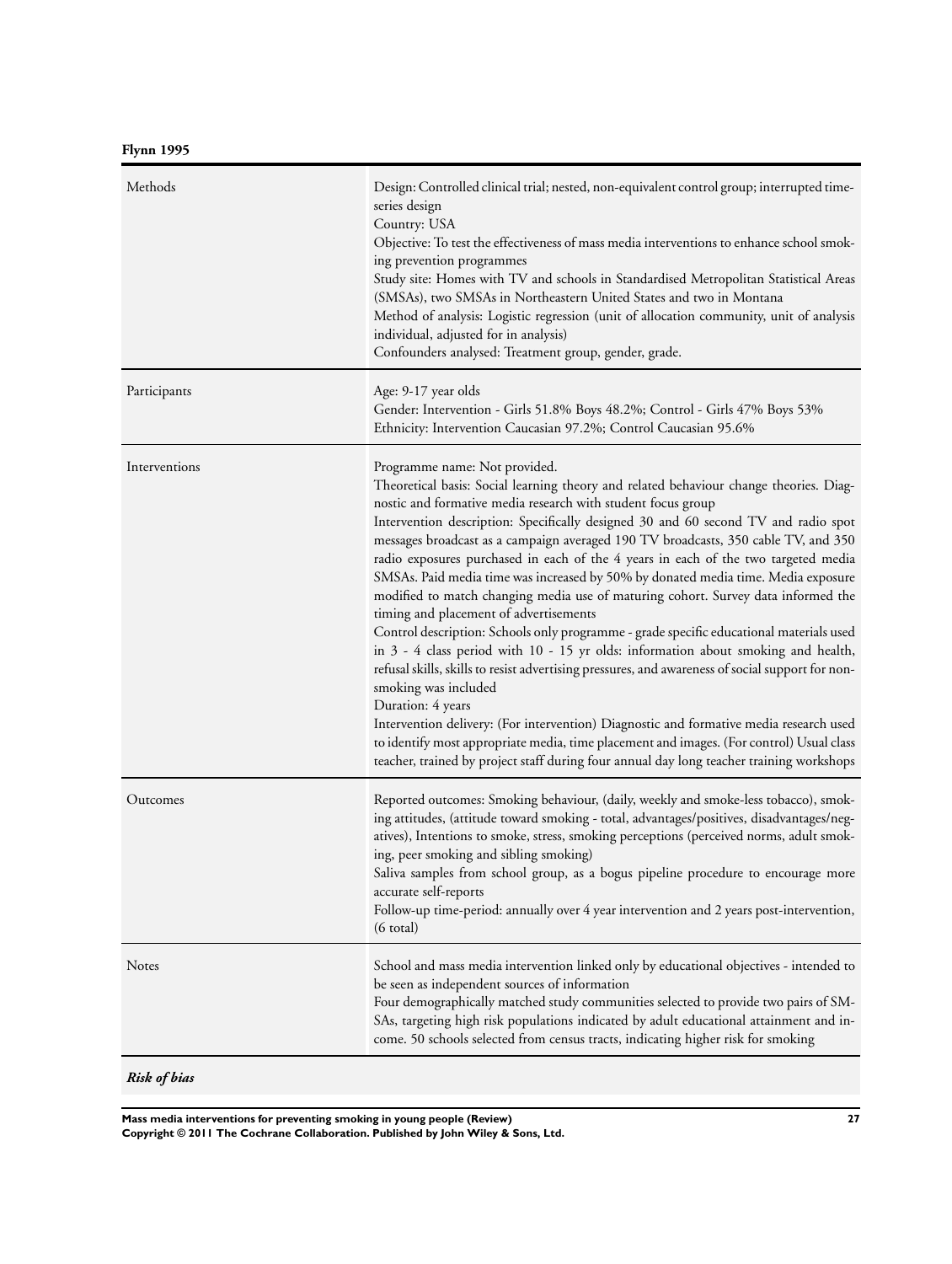| <b>Bias</b>                                                                              | Authors' judgement | Support for judgement                                                                                                                                                                                                                                                                                                                     |
|------------------------------------------------------------------------------------------|--------------------|-------------------------------------------------------------------------------------------------------------------------------------------------------------------------------------------------------------------------------------------------------------------------------------------------------------------------------------------|
| Random sequence generation (selection High risk<br>bias)                                 |                    | Not random selection. Geographical allo-<br>cation based on census tracts                                                                                                                                                                                                                                                                 |
| Allocation concealment (selection bias)                                                  | High risk          | Participants and investigators are aware of<br>student assignment. No randomization oc-<br>curred                                                                                                                                                                                                                                         |
| Blinding (performance bias and detection High risk<br>bias)<br>All outcomes              |                    | No outcome assessor or investigator blind-<br>ing has been mentioned                                                                                                                                                                                                                                                                      |
| Incomplete outcome data (attrition bias)<br>All outcomes                                 | High risk          | The missing outcome data from the 2918<br>students whose data was not available for<br>comparison is likely to be related to the<br>true outcome; furthermore, excluded sub-<br>jects had a less stable family environment,<br>which may be predisposed to higher smok-<br>ing prevalence                                                 |
| Selective reporting (reporting bias)                                                     | High risk          | $P828_B$ "A supplemental analysis is pre-<br>sented in which the community is the unit,<br>although the original design was not in-<br>tended to support this analytic strategy.<br>" These primary outcomes were not pre-<br>specified                                                                                                   |
| Other bias                                                                               | High risk          | Design bias; subject communities were se-<br>lected due to high risk, not randomiza-<br>tion; baseline imbalance in intervention<br>arm statistically significant, may have af-<br>fected outcome; and control group had a<br>higher prevalence of smoking; design con-<br>cern: low statistical power to determine<br>meaningful results |
| Imbalance of outcome measures at baseline Unclear risk<br>All outcomes                   |                    | None of the baseline outcomes differed sig-<br>nificantly for the two groups, except that<br>the school-only group reported perceiving<br>more peer smoking. The degree to which<br>this occurred and its significance is unclear                                                                                                         |
| Comparability of intervention and control High risk<br>group characteristics at baseline |                    | Intervention group had a younger popula-<br>tion, (p<0.01) and a larger proportion of<br>females, $(p<0.01)$                                                                                                                                                                                                                              |

**Mass media interventions for preventing smoking in young people (Review) 28 Copyright © 2011 The Cochrane Collaboration. Published by John Wiley & Sons, Ltd.**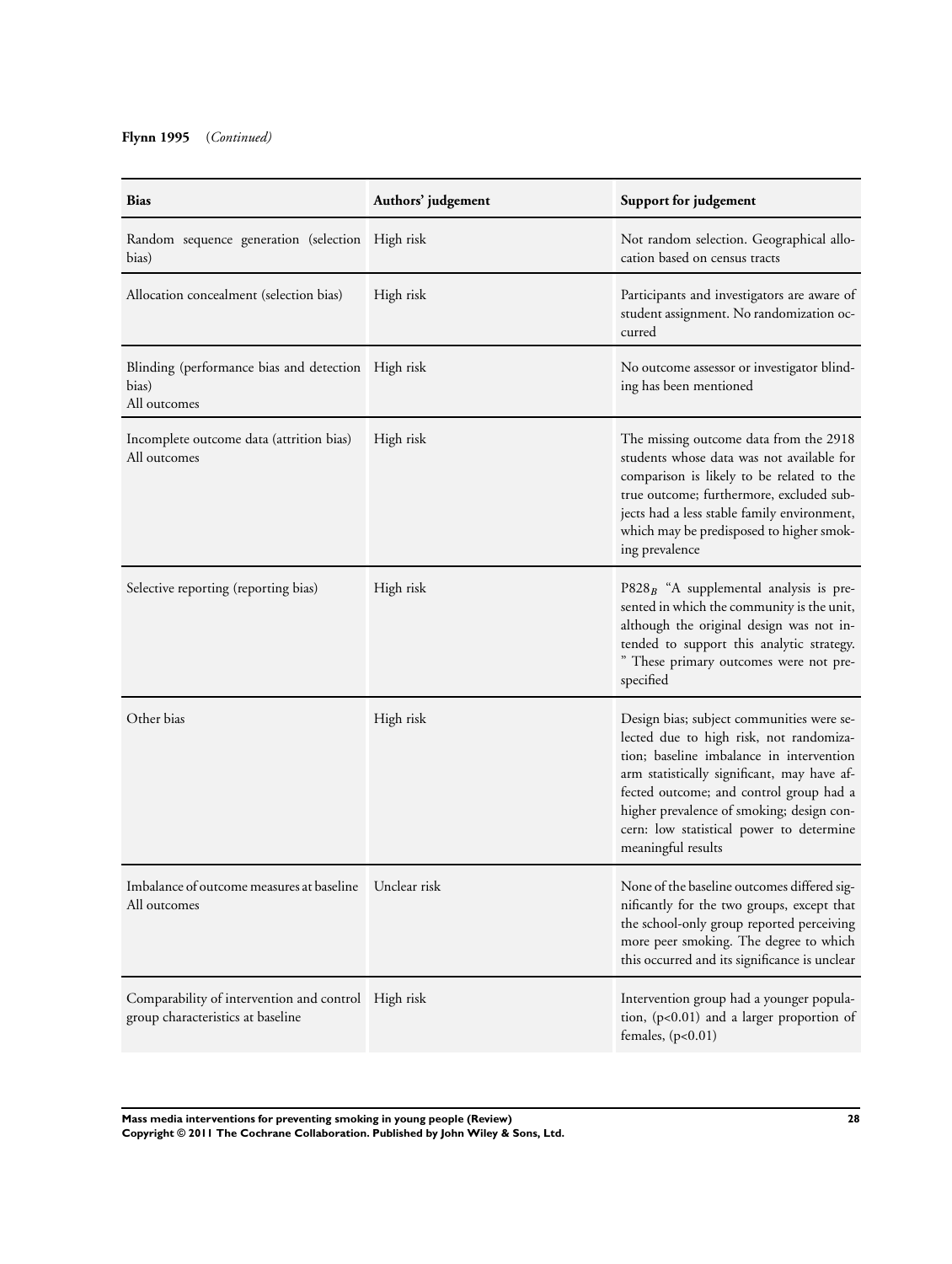## **Flynn 1995** (*Continued)*

| Protection against contamination      | Unclear risk                                                                                                                                                                                                                                                                                                                                                                                                                                                                                                                                                                                                                                                                                                                                                                | Insufficient information to assess this out-<br>come.                                                                                                                                                                                                            |
|---------------------------------------|-----------------------------------------------------------------------------------------------------------------------------------------------------------------------------------------------------------------------------------------------------------------------------------------------------------------------------------------------------------------------------------------------------------------------------------------------------------------------------------------------------------------------------------------------------------------------------------------------------------------------------------------------------------------------------------------------------------------------------------------------------------------------------|------------------------------------------------------------------------------------------------------------------------------------------------------------------------------------------------------------------------------------------------------------------|
| Selective recruitment of participants | Unclear risk                                                                                                                                                                                                                                                                                                                                                                                                                                                                                                                                                                                                                                                                                                                                                                | Insufficient information to assess this out-<br>come.                                                                                                                                                                                                            |
| <b>Flynn 2010</b>                     |                                                                                                                                                                                                                                                                                                                                                                                                                                                                                                                                                                                                                                                                                                                                                                             |                                                                                                                                                                                                                                                                  |
| Methods                               | Design: Randomized controlled trial, cluster, cross sectional time series<br>Country: America<br>Objective: Decrease perception of smoking prevalence among young people, increase<br>perceptions of disapproval, increase confidence in ability to refuse cigarettes, decrease<br>positive outcomes expectations for smoking, increase negative outcome expectations,<br>and decrease prevalence of self reported smoking<br>Study Site: Clustered media campaigns (Home) with data collection at school<br>Method of Analysis: General linear mixed models<br>Confounders analysed: At baseline and completion (grade, gender, race/ethnicity)                                                                                                                            |                                                                                                                                                                                                                                                                  |
| Participants                          | Age: Grades 7-12<br>Gender: Baseline control male (n=4765) control female (n=5612); intervention male (n=<br>4391) intervention female (n=5114); Follow-up control male (n=5345) control female<br>$(n=6008)$ ; intervention male $(n=5345)$ Intervention female $(n=6140)$<br>Ethnicity: Baseline control African-American 23.6%, Hispanic/Latino 13.2% Non-His-<br>panic Cuacasian 58.3% Other, unknown 4.9%; intervention African-American 22.8%,<br>Hispanic/Latino 14.1% Non-Hispanic Cuacasian 57.2% Other, unknown 5.8%; Fol-<br>low-up control African-American 26.8%, Hispanic/Latino 14.5% Non-Hispanic Cua-<br>casian 53.7% Other, unknown 10.0% intervention African-American 24.2%, Hispanic/<br>Latino 14.8% Non-Hispanic Cuacasian 53.2% Other, unknown 7.7% |                                                                                                                                                                                                                                                                  |
| Interventions                         | Programme name: Not provided<br>Theoretical basis: Social cognitive theory<br>Intervention description: Four separate media campaigns running simultaneously. 30-<br>and 60-second TV or radio messages were broadcast using purchased time with approx-<br>imately 3-4 exposures per week. Approximately 10 messages were chosen for each cam-<br>paign in 2002. Five additional messages were developed annually for each campaign in<br>2003-2005 (60 total)<br>Control description: No intervention<br>Duration: Four years<br>Intervention delivery: Media only, (TV, radio, newspapers, billboards and magazines)                                                                                                                                                     |                                                                                                                                                                                                                                                                  |
| Outcomes                              | tations<br>Follow-up-time-period: 4 years                                                                                                                                                                                                                                                                                                                                                                                                                                                                                                                                                                                                                                                                                                                                   | Reported outcomes: 30-day smoking prevalence, 7-day smoking prevalence; intentions<br>to smoke; perceived community smoking prevalence; peer smoking norms; confidence<br>in refusing cigarette measures; negative outcome expectations; positive outcome expec- |
| Notes                                 |                                                                                                                                                                                                                                                                                                                                                                                                                                                                                                                                                                                                                                                                                                                                                                             |                                                                                                                                                                                                                                                                  |

**Mass media interventions for preventing smoking in young people (Review) 29 Copyright © 2011 The Cochrane Collaboration. Published by John Wiley & Sons, Ltd.**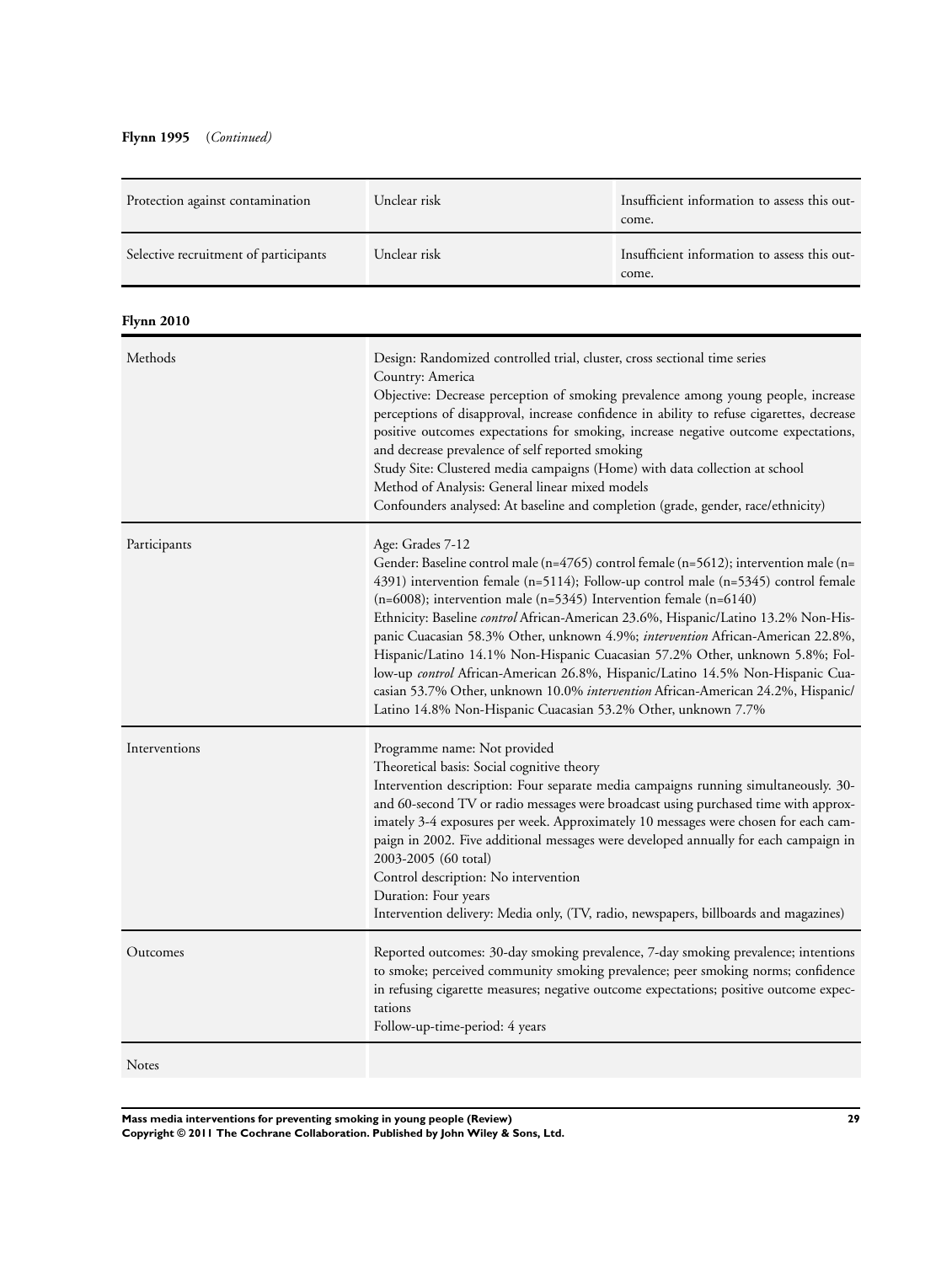## *Risk of bias*

| <b>Bias</b>                                                                             | Authors' judgement | Support for judgement                                                                                                                                                                                                                                                                                                                                                                                                               |
|-----------------------------------------------------------------------------------------|--------------------|-------------------------------------------------------------------------------------------------------------------------------------------------------------------------------------------------------------------------------------------------------------------------------------------------------------------------------------------------------------------------------------------------------------------------------------|
| Random sequence generation (selection Unclear risk<br>bias)                             |                    | Randomization mentioned by not de-<br>scribed                                                                                                                                                                                                                                                                                                                                                                                       |
| Allocation concealment (selection bias)                                                 | Unclear risk       | Not Described                                                                                                                                                                                                                                                                                                                                                                                                                       |
| Blinding (performance bias and detection High risk<br>bias)<br>All outcomes             |                    | Due to nature of the intervention it is not<br>possible to blind participants to study arm<br>No mention of blinding for outcome asses-<br>sors                                                                                                                                                                                                                                                                                     |
| Incomplete outcome data (attrition bias)<br>All outcomes                                | High risk          | No students responded from one baseline<br>school at follow up                                                                                                                                                                                                                                                                                                                                                                      |
| Selective reporting (reporting bias)                                                    | High risk          | Not all analyses were reported only raw SD<br>estimates presented                                                                                                                                                                                                                                                                                                                                                                   |
| Other bias                                                                              | Low risk           | No other threats to validity identified                                                                                                                                                                                                                                                                                                                                                                                             |
| Imbalance of outcome measures at baseline<br>All outcomes                               | Low risk           | No imbalance of outcome measures at base-<br>line evident                                                                                                                                                                                                                                                                                                                                                                           |
| Comparability of intervention and control Low risk<br>group characteristics at baseline |                    | Overall distribution by grade, gender and<br>race/ethnicity did not differ between con-<br>ditions at either survey                                                                                                                                                                                                                                                                                                                 |
| Protection against contamination                                                        | High risk          | A large national youth focused anti tobacco<br>media campaign was initiated in 2000 and<br>was active in all of the intervention and<br>control DMA's at a high level of intensity<br>throughout the intervention<br>The authors note: "The cumulative ef-<br>fects of these changes most likely reduced<br>the magnitude of tobacco control effects<br>that could be achieved by additional media<br>based intervention campaigns" |
| Selective recruitment of participants                                                   | Low risk           | No selective recruitment evident                                                                                                                                                                                                                                                                                                                                                                                                    |

**Mass media interventions for preventing smoking in young people (Review) 30 Copyright © 2011 The Cochrane Collaboration. Published by John Wiley & Sons, Ltd.**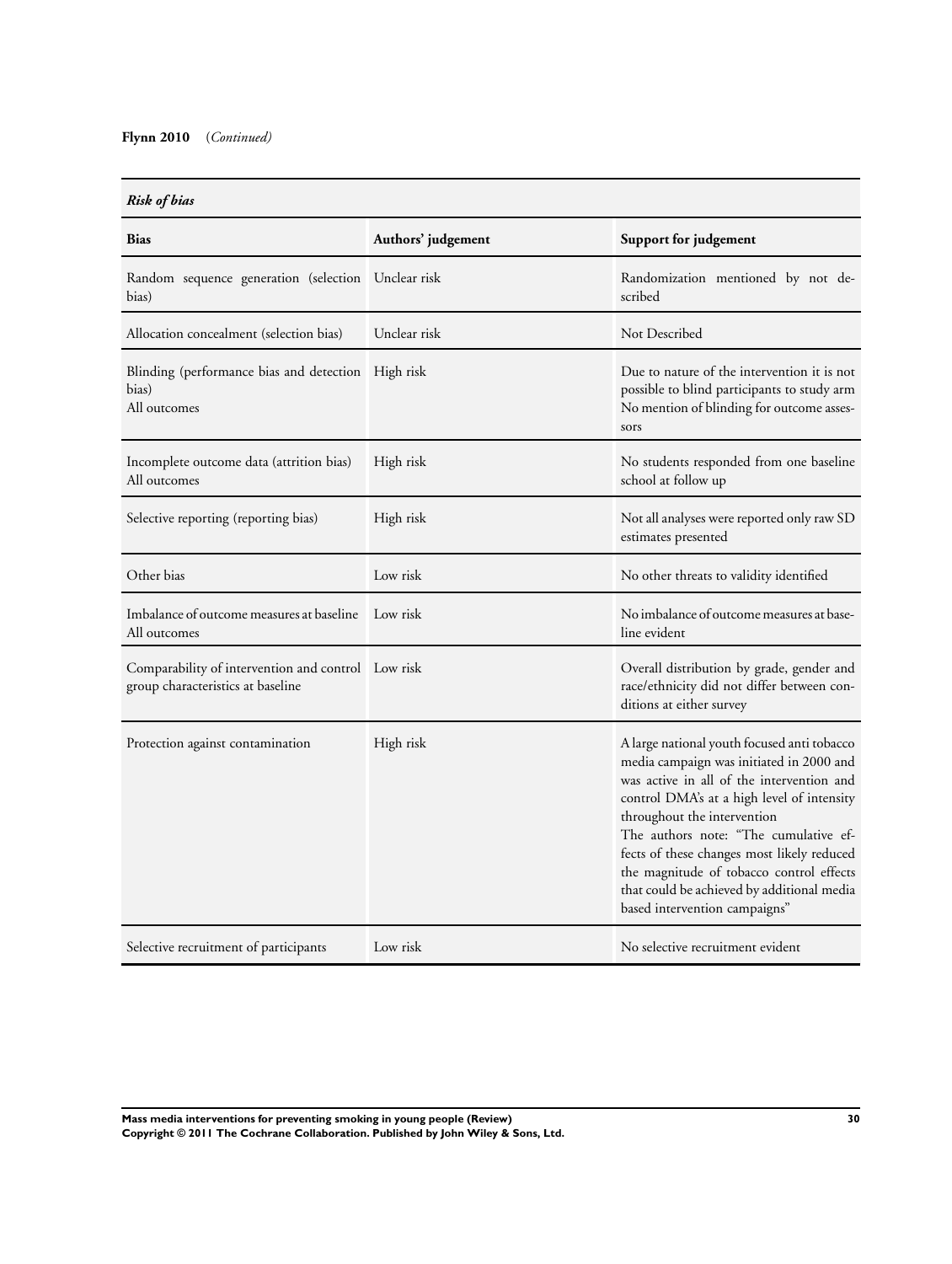| Methods       | Design: Controlled clinical trial; cluster; non-equivalent control group<br>Country: Norway<br>Objective: To evaluate 3 provocative mass media campaigns to prevent adolescents smok-<br>ing<br>Study site: Homes, communities and cinemas in two counties in SE Norway<br>Method of Analysis: Logistic regression (county unit of allocation and individual unit<br>of analysis)<br>Co-founders analysed: smoking at baseline and gender                                                                                                                                                                                                                                                                                                                                                                                                                                                                                                           |
|---------------|-----------------------------------------------------------------------------------------------------------------------------------------------------------------------------------------------------------------------------------------------------------------------------------------------------------------------------------------------------------------------------------------------------------------------------------------------------------------------------------------------------------------------------------------------------------------------------------------------------------------------------------------------------------------------------------------------------------------------------------------------------------------------------------------------------------------------------------------------------------------------------------------------------------------------------------------------------|
| Participants  | Age: All students aged 14-15 eligible for the study, followed-up until aged 17-18<br>Gender: Intervention - Girls n=1457 Boys n=1285; Control - Girls n=1784 Boys n=<br>1654<br>Ethnicity: South-eastern part of Norway - same proportion of rural-urban settlement<br>across groups                                                                                                                                                                                                                                                                                                                                                                                                                                                                                                                                                                                                                                                                |
| Interventions | Programme name: Not provided<br>Theoretical basis: Hypothesis that provocative appeals stimulate discussion thereby in-<br>fluencing behaviour. Adolescent focus groups identified the key messages used in the<br>campaign<br>Intervention description: 3 different full page newspaper advertisements; 1 poster, 1 TV<br>and cinema spot. In each 3 week period: TV & cinema spots shown 167 times; each of<br>the 3 newspaper advertisements appeared once in each of the 5 newspapers; posters (1,<br>140 in total) mailed to all schools, youth organisations and sports clubs<br>Control description: No intervention (not described)<br>Duration: Three annual media campaigns of 3 weeks duration, 1992, 1993 and 1994<br>(the third campaign was launched for 4 weeks)<br>Intervention delivery: Personnel not clear, however media delivery included - TV, cinema<br>advertisement, newspaper, posters in schools and youth organisations |
| Outcomes      | Reported outcomes: smoking behaviour (daily, weekly, occasional and non) number of<br>cigarettes smoked, and intentions to smoke<br>Follow-up time-period: 1 year post 3rd campaign (3 years)                                                                                                                                                                                                                                                                                                                                                                                                                                                                                                                                                                                                                                                                                                                                                       |
| Notes         | 2 counties matched for size, education level, income, urban-rural settlement and smoking<br>prevalence and allocated to I and C<br>Girls targeted for intervention; Messages: because more girls than boys smoke, girls are<br>not capable of logical thinking - health consequences of smoking                                                                                                                                                                                                                                                                                                                                                                                                                                                                                                                                                                                                                                                     |

# *Risk of bias*

| <b>Bias</b>                                              | Authors' judgement | Support for judgement               |
|----------------------------------------------------------|--------------------|-------------------------------------|
| Random sequence generation (selection High risk<br>bias) |                    | Not randomized.                     |
| Allocation concealment (selection bias)                  | High risk          | Population selected, not randomized |

**Mass media interventions for preventing smoking in young people (Review) 31 Copyright © 2011 The Cochrane Collaboration. Published by John Wiley & Sons, Ltd.**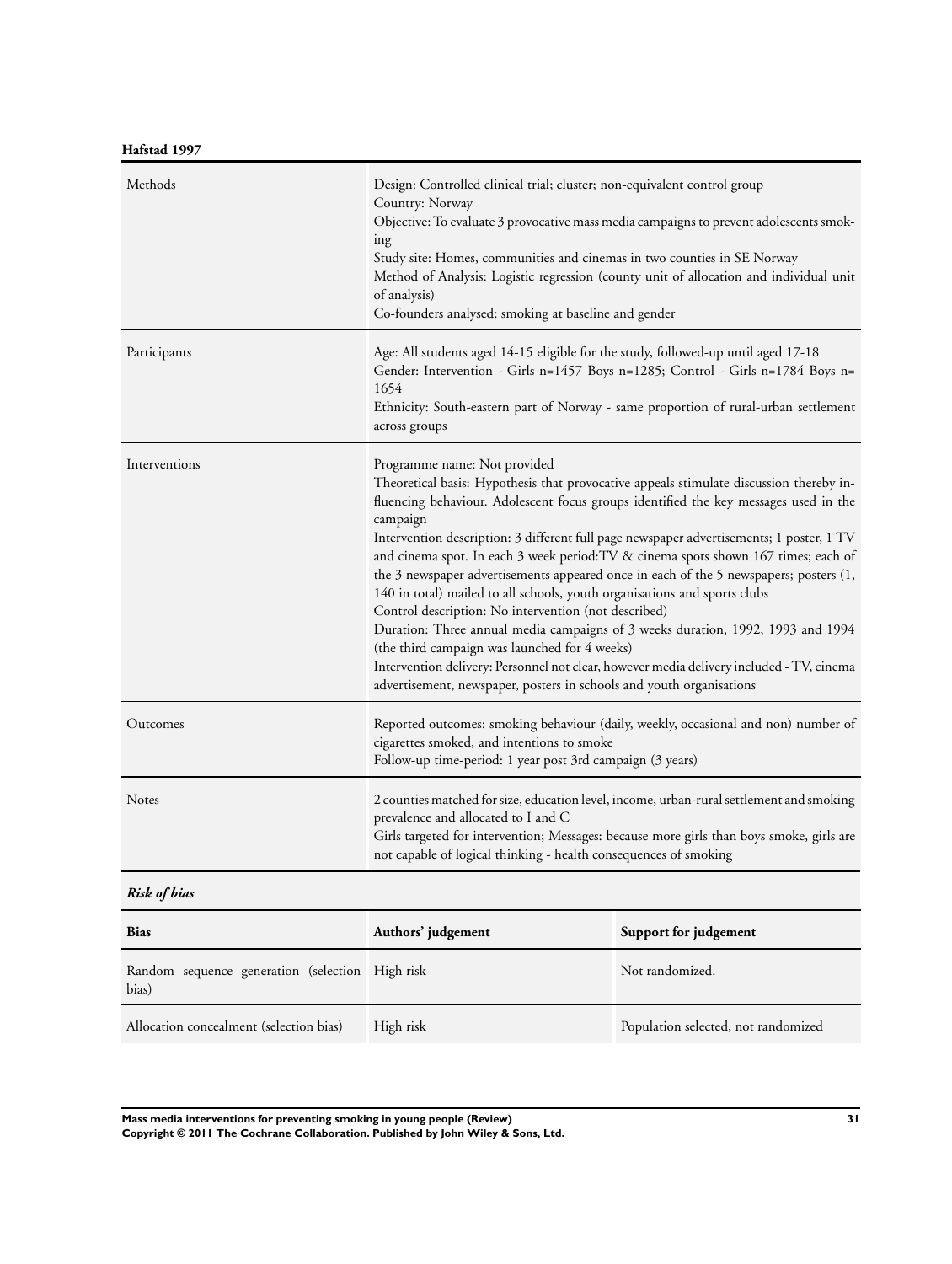## **Hafstad 1997** (*Continued)*

| Blinding (performance bias and detection High risk<br>bias)<br>All outcomes                 |              | No mention of blinding, due to nature of<br>intervention, blinding highly unlikely for<br>participants                                                                                                                                                               |
|---------------------------------------------------------------------------------------------|--------------|----------------------------------------------------------------------------------------------------------------------------------------------------------------------------------------------------------------------------------------------------------------------|
| Incomplete outcome data (attrition bias)<br>All outcomes                                    | High risk    | Participant data missing as they did not<br>complete both questionnaires, or some<br>parts of their questionnaires; Non-respon-<br>ders more likely to be smokers; 5 surveys in<br>intervention county, and only 2 in control<br>county due to financial constraints |
| Selective reporting (reporting bias)                                                        | Unclear risk | Study protocol not available, unable to de-<br>termine selective outcome reporting                                                                                                                                                                                   |
| Other bias                                                                                  | High risk    | Generalisability concerns, campaign only<br>targeting girls; Validity concerns due to self-<br>report of smoking behaviour                                                                                                                                           |
| Imbalance of outcome measures at baseline<br>All outcomes                                   | High risk    | Male daily smokers in intervention county<br>higher at baseline that those in control                                                                                                                                                                                |
| Comparability of intervention and control Unclear risk<br>group characteristics at baseline |              | Insufficient demographic detail to deter-<br>mine differences at baseline                                                                                                                                                                                            |
| Protection against contamination                                                            | Unclear risk | $P229C$ "since local media were used only,<br>the risk of spill-over of media exposure was<br>minimized." Minimised but not eradicated                                                                                                                               |
| Selective recruitment of participants                                                       | High risk    | Participant cluster site selected by study<br>staff.                                                                                                                                                                                                                 |

# **Longshore 2006**

| Methods      | Design: Randomized controlled trial; cluster; non-equivalent control group<br>Country: USA<br>Objective: To combat illegal drug use among America's youth by means of an advertising<br>and social marketing program focusing on the dangers of drug use<br>Study site: High-schools and middle-feeder schools throughout South Dakota<br>Method of analysis: Logistics regression model with baseline covariate's for dichotomous<br>data, linear regression used for all other outcomes<br>Confounders analysed: gender, race/ethnicity (white/non-white), monthly smoking at<br>baseline, school grades, parental education and monitoring, tobacco use by an important<br>adult, and whether or not the adolescent lives with both biological parents |
|--------------|-----------------------------------------------------------------------------------------------------------------------------------------------------------------------------------------------------------------------------------------------------------------------------------------------------------------------------------------------------------------------------------------------------------------------------------------------------------------------------------------------------------------------------------------------------------------------------------------------------------------------------------------------------------------------------------------------------------------------------------------------------------|
| Participants | Age: between 9-18 years, however in 2002 this was narrowed to 11-17 year olds<br>Gender: Overall sample population 49.4% females.<br>Ethnicity: Overall sample-population - Non-white 11.7%                                                                                                                                                                                                                                                                                                                                                                                                                                                                                                                                                               |

**Mass media interventions for preventing smoking in young people (Review) 32**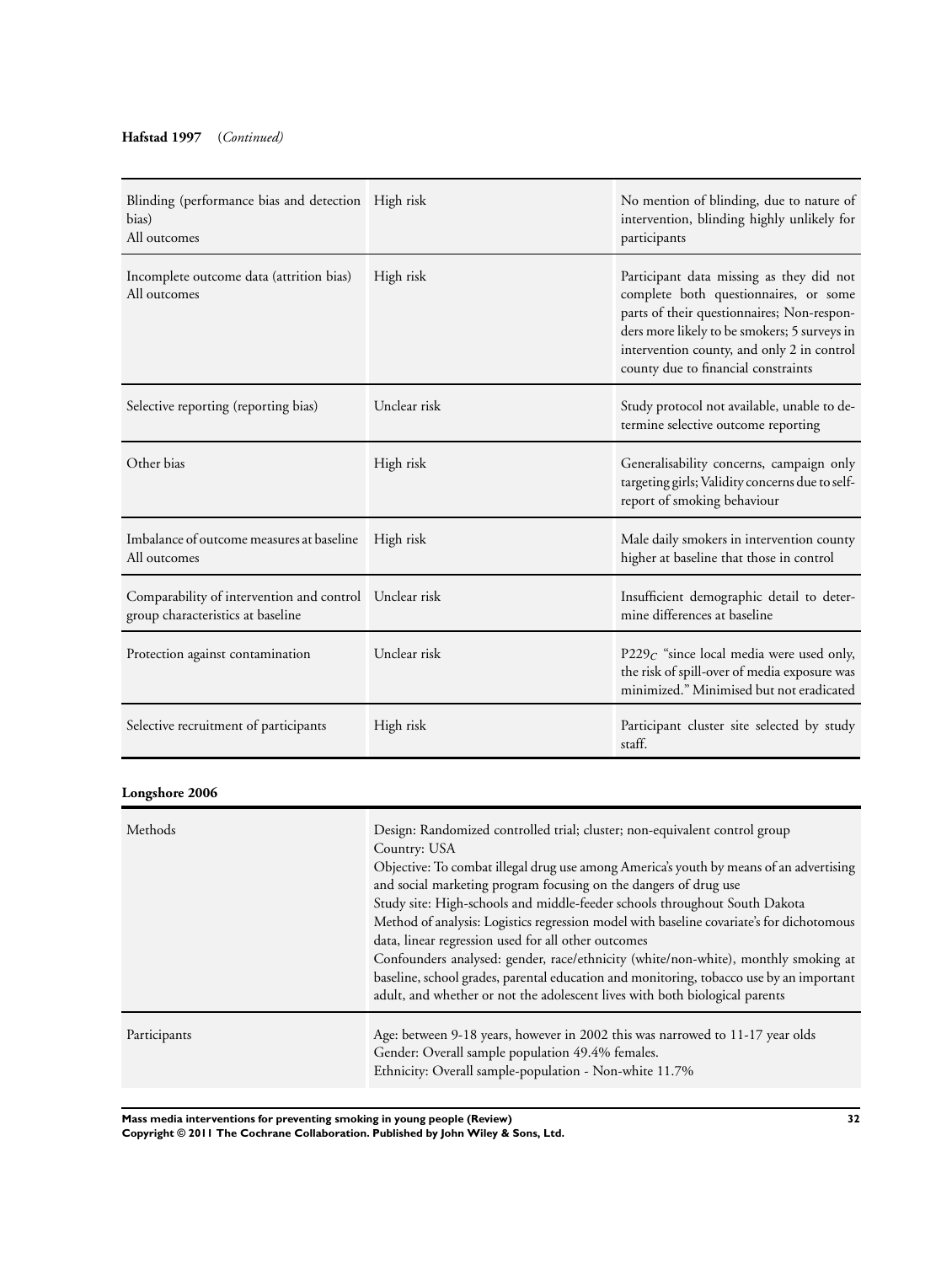| Interventions | Programme name: Project ALERT (middle-school) or ALERT Plus (high-schools)<br>Theoretical basis: The health belief model (HBM), the self-efficacy theory of behaviour<br>change, and social influences theory<br>Intervention description 1.) ALERT: School lessons including lessons on smoking ces-<br>sation, designed to appeal to more committed and alienated smokers and to highlight<br>student susceptibility to the negative consequences of use; parent involvement activities;<br>a series of home-learning activities that encourage parental involvement in substance-<br>use prevention during 7th and 8th grades. Plus exposure to the National Youth Anti-<br>Drug Media Campaign (NYADMC) with intended degree of campaign exposure of 2.<br>5-youth orientated ads per week<br>Intervention description 2.) ALERT Plus: Same as for ALERT with the addition of<br>booster lessons in the 9th and 10th grades which seek to reinforce the middle-school<br>curriculum while also strengthening norms against high-risk drug use, enhancing ado-<br>lescents' capacity to protect themselves against risky drug situations, and helping them<br>develop alternative strategies for coping with stress. Plus exposure to the National Youth<br>Anti-Drug Media Campaign (NYADMC) with intended degree of campaign exposure<br>of 2.5-youth orientated ads per week<br>Control description: Adolescents in the control condition received other prevention<br>curricula already in place at their schools but were not exposed to any part of the ALERT<br>curriculum in any grades<br>Duration: 6 months for school curriculum; Media intervention still running at comple-<br>tion of trial (2 years); intention of 2.5-youth orientated ads per week<br>Intervention delivery: media - television and other media (not specified), entertainment,<br>and sports industries as well as partnerships with civic, professional, and community<br>groups, teachers through schools and parents |
|---------------|--------------------------------------------------------------------------------------------------------------------------------------------------------------------------------------------------------------------------------------------------------------------------------------------------------------------------------------------------------------------------------------------------------------------------------------------------------------------------------------------------------------------------------------------------------------------------------------------------------------------------------------------------------------------------------------------------------------------------------------------------------------------------------------------------------------------------------------------------------------------------------------------------------------------------------------------------------------------------------------------------------------------------------------------------------------------------------------------------------------------------------------------------------------------------------------------------------------------------------------------------------------------------------------------------------------------------------------------------------------------------------------------------------------------------------------------------------------------------------------------------------------------------------------------------------------------------------------------------------------------------------------------------------------------------------------------------------------------------------------------------------------------------------------------------------------------------------------------------------------------------------------------------------------------------------------------------------------------------------------------------------------|
| Outcomes      | Reported outcomes: ALERT Only - Weekly and Monthly smoking; ALERT and ALERT<br>Plus - Advantages/Positives, Disadvantages/Negatives, Perceived peer attitudes, Inten-<br>tions to smoke, self-efficacy, perceived norms<br>Follow-up time-period: 2 years                                                                                                                                                                                                                                                                                                                                                                                                                                                                                                                                                                                                                                                                                                                                                                                                                                                                                                                                                                                                                                                                                                                                                                                                                                                                                                                                                                                                                                                                                                                                                                                                                                                                                                                                                    |
|               |                                                                                                                                                                                                                                                                                                                                                                                                                                                                                                                                                                                                                                                                                                                                                                                                                                                                                                                                                                                                                                                                                                                                                                                                                                                                                                                                                                                                                                                                                                                                                                                                                                                                                                                                                                                                                                                                                                                                                                                                              |

## Notes

## *Risk of bias*

| <b>Bias</b>                                                 | Authors' judgement | Support for judgement                                                                                                                                                                                                                                                                |
|-------------------------------------------------------------|--------------------|--------------------------------------------------------------------------------------------------------------------------------------------------------------------------------------------------------------------------------------------------------------------------------------|
| Random sequence generation (selection Unclear risk<br>bias) |                    | Unclear methods of randomization. How-<br>ever, P500A " <sup>2</sup> The full study design<br>randomized 48 clusters. However, assign-<br>ment of three clusters was restricted to the<br>ALERT or ALERT Plus conditions. Those<br>clusters were not included in this analysis.<br>, |
| Allocation concealment (selection bias)                     | High risk          | Not possible to conceal due to the nature<br>of the intervention, though it is possible<br>that the students were unaware of their in-<br>tervention/control status. No mention of                                                                                                   |

**Mass media interventions for preventing smoking in young people (Review) 33**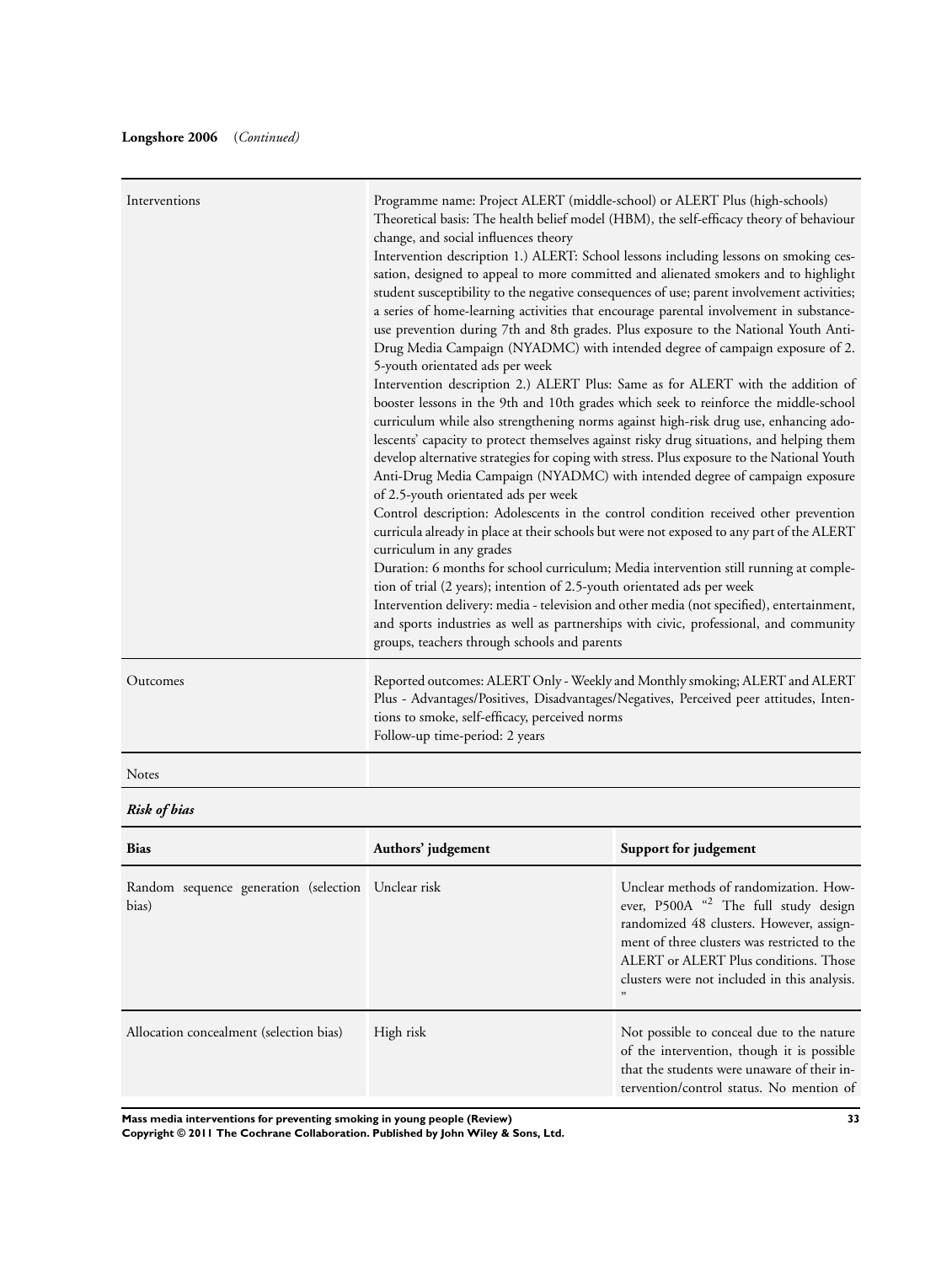|                                                                                         |              | concealment described                                                                                                                                                                                                                                                |
|-----------------------------------------------------------------------------------------|--------------|----------------------------------------------------------------------------------------------------------------------------------------------------------------------------------------------------------------------------------------------------------------------|
| Blinding (performance bias and detection High risk<br>bias)<br>All outcomes             |              | Not possible to blind due to the nature of<br>the intervention. There is no mention of<br>blinding attempts for outcome assessors or<br>investigators                                                                                                                |
| Incomplete outcome data (attrition bias)<br>All outcomes                                | High risk    | Three clusters excluded from analysis due<br>to lack of randomization; Adolescents who<br>had missing data were more likely to be<br>smokers or have higher risk factors, even<br>after adjustments, authors were concerned<br>that the imbalance was not eliminated |
| Selective reporting (reporting bias)                                                    | Unclear risk | Tobacco data not shown in paper A; Proto-<br>col not available, unable to determine if any<br>pre-specified outcomes are missing; Some<br>outcomes not presented stated by authors;<br>3 studies excluded from analysis due to lack<br>of randomization              |
| Other bias                                                                              | High risk    | Generalisability concerns - more effective<br>with at-risk-girls; outcomes based on self-<br>report                                                                                                                                                                  |
| Imbalance of outcome measures at baseline Low risk<br>All outcomes                      |              | Baseline outcome attrition was equal across<br>groups; adjustments for variance con-<br>ducted                                                                                                                                                                       |
| Comparability of intervention and control Low risk<br>group characteristics at baseline |              | Subjects are reported as being 'similar' at<br>baseline.                                                                                                                                                                                                             |
| Protection against contamination                                                        | Unclear risk | Possible contamination due to allocation<br>within media area/community, however<br>not reported on                                                                                                                                                                  |
| Selective recruitment of participants                                                   | Unclear risk | Unable to determine selective recruitment.<br>3 schools were excluded from the analysis<br>due to selection rather than randomization.<br>However, further risk is not clear                                                                                         |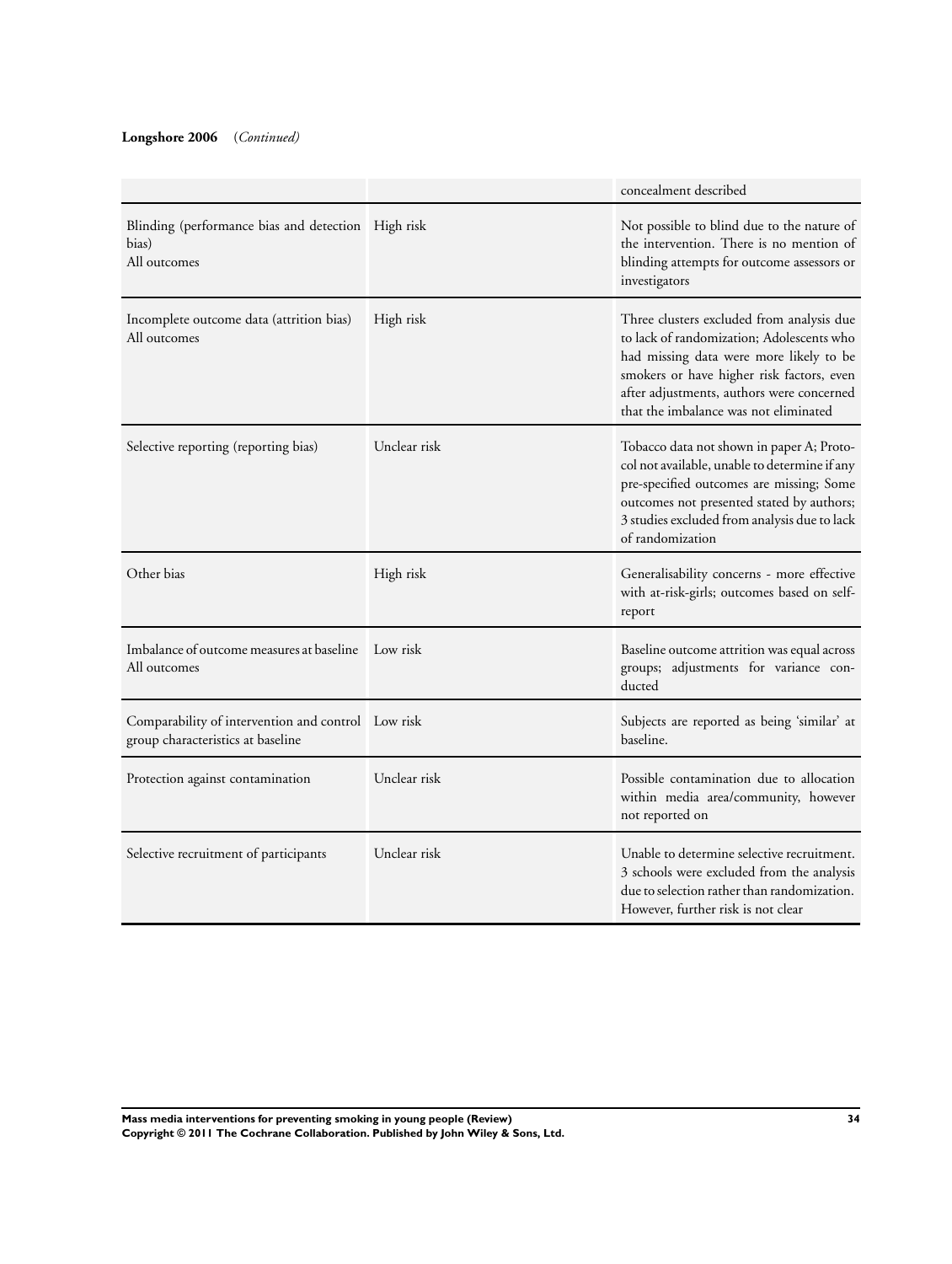**Worden 1983**

| Methods       | Design: Controlled clinical trial, not randomized.<br>Country: USA<br>Objective: To evaluate the effectiveness of televised messages to prevent smoking in<br>young adolescents<br>Study site: Rural schools in Vermont county.<br>Method of analysis: Repeated measures ANOVA (schools unit of allocation and individ-<br>uals unit of analysis)<br>Confounders analysed: Not reported                                                                                                                                                                                                                                                                                                                                                                                                                                                                                                                                                                                                                                                           |
|---------------|---------------------------------------------------------------------------------------------------------------------------------------------------------------------------------------------------------------------------------------------------------------------------------------------------------------------------------------------------------------------------------------------------------------------------------------------------------------------------------------------------------------------------------------------------------------------------------------------------------------------------------------------------------------------------------------------------------------------------------------------------------------------------------------------------------------------------------------------------------------------------------------------------------------------------------------------------------------------------------------------------------------------------------------------------|
| Participants  | Age: 10-12 yr olds<br>Gender: male and female, no further details provided.<br>Ethnicity: No details available.                                                                                                                                                                                                                                                                                                                                                                                                                                                                                                                                                                                                                                                                                                                                                                                                                                                                                                                                   |
| Interventions | Programme name: Not stated<br>Theoretical basis: Social learning theory and related behavioural change theories. Diag-<br>nostic and formative media research using teenage focus groups<br>Intervention description: Schools in range of a network affiliate TV station. 7 x 30 sec<br>TV smoking prevention messages, placed as paid advertising during after-school and<br>Saturday morning viewing hours, placed next to the programmes most popular with the<br>target group. TV spots changed in new exposure periods<br>Control description: Adjacent areas out of range of TV signal; No TV messages<br>Duration: Exposure for three 13 week periods, no exposure for two 3 month periods,<br>during an 18 month period overall. 10 TV spots broadcast weekly<br>Intervention delivery: Positive non-smoking role models, reinforcing positive norms and<br>values by depicting young people who refuse cigarettes and enjoy social benefits in a<br>smoke-free life style. Image informed by student focus groups; Television broadcasts |
| Outcomes      | Reported outcomes: Recall of media campaign, perception of friend's approval of smok-<br>ing, perception of friend's smoking, intention to smoke a cigarette if offered by a friend,<br>smoking behaviour.<br>Follow-up time-period: 1 year (after 2 parts of TV campaign) - 18 months (after all TV<br>broadcasts)                                                                                                                                                                                                                                                                                                                                                                                                                                                                                                                                                                                                                                                                                                                               |
| <b>Notes</b>  |                                                                                                                                                                                                                                                                                                                                                                                                                                                                                                                                                                                                                                                                                                                                                                                                                                                                                                                                                                                                                                                   |

*Risk of bias*

| <b>Bias</b>                                                                 | Authors' judgement | Support for judgement                                                                                                                                   |
|-----------------------------------------------------------------------------|--------------------|---------------------------------------------------------------------------------------------------------------------------------------------------------|
| Random sequence generation (selection High risk<br>bias)                    |                    | Groups selected by investigators                                                                                                                        |
| Allocation concealment (selection bias)                                     | High risk          | Groups selected, not randomized                                                                                                                         |
| Blinding (performance bias and detection High risk<br>bias)<br>All outcomes |                    | Blinding of participants and outcome as-<br>sessors not mentioned, due to nature of in-<br>tervention it is highly unlikely that blind-<br>ing occurred |

**Mass media interventions for preventing smoking in young people (Review) 35 Copyright © 2011 The Cochrane Collaboration. Published by John Wiley & Sons, Ltd.**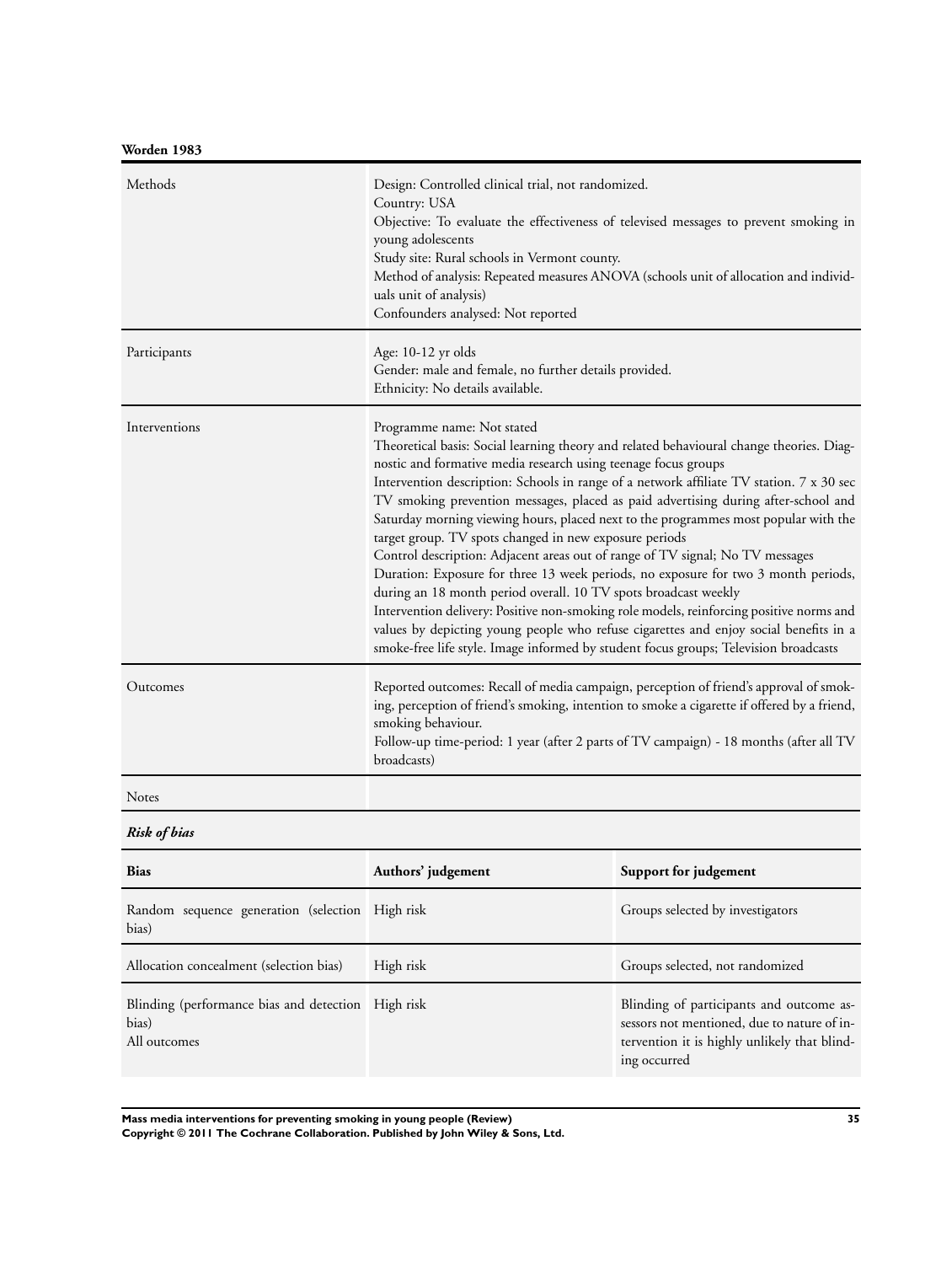## <span id="page-38-0"></span>**Worden 1983** (*Continued)*

| Incomplete outcome data (attrition bias)<br>All outcomes                                 | High risk    | Attrition not described                                                                                                                                                                                                    |
|------------------------------------------------------------------------------------------|--------------|----------------------------------------------------------------------------------------------------------------------------------------------------------------------------------------------------------------------------|
| Selective reporting (reporting bias)                                                     | Unclear risk | Insufficient information to permit judge-<br>ment of yes or no                                                                                                                                                             |
| Other bias                                                                               | Unclear risk | Insufficient information to permit judge-<br>ment of yes or no                                                                                                                                                             |
| Imbalance of outcome measures at baseline Unclear risk<br>All outcomes                   |              | Insufficient information to permit judge-<br>ment of yes or no                                                                                                                                                             |
| Comparability of intervention and control High risk<br>group characteristics at baseline |              | Families in the intervention group had<br>slightly higher education and income levels<br>than the controls                                                                                                                 |
| Protection against contamination                                                         | Unclear risk | Possible contamination as some students<br>from the control group may have been<br>within range of the TV station's broadcast,<br>or visited people during the intervention<br>period that were within the broadcast range |
| Selective recruitment of participants                                                    | Unclear risk | Insufficient information to permit judge-<br>ment of yes or no                                                                                                                                                             |

# **Characteristics of excluded studies** *[ordered by study ID]*

| Study        | Reason for exclusion                                                                                                                                                                                                                                                                                                                                                                    |
|--------------|-----------------------------------------------------------------------------------------------------------------------------------------------------------------------------------------------------------------------------------------------------------------------------------------------------------------------------------------------------------------------------------------|
| Andrade 1991 | Multicomponent community wide smoking prevention intervention, with a mass media component; not<br>young people specific, no smoking related outcome measures                                                                                                                                                                                                                           |
| Baan 1990    | Describes schools-based smoking prevention intervention and an information and education campaign which<br>used posters, advertisements in youth media, booklets, buttons, stickers, and free T-shirts. There were no<br>specific pre-evaluation measures or post-evaluation measures, no control group and effects of advertisements<br>in youth media were not independently reported |
| Baudier 1991 | Besancon smoke-free project<br>Multicomponent community wide intervention, including mass media component, but the effects of mass<br>media not reported separately, no smoking related outcome measures                                                                                                                                                                                |
| Becker 1989  | Iowa Program Against Smoking (IPAS)<br>Theoretical basis for planning and developing a multicomponent communitywide anti-smoking campaign,<br>including use of the mass media; not young people specific, no results reported                                                                                                                                                           |

**Mass media interventions for preventing smoking in young people (Review) 36 Copyright © 2011 The Cochrane Collaboration. Published by John Wiley & Sons, Ltd.**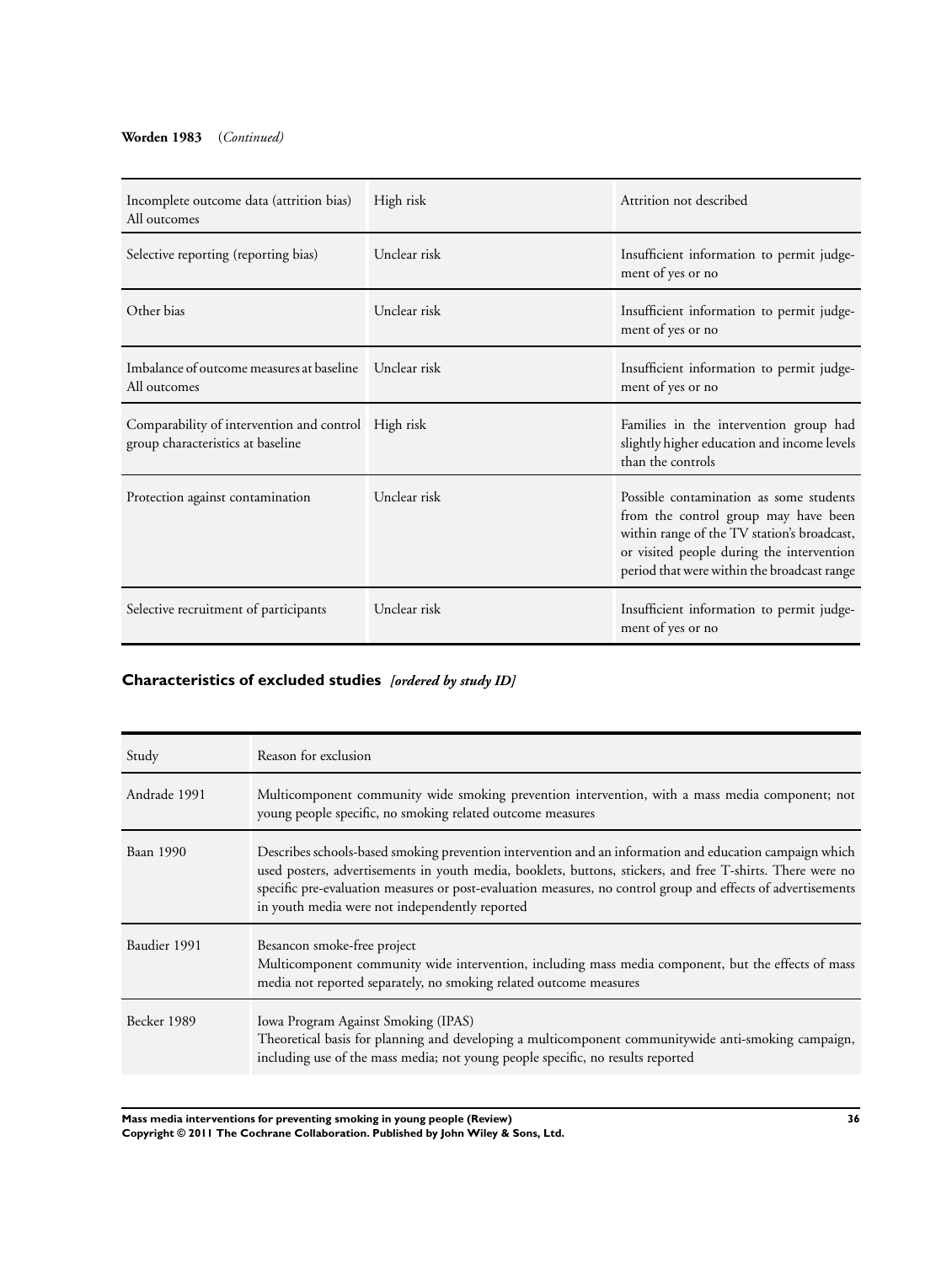| Bergamaschi 2000 | "Leave us Clean" prevention campaign in Romagna (Northern Italy), which took place when students were<br>in middle school. However the study population reported on are first contacted in second year high, and as a<br>result there is no baseline data reported                                       |
|------------------|----------------------------------------------------------------------------------------------------------------------------------------------------------------------------------------------------------------------------------------------------------------------------------------------------------|
| Biener 2000      | Massachusetts anti-tobacco media campaign, which included television advertisements produced by public<br>health organisations and by tobacco companies. No control and no baseline data presented                                                                                                       |
| Biglan 1988      | School based smoking prevention intervention which used videotaped material for use in individual schools.<br>School based smoking prevention programme, not mass media as defined in this review                                                                                                        |
| Campion 1994     | Smoking cessation campaign targeted at pregnant 15-24 year olds, mass media used as part of a multicom-<br>ponent community wide intervention. No separate results for mass media component alone                                                                                                        |
| Carleton 1995    | Pawtucket HHP:<br>Multicomponent community wide intervention, including use of the mass media; no smoking related out-<br>comes                                                                                                                                                                          |
| CDC 2004         | Minnesota TM (Target Market) campaign - organised around three components 1. paid advertising, 2. youth<br>organisation and 3. website targeted to youth. No control group, no true baseline (evaluation commenced<br>two years into the campaign)                                                       |
| Cernada 1989     | Smoking cessation intervention targeted at black smokers. No smoking related results for young people<br>reported                                                                                                                                                                                        |
| Cowell 2009      | The American Legacy Foundation's 'Legacy's truth campaign. Tobacco countermarketing, examining racial/<br>ethnic differences in association to exposure and subsequently youth's beliefs and attitudes about cigarette<br>companies and their intent to smoke. No control and no baseline data presented |
| Cragg 1992       | Teenage mass media smoking prevention & cessation campaign. No smoking related outcomes reported                                                                                                                                                                                                         |
| Duke 2009        | Florida's truth Campaign: Two arms - 'truth' campaign supplemented with additional advertising compared<br>with comparison markets receiving less than the national average exposure of 'truth' messages. No true control<br>group                                                                       |
| Edwards 2004     | Anti-smoking advertisements in cinemas aimed at young women's perceptions of smoking in movies and their<br>intentions to smoke. Controlled clinical trial, no baseline, control surveyed during week one and intervention<br>during week two                                                            |
| Egger 1983       | Multicomponent community wide lifestyle intervention: smoking component cessation only                                                                                                                                                                                                                   |
| Evans 1981       | Schools-based smoking prevention programme using films, videos and poster messages in schools. School-<br>based, not mass media as defined in this review                                                                                                                                                |
| Farquhar 1991    | Stanford Cardiovascular Disease Prevention Programs:<br>Multicomponent community wide intervention to prevent cardiovascular disease; no results given for mass<br>media component alone                                                                                                                 |

**Mass media interventions for preventing smoking in young people (Review) 37 Copyright © 2011 The Cochrane Collaboration. Published by John Wiley & Sons, Ltd.**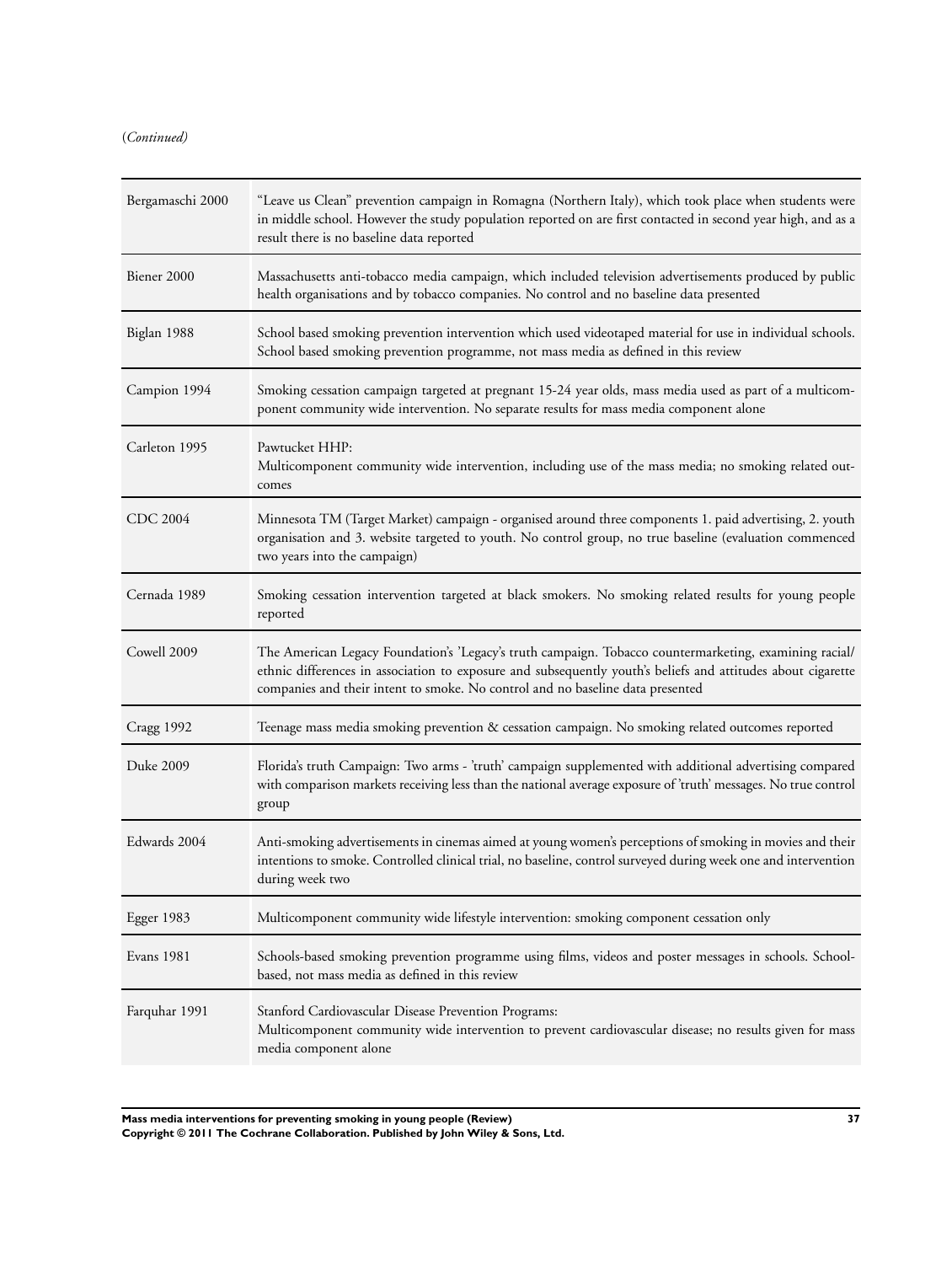| Farrelly 2009    | Florida's 'truth' anti-smoking campaign: Cohort longitudinal study in 12-17 year olds followed-up over three<br>years. No control group                                                                                                                       |
|------------------|---------------------------------------------------------------------------------------------------------------------------------------------------------------------------------------------------------------------------------------------------------------|
| Flay 1987a       | Previously included study however excluded due to inadequate comparison between groups. The intervention<br>population was made up of self-selected schools and the control group contained schools which did not<br>respond to the invitation to participate |
| Flay 1987b       | Review of mass media campaigns for smoking cessation, prevention excluded: does not report outcomes for<br>young people separately                                                                                                                            |
| <b>Flay 1989</b> | Chicago Televised Smoking Cessation Programme<br>Mass media and self-help smoking cessation campaign for supported groups of adults at health maintenance<br>organisations or worksites. No results for young people                                          |
| Frith 1997       | Nationwide No Smoking Day evaluated: no separate results for young people                                                                                                                                                                                     |
| Hammond 1990     | Mass media smoking prevention campaign. No smoking related outcomes reported                                                                                                                                                                                  |
| Harty 1993       | Paper describes the development of the advertisements, processes of the campaign including media reach but<br>no outcomes related to smoking behaviour                                                                                                        |
| Hawkins 1987     | Intervention used interactive computer programmes to provide adolescents with confidential, non-judgemen-<br>tal health information, behavioural change strategies, sources of referral and social support. Not mass media<br>as defined in this review       |
| <b>HEBS 1997</b> | Health Education Board for Scotland's anti-smoking campaign. Countrywide multifaceted smoking cessation<br>intervention. No separate results for young people                                                                                                 |
| <b>Hong 2008</b> | In-school anti-tobacco Media campaign in 10 schools, USA. No control                                                                                                                                                                                          |
| Hornik 2008      | National Youth Anti-Drug Media Campaign: three nationally represented samples of US youth aged 9-18<br>years surveyed at 4 time-points, media included television, radio, web-sites, magazines and movie theatres.<br>No control group                        |
| Hunkeler 1990    | Richmond quits smoking: Multicomponent community wide intervention, including use of the mass media;<br>no smoking related results given                                                                                                                      |
| Jacob 1985       | Advertisements in comics and TV advertising; no smoking related outcomes, post-test measures only                                                                                                                                                             |
| Jason 1994       | Intervention to increase children's and parent's awareness and knowledge of substance abuse and prevention.<br>No smoking behaviour or smoking related outcomes reported for young people                                                                     |
| Jefferys 1963    | Primarily a school based smoking prevention study using a TV programme. Not mass media as defined in<br>this review                                                                                                                                           |
| Jorgensen 1988   | School based evaluation of advertisements developed for a mass media campaign; no smoking related outcomes<br>reported                                                                                                                                        |

**Mass media interventions for preventing smoking in young people (Review) 38 Copyright © 2011 The Cochrane Collaboration. Published by John Wiley & Sons, Ltd.**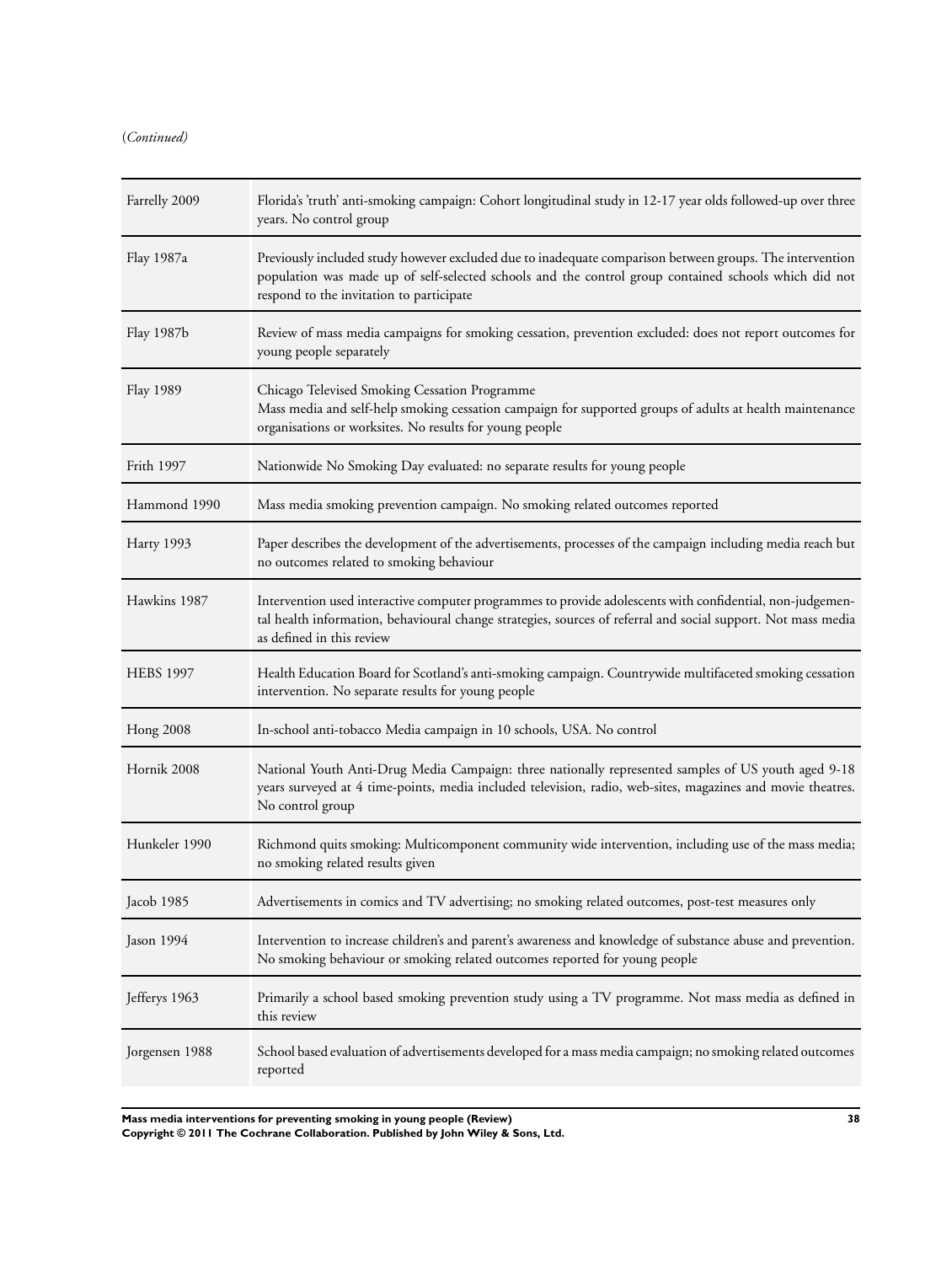| Kaufman 1994    | Intervention used mass media as part of a multicomponent community wide smoking prevention programme<br>for Black adolescents, no independent smoking related outcomes for mass media component alone                                                              |
|-----------------|--------------------------------------------------------------------------------------------------------------------------------------------------------------------------------------------------------------------------------------------------------------------|
| Lando 1995      | Quit and Win Minnesota:<br>Multicomponent community wide smoking cessation intervention, mass media used to encourage smokers<br>to participate; no separate results for young people                                                                              |
| Lang $2010$     | Evaluation of the "smoke-free" youth campaign from the Federal Center for Health Education which included<br>mass media (television/cinema spots, advertisement), internet, and face-to-face communication, with a focus<br>on school. No comparison control group |
| Marin 1994      | Progama Latino para Dejar de Fumar:<br>Multi-component, including mass media, community wide smoking cessation intervention for Spanish-<br>speaking Hispanics; no separate results for young people                                                               |
| Mattey 2003     | Knights Against Tobacco: Students at a high school in Detroit USA received a grant for a multi-media<br>campaign including anti-tobacco commercials and posters. No control group, study only conducted in one<br>school                                           |
| McCaffrey 1998  | Description of a planned national youth anti-drug media campaign; no evaluation                                                                                                                                                                                    |
| McPhee 1995     | Multicomponent, including mass media, smoking cessation intervention aimed at Vietnamese men over 18<br>years of age. No separate results relating to smoking behaviour given for young people                                                                     |
| McVey 1998      | Multicomponent community wide intervention, including use of the mass media; no separate results given<br>for young people                                                                                                                                         |
| Mudde 1995      | Multi-component community wide smoking cessation intervention. No separate results for young people                                                                                                                                                                |
| Murray 1992     | Minnesota-Wisconsin Adolescent Tobacco Use Research Project: Multicomponent statewide intervention,<br>including a mass media component; no independent smoking related outcome measures for the mass media<br>component alone                                     |
| Nutbeam 1989    | Hearbeat Wales: Multicomponent intervention including mass media; no outcomes related to smoking be-<br>haviour, no results for mass media component alone                                                                                                         |
| O'Loughlin 1995 | Coeur en sante St-Henri, Montreal, Canada: Mass media component included in a multicomponent commu-<br>nity wide intervention; no smoking related outcome measures, no results for mass media component alone                                                      |
| Orth 2010       | A policy mix comprising various structural and behavioural prevention messages in Germany, which included<br>a smoke-free youth campaign 'rauchfrei'. No comparison control group                                                                                  |
| Owen 1995       | Multicomponent countrywide smoking prevention and cessation intervention. No smoking related outcome<br>reported                                                                                                                                                   |
| Pentz 1989      | Midwestern Prevention Project (selected papers referenced):<br>Multicomponent community wide intervention, including use of mass media; no separate results for the<br>effectiveness of the mass media component alone                                             |

**Mass media interventions for preventing smoking in young people (Review) 39 Copyright © 2011 The Cochrane Collaboration. Published by John Wiley & Sons, Ltd.**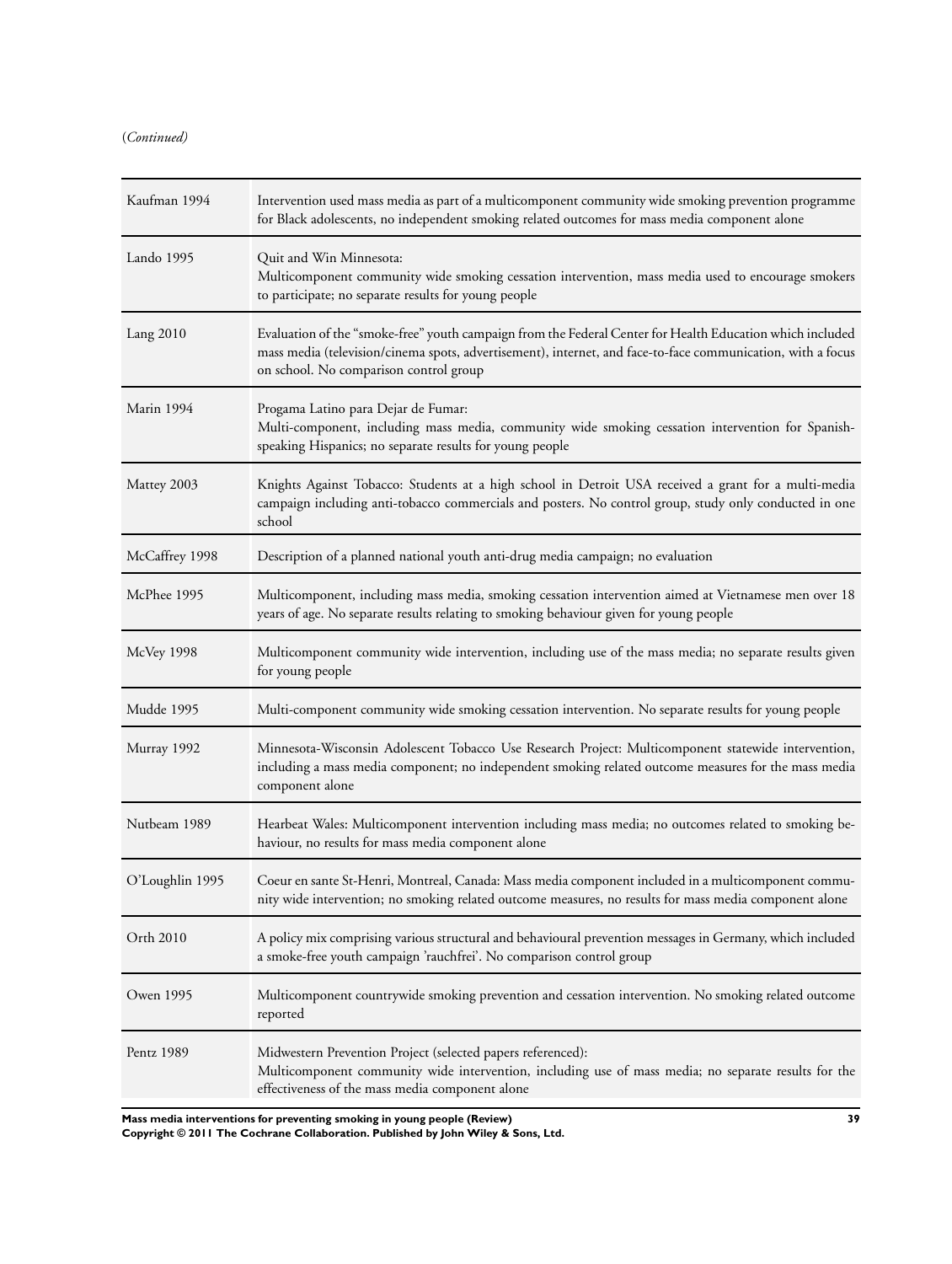| Peracchio 1998 | Description of the development of the campaign; no evaluation                                                                                                                                                                                                                                                                           |
|----------------|-----------------------------------------------------------------------------------------------------------------------------------------------------------------------------------------------------------------------------------------------------------------------------------------------------------------------------------------|
| Perry 1989     | Minnesota Heart Health Programme (selected papers referenced):<br>School-based behavioural smoking prevention program, part of a multicomponent community wide inter-<br>vention to reduce cardiovascular disease, which includes use of the mass media. No separate results for the<br>effectiveness of the mass media component alone |
| Pierce 1990    | Quit and Win Australia: Community wide multicomponent smoking cessation programme, including use of<br>the mass media; evaluated using before and after surveys of smoking prevalence, no separate results for young<br>people                                                                                                          |
| Platt 1997     | Multicomponent smoking cessation campaign, including use of the mass media, encouraging smokers to quit.<br>No separate results for young people                                                                                                                                                                                        |
| Popham 1994    | California Tobacco Education Media Campaign<br>Multicomponent, community wide anti-tobacco intervention. No control group                                                                                                                                                                                                               |
| Ramirez 1988   | A su salud:<br>Multicomponent community wide smoking prevention and cessation programme; description of intervention,<br>no smoking related results reported                                                                                                                                                                            |
| Ramirez 1997   | Mirame! [Look at me!]: Multicomponent community wide smoking prevention programme; description of<br>intervention, no results reported                                                                                                                                                                                                  |
| Reis 1994      | Examination of perceived impact of anti-drug advertising on aspects of youth drug use, no smoking related<br>outcomes given                                                                                                                                                                                                             |
| Riester 1998   | Youth anti-tobacco campaign. No smoking related outcomes.                                                                                                                                                                                                                                                                               |
| Rossouw 1993   | Coronary Risk Factor Study (CORIS): Multicomponent intervention with a mass media component to reduce<br>coronary heart disease in white South African adults living in South-Western Cape Province; no independent<br>smoking related outcome measures reported for the mass media component alone                                     |
| Schmidt 2009   | Mass media campaign aimed at youth aged 12-18 to prevent smoking and increase awareness of dangers whilst<br>using positive messages. No control                                                                                                                                                                                        |
| Slater 2006    | Randomized controlled trial of in-school and media-based efforts aimed at reducing marijuana and alcohol<br>uptake in younger adolescents, n=8 intervention and n=8 control schools. Media smoking prevention com-<br>ponent small and dependent on person-to-person contact                                                            |
| Sly 2001       | Florida 'truth' anti-tobacco media evaluation, four data collection time-points for intervention group and two<br>for control. No smoking-related outcomes reported for control population                                                                                                                                              |
| Sussman 1987   | Paper investigates involvement of school-based drug abuse prevention programme on viewing and evaluation<br>of current anti-drug-abuse TV programme. No smoking related outcomes for young people given                                                                                                                                 |

**Mass media interventions for preventing smoking in young people (Review) 40 Copyright © 2011 The Cochrane Collaboration. Published by John Wiley & Sons, Ltd.**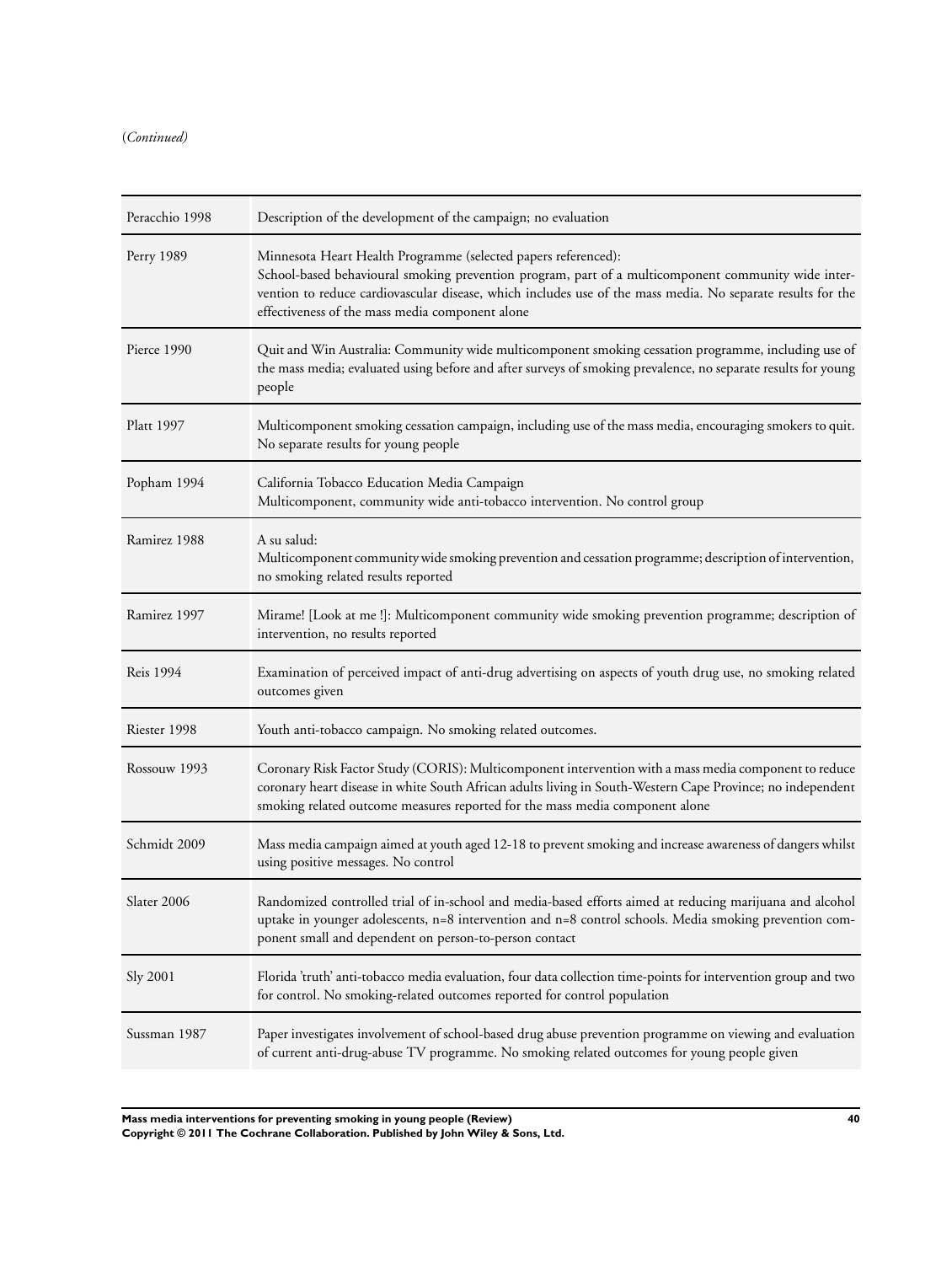| Sutton 1987          | Mass media smoking cessation intervention targeted at smokers; no separate results for young people                                                                                                                                                                                                    |
|----------------------|--------------------------------------------------------------------------------------------------------------------------------------------------------------------------------------------------------------------------------------------------------------------------------------------------------|
| Tamir 2001           | Mass-media anti-smoking campaign in Israel, randomly targeting adolescents aged 12-18 years. No baseline<br>data and no control                                                                                                                                                                        |
| Tilgren 1995         | Quit and Win Sweden: Multicomponent nationwide anti-tobacco use intervention aimed at adult cigarette<br>and oral snuff users; mass media used to encourage tobacco users to participate, no separate results for young<br>people                                                                      |
| Vallone 2009         | Florida's Truth Campaign: 7 waves of data collection from 2000 to 2004. No control group                                                                                                                                                                                                               |
| Valois 1996          | Mass media smoking cessation intervention: no separate results for young people                                                                                                                                                                                                                        |
| van Teijilingen 1995 | Smokebusters: Mass media used to advertise multicomponent smoking prevention intervention aimed at<br>young people, no smoking related outcomes given for mass media component alone                                                                                                                   |
| Vartiainen 1983      | North Karelia Youth Project:<br>(Selected papers referenced) Multicomponent school and community based intervention to reduce cardiovas-<br>cular disease risk factors, including a mass media information component; no separate results for the effec-<br>tiveness of the mass media component alone |
| Vartiainen 1996      | No Smoking Class:<br>National competition to promote no smoking classes of 13 year old students, no-smoking classes were then<br>eligible to enter a lottery to win financial prizes. Mass media aspect related to publicity, no results for effec-<br>tiveness of mass media alone                    |
| Vicary 1996          | Multicomponent community wide intervention including use of the mass media; no separate results for young<br>people                                                                                                                                                                                    |
| Wewers 1991          | Mass media smoking cessation campaign; no separate results for young people, no control group                                                                                                                                                                                                          |
| Wheeler 1988         | Community-wide smoking cessation campaign using self-help manual. No control group                                                                                                                                                                                                                     |
| Winkleby 1993        | Stanford 5-City Project:<br>Multicomponent community wide cardiovascular disease risk factor reduction campaign, one element of<br>which was a smoking prevention and cessation campaign for young people; no smoking related outcomes<br>given for mass media component alone                         |
| <b>Woods</b> 1991    | Mass media - youth magazines - used to promote antismoking message. No smoking related outcomes given                                                                                                                                                                                                  |
| Yoffe 1992           | Multicomponent community wide anti-smoking intervention targeted at 11 - 13 year olds, local newspapers<br>and radio provided widespread coverage of the program; no independent outcome measures for the mass<br>media component                                                                      |

**Mass media interventions for preventing smoking in young people (Review) 41 Copyright © 2011 The Cochrane Collaboration. Published by John Wiley & Sons, Ltd.**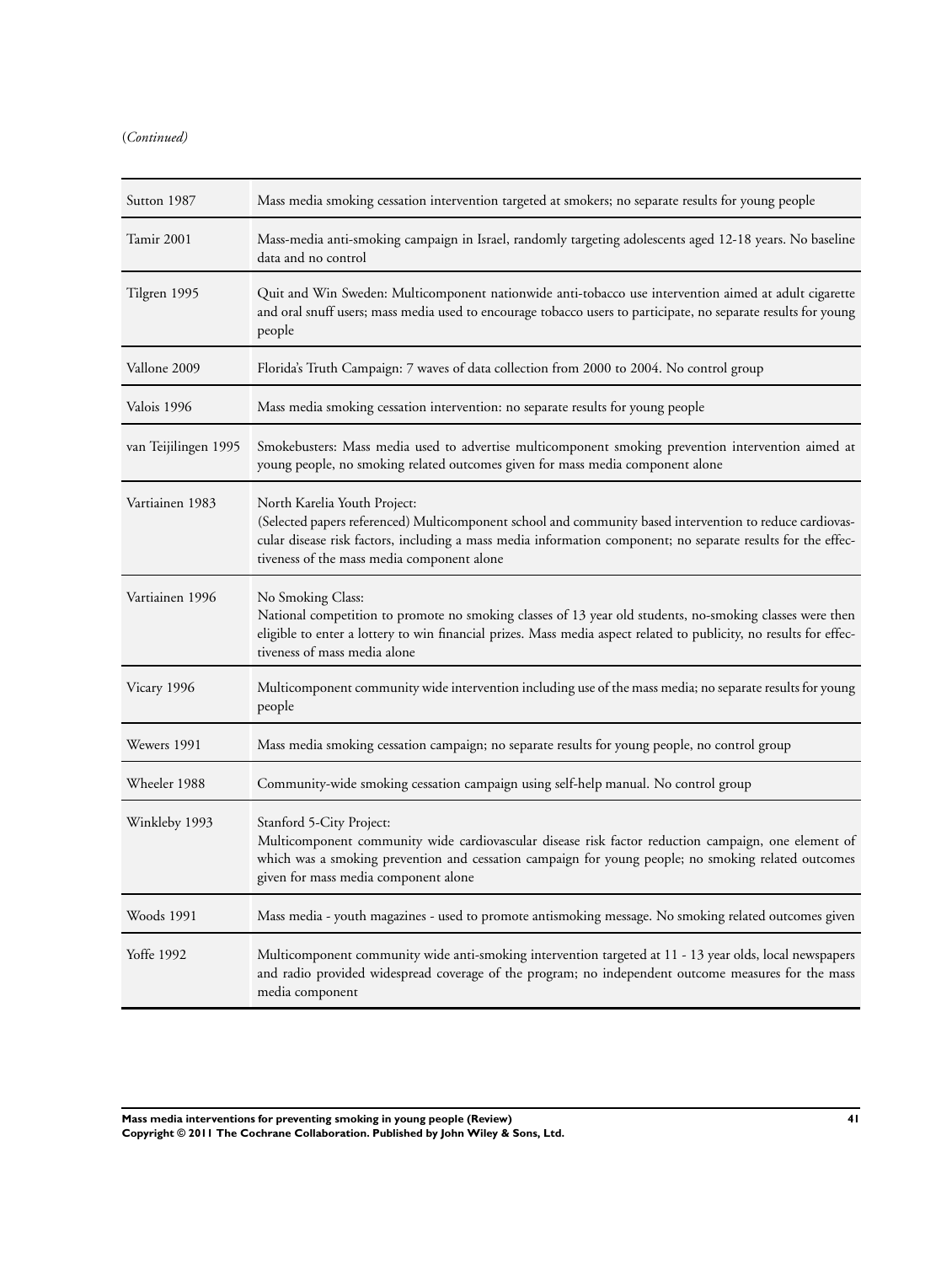## <span id="page-44-0"></span>**D A T A A N D A N A L Y S E S**

## **Comparison 1. Primary outcomes for Mass media smoking prevention programmes**

| Outcome or subgroup title | No. of | No. of<br>studies participants | <b>Statistical method</b> | <b>Effect</b> size |
|---------------------------|--------|--------------------------------|---------------------------|--------------------|
| 1 Smoking Outcomes        |        |                                | Other data                | No numeric data    |

## **Comparison 2. Intermediate outcomes for Mass media smoking prevention programmes**

| Outcome or subgroup title     | No. of<br>studies | No. of<br>participants | <b>Statistical method</b> | <b>Effect</b> size |
|-------------------------------|-------------------|------------------------|---------------------------|--------------------|
| 1 Smoking Attitudes           |                   |                        | Other data                | No numeric data    |
| 2 Smoking Behaviours          |                   |                        | Other data                | No numeric data    |
| 3 Smoking Knowledge           |                   |                        | Other data                | No numeric data    |
| 4 Self-esteem / Self-efficacy |                   |                        | Other data                | No numeric data    |
| 5 Smoking Perceptions         |                   |                        | Other data                | No numeric data    |

## **Analysis 1.1. Comparison 1 Primary outcomes for Mass media smoking prevention programmes, Outcome 1 Smoking Outcomes.**

## **Smoking Outcomes**

| Study             | Sample size at follow-up                           | Outcomes analysed                        | <b>Results</b>                                                                                                                                                                                                                                        |
|-------------------|----------------------------------------------------|------------------------------------------|-------------------------------------------------------------------------------------------------------------------------------------------------------------------------------------------------------------------------------------------------------|
| Bauman 1991       | Clusters $n=2$ (SMSAs)<br>Individuals $n=1637$     | Weekly and Ever Smoking                  | Overall outcome - No effect<br>Means of all smoking variables<br>changed significantly in the direc-<br>tion of more smoking. No p-values<br>are significant<br>Data consistent with the conclusion<br>that the campaign did not influence<br>smoking |
| Flay 1995         | Clusters $n=47$ (schools)<br>Individuals n=4134    | Smoker (No quantity)                     | Overall outcome - No effect<br>There were no consistent program<br>effects on smoking outcomes, sug-<br>gesting that the treatment was not<br>more or less effective for different<br>groups                                                          |
| <b>Flynn 1995</b> | Clusters n=2 (communities)<br>Individuals $n=2860$ | Daily, Weekly and Smokeless to-<br>bacco | Overall outcome - Favours inter-<br>vention<br>Significant difference in the school-                                                                                                                                                                  |

**Mass media interventions for preventing smoking in young people (Review) 42**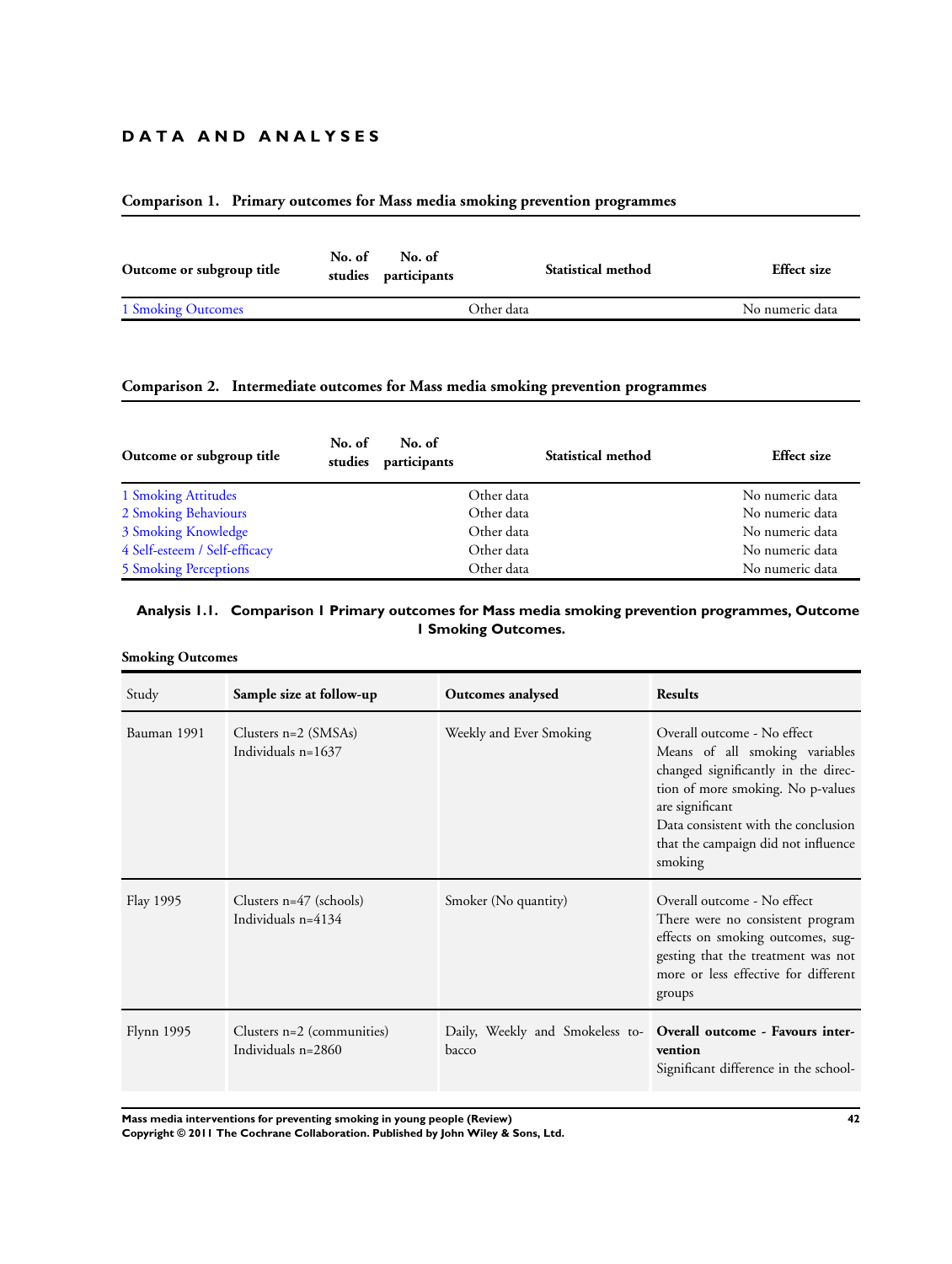## **Smoking Outcomes** (*Continued)*

|                |                                                                             |                                                                 | and-media group only within the fi-<br>nal two years, a consistent trend to-<br>ward less smoking was noted prior<br>to this<br>In the fifth year the relative differ-<br>ences for daily smoking was 34%<br>and for weekly smoking 35% be-<br>tween school-and-media and school-<br>only groups<br>For smokeless tobacco behaviour the<br>two groups did not differ signifi-<br>cantly except in the fourth year when<br>the school-only group was more<br>likely to report use |
|----------------|-----------------------------------------------------------------------------|-----------------------------------------------------------------|----------------------------------------------------------------------------------------------------------------------------------------------------------------------------------------------------------------------------------------------------------------------------------------------------------------------------------------------------------------------------------------------------------------------------------------------------------------------------------|
| Flynn 2010     | Clusters n=98 (schools)<br>Individuals n=23246                              | Weekly and Monthly                                              | Overall outcome - No effect<br>The 30-day smoking rates appeared<br>to decline over the 4-year interval<br>between baseline and follow-up sur-<br>veys for participants in both condi-<br>tions, but this trend was not signif-<br>icant? Similar results were obtained<br>for 7-day prevalence                                                                                                                                                                                  |
| Hafstad 1997   | Clusters n=2 (counties)<br>Individuals n=6234                               | Daily, Weekly, Monthly, Non-<br>smoker and Smoker (No quantity) | Overall outcome - Favours inter-<br>vention<br>Among non-smokers, a significantly<br>lower proportion of adolescents of<br>both genders had started to smoke in<br>the intervention county compared to<br>the proportion in the control county<br>Among those who were smokers at<br>baseline, a significantly more girls in<br>the intervention county had stopped<br>than in the control county, while no<br>significant differences were detected<br>among boys               |
| Longshore 2006 | Clusters $n=100$ (schools)<br>Individuals ALERT n=4276<br>ALERT Plus n=4015 | Weekly and Monthly                                              | Overall outcome - Favours inter-<br>vention<br>ALERT Plus held down current<br>(past month) and regular (weekly)<br>smoking producing a 23% reduction<br>in both measures of use, p<0.01<br>Project ALERT curbed current use<br>among the high-risk experimenters<br>and the even higher-risk baseline<br>smokers (users) by approximately<br>20% (p<0.03). And cut regular                                                                                                      |

**Mass media interventions for preventing smoking in young people (Review) 43 Copyright © 2011 The Cochrane Collaboration. Published by John Wiley & Sons, Ltd.**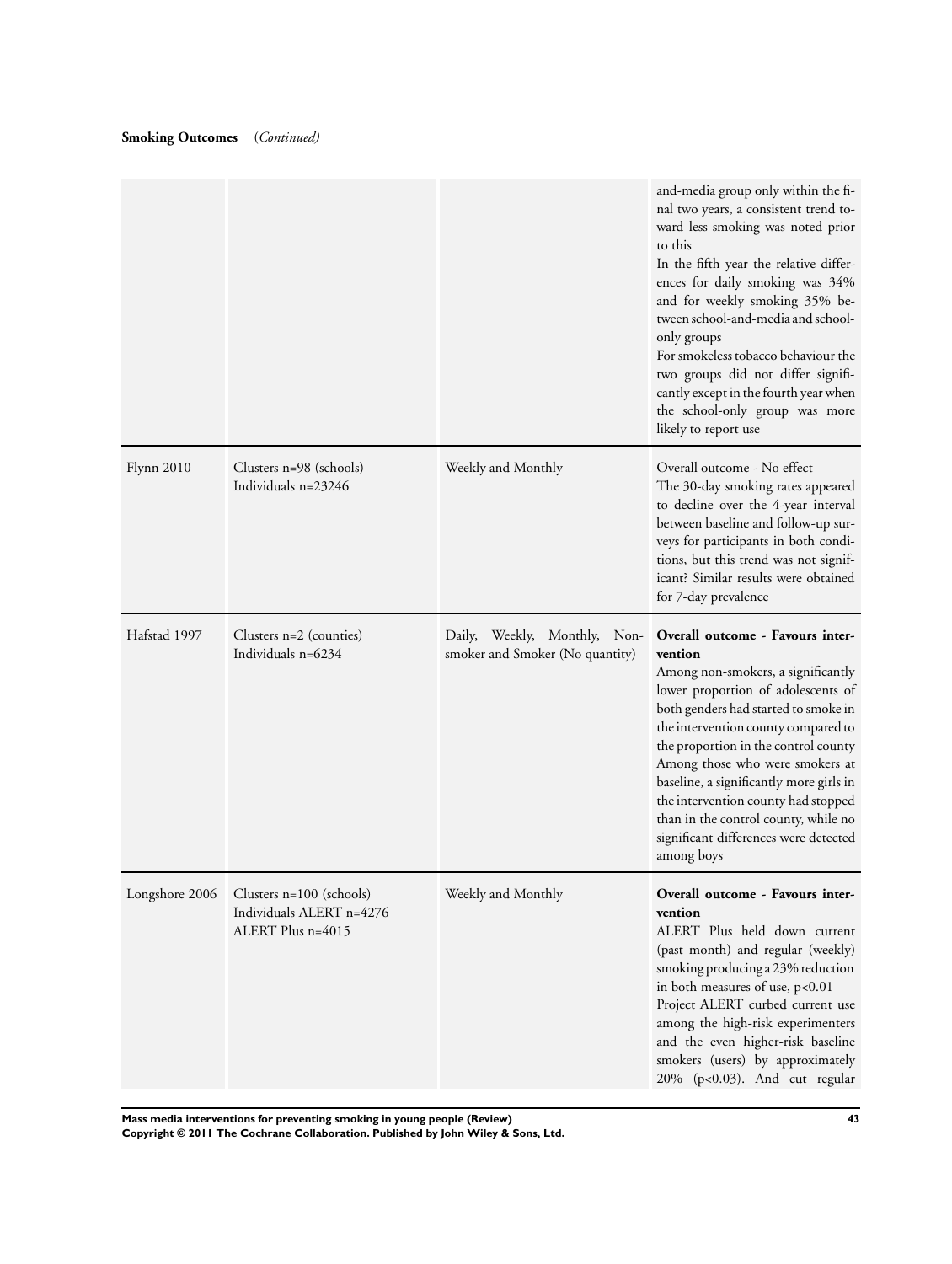## <span id="page-46-0"></span>**Smoking Outcomes** (*Continued)*

|             |                                                 |        | (weekly) cigarette use across all three<br>groups by anywhere from 19% (p<0.<br>06) to $39\%$ (p<0.02)                                                                                                                                          |
|-------------|-------------------------------------------------|--------|-------------------------------------------------------------------------------------------------------------------------------------------------------------------------------------------------------------------------------------------------|
| Worden 1983 | Clusters $n=93$ (schools)<br>Individuals n=4005 | Weekly | Overall outcome - No effect<br>There were no significant differences<br>in smoking between intervention<br>and control groups. A trend (non-<br>significant) favouring the interven-<br>tion group toward a lower level of<br>smoking was noted |

## **Analysis 2.1. Comparison 2 Intermediate outcomes for Mass media smoking prevention programmes, Outcome 1 Smoking Attitudes.**

## **Smoking Attitudes**

| Study       | Sample size at follow-up                         | Outcomes analysed                                                                     | <b>Results</b>                                                                                                                                                                                                                                                                                                                                                                                                                                                                                 |
|-------------|--------------------------------------------------|---------------------------------------------------------------------------------------|------------------------------------------------------------------------------------------------------------------------------------------------------------------------------------------------------------------------------------------------------------------------------------------------------------------------------------------------------------------------------------------------------------------------------------------------------------------------------------------------|
| Bauman 1991 | Clusters $n=2$ (SMSAs)<br>Individuals $n=1637$   | Attitudes toward smoking (total),<br>perceived peer attitudes.                        | Overall outcome - No effect<br>No statistically significant post-cam-<br>paign differences in attitudes sug-<br>gesting that the peer-involvement<br>component did not impact on those<br>characteristics                                                                                                                                                                                                                                                                                      |
| Flay 1995   | Clusters n=47 (schools)<br>Individuals n=4134    | Disadvantages/negatives<br>parental smoking)                                          | (toward Overall outcome - Favours inter-<br>vention<br>Marginally significant overall effect<br>$(p<0.06)$ , however there was a sig-<br>nificant interaction between televi-<br>sion and social resistance conditions<br>at immediate post-test, $(p<0.03)$ . In<br>San Diego there was more positive<br>change in the social resistance condi-<br>tion, (p<0.003) toward disapproval<br>of parental smoking (Intervention<br>description 4 in Characteristics of<br>included studies table). |
| Flynn 1995  | Clusters n=2 (communities)<br>Individuals n=2860 | Attitude toward smoking (total),<br>advantages/positives, disadvantages/<br>negatives | Overall outcome - Favours inter-<br>vention<br>A significant difference in change<br>over time was found between girls in<br>the two treatment groups with scores<br>increasing less among girls in the me-<br>dia-school communities, for positive<br>attitudes toward smoking, (p<0.02)                                                                                                                                                                                                      |

**Mass media interventions for preventing smoking in young people (Review) 44**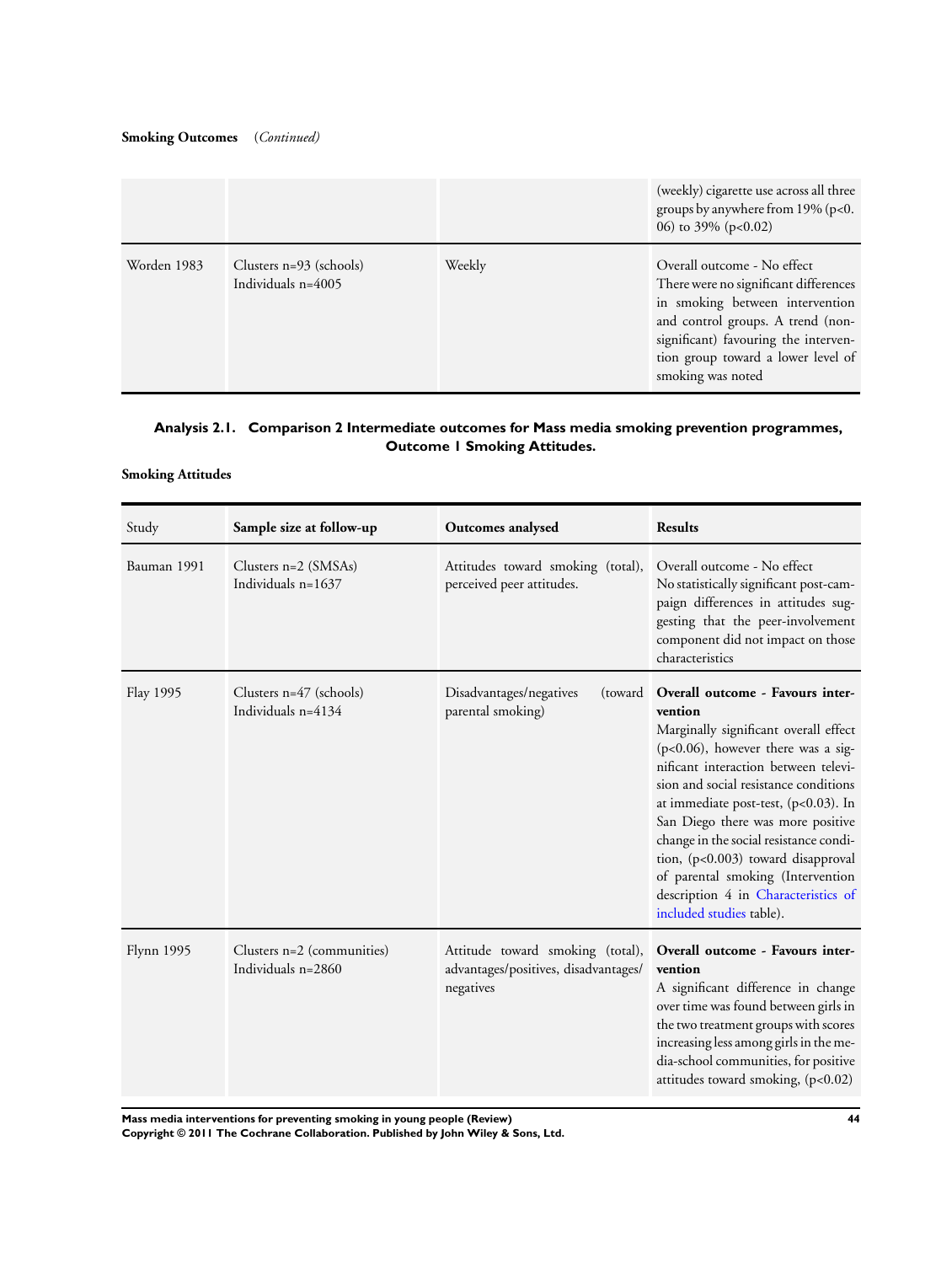## <span id="page-47-0"></span>**Smoking Attitudes** (*Continued)*

| Flynn 2010     | Clusters $n=98$ (schools)<br>Individuals n=23246                              | Advantages/positives,<br>disadvantages/negatives                           | Overall outcome - No effect<br>Positive outcome expectation scores<br>increased significantly over time in<br>both study groups, an unfavourable<br>change. Negative outcome expecta-<br>tion scores may have decreased in the<br>comparison but not in the interven-<br>tion group, although this difference<br>was not significant |
|----------------|-------------------------------------------------------------------------------|----------------------------------------------------------------------------|--------------------------------------------------------------------------------------------------------------------------------------------------------------------------------------------------------------------------------------------------------------------------------------------------------------------------------------|
| Longshore 2006 | Clusters $n=100$ (schools)<br>Individuals ALERT n=4276<br>ALERT Plus $n=4015$ | Advantages/positives,<br>advantages/negatives, perceived peer<br>attitudes | dis- Overall outcome - No effect<br>Neither males nor females exhibited<br>significant differences for tobacco<br>cognitions                                                                                                                                                                                                         |

## **Analysis 2.2. Comparison 2 Intermediate outcomes for Mass media smoking prevention programmes, Outcome 2 Smoking Behaviours.**

## **Smoking Behaviours**

| Study             | Sample size at follow-up                           | Outcomes analysed   | Results                                                                                                                                                                                                                                                                                                                                                                             |
|-------------------|----------------------------------------------------|---------------------|-------------------------------------------------------------------------------------------------------------------------------------------------------------------------------------------------------------------------------------------------------------------------------------------------------------------------------------------------------------------------------------|
| Flay 1995         | Clusters $n=47$ (schools)<br>Individuals n=4134    | Intentions to smoke | Overall outcomes - No effect<br>There was no significant condition-related differences<br>at any wave in Los Angeles or San Diego. No consis-<br>tent program effects on behaviours                                                                                                                                                                                                 |
| <b>Flynn 1995</b> | Clusters n=2 (communities)<br>Individuals $n=2860$ | Intentions to smoke | <b>Overall outcomes - Favours intervention</b><br>A significant difference in change over time was found<br>between girls in the two treatment groups with a lower<br>increase among girls in the media-school communi-<br>ties in intentions to smoke cigarettes (p<0.01)                                                                                                          |
| Flynn 2010        | Clusters n=98 (schools)<br>Individuals n=23246     | Intentions to smoke | Overall outcomes - No effect<br>Intentions to smoke appeared to decline over the 4-<br>year interval between baseline and follow-up surveys<br>for participants in both conditions, but this trend was<br>not significant                                                                                                                                                           |
| Hafstad 1997      | Clusters n=2 (counties)<br>Individuals n=6234      | Intentions to smoke | <b>Overall outcomes - Favours intervention</b><br>A significant difference between the intervention and<br>the control county was detected regarding expecta-<br>tion of future smoking habits measured in 1995. In<br>the intervention county, 9% expected to be smokers<br>in 3 years, with 13% in the control county 9p<0.01)<br>. No significant gender difference was revealed |

**Mass media interventions for preventing smoking in young people (Review) 45 Copyright © 2011 The Cochrane Collaboration. Published by John Wiley & Sons, Ltd.**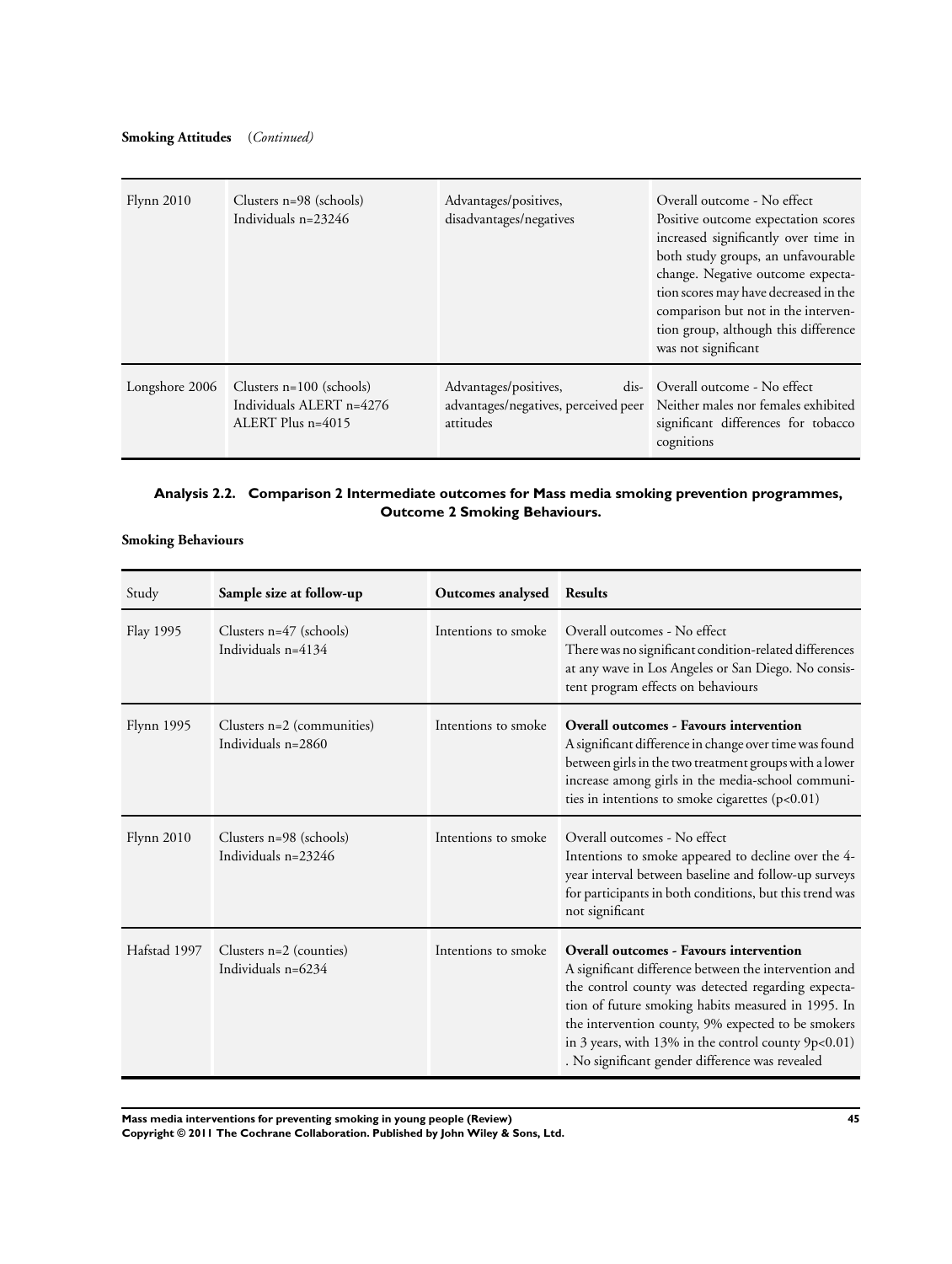## <span id="page-48-0"></span>**Analysis 2.3. Comparison 2 Intermediate outcomes for Mass media smoking prevention programmes, Outcome 3 Smoking Knowledge.**

## **Smoking Knowledge**

| Study     | Sample size at follow-up                      | Outcomes analysed                           | <b>Results</b>                                                                                                                                                                                                                                                                                                                                                                                                                                                                                                                                                                                                                                                                                                                                                                                                                                                                                                                                                                                                                                                                                                                                                                       |
|-----------|-----------------------------------------------|---------------------------------------------|--------------------------------------------------------------------------------------------------------------------------------------------------------------------------------------------------------------------------------------------------------------------------------------------------------------------------------------------------------------------------------------------------------------------------------------------------------------------------------------------------------------------------------------------------------------------------------------------------------------------------------------------------------------------------------------------------------------------------------------------------------------------------------------------------------------------------------------------------------------------------------------------------------------------------------------------------------------------------------------------------------------------------------------------------------------------------------------------------------------------------------------------------------------------------------------|
| Flay 1995 | Clusters n=47 (schools)<br>Individuals n=4134 | Tobacco and health knowledge (over-<br>all) | Overall outcome - Favours control<br>Tobacco and health knowledge was sig-<br>nificantly higher in the attention con-<br>trol group than that in any of the other<br>conditions in Los Angeles at the im-<br>mediate post-test, (p<0.00001) 1-year<br>follow-up, (p<0.00001) and 2-year fol-<br>low-up, (p<0.00014). However, both<br>smokers and non-smokers in the atten-<br>tion control condition learned more<br>than students in any of the other con-<br>ditions<br>Unexpectedly, tobacco and health<br>knowledge also increased in the social<br>resistances program in San Diego at<br>the immediate post-test $(p<0.00001)$<br>. However, this effect was not statis-<br>tically significant at the 1- and 2-year<br>follow-ups<br>There were significant differences in<br>the social influences and resistance<br>skills knowledge scale between condi-<br>tions in Los Angeles at the immediate<br>post-test, (p<0.00001) 1-year follow-<br>up, (p<0.00001) and 2-year follow-up,<br>(p<0.0008)<br>The combined television and social re-<br>sistance condition did not improve as<br>much, relative to the control condi-<br>tions, as the social resistance condition |

| Analysis 2.4. Comparison 2 Intermediate outcomes for Mass media smoking prevention programmes, |
|------------------------------------------------------------------------------------------------|
| Outcome 4 Self-esteem / Self-efficacy.                                                         |

## **Self-esteem / Self-efficacy**

| Study     | Sample size at follow-up                                                                          | Outcomes analysed | <b>Results</b>                                                                                                                                                                                                                                                                                                          |
|-----------|---------------------------------------------------------------------------------------------------|-------------------|-------------------------------------------------------------------------------------------------------------------------------------------------------------------------------------------------------------------------------------------------------------------------------------------------------------------------|
| Flay 1995 | Clusters $n=47$ (schools)<br>Individuals n=4134 (whole sample)<br>n=2245 for control sample only. | self-efficacy     | Overall outcomes - Favours control<br>In Los Angeles, there were no significant condition-<br>related effects at any of the waves. In San Diego,<br>refusal/self-efficacy was unexpectedly improved in<br>the control condition, relative to the social resis-<br>tance condition, at the immediate post-test, $(p<0$ . |

**Mass media interventions for preventing smoking in young people (Review) 46**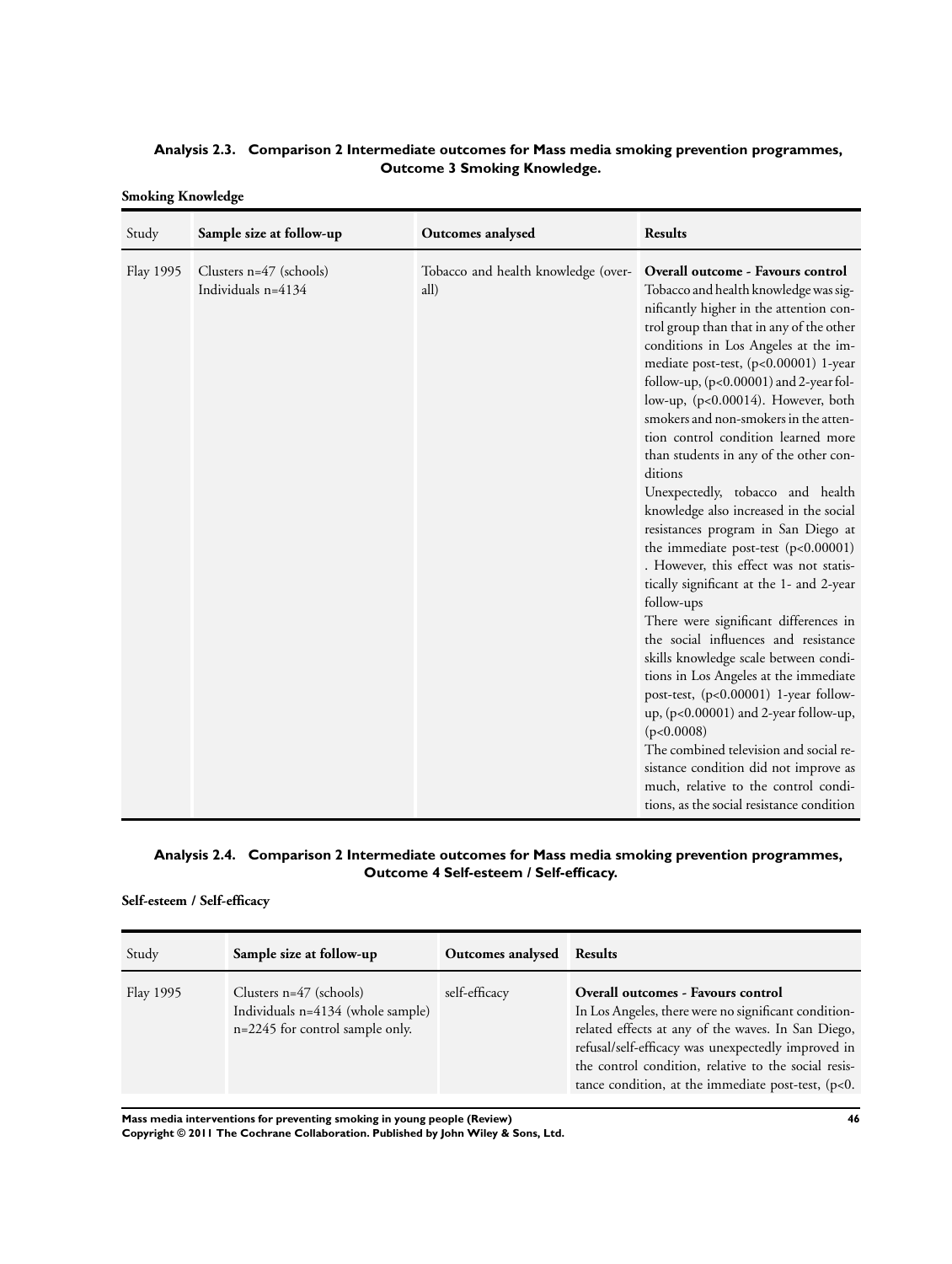## <span id="page-49-0"></span>**Self-esteem / Self-efficacy** (*Continued)*

|                |                                                                           |               | 004)                                                                                                      |
|----------------|---------------------------------------------------------------------------|---------------|-----------------------------------------------------------------------------------------------------------|
| Longshore 2006 | Clusters n=100 (schools)<br>Individuals ALERT n=4276<br>ALERT Plus n=4015 | self-efficacy | Overall outcomes - No effect<br>Neither group exhibited significant differences for<br>tobacco cognitions |

## **Analysis 2.5. Comparison 2 Intermediate outcomes for Mass media smoking prevention programmes, Outcome 5 Smoking Perceptions.**

## **Smoking Perceptions**

| Study             | Sample size at follow-up                         | Outcomes analysed                                                                                 | <b>Results</b>                                                                                                                                                                                                                                                                                                                                                                                                                                                                                                                                                                                                                                                                                                                                                                                                                                                                                                                                                                                                                                                                                            |
|-------------------|--------------------------------------------------|---------------------------------------------------------------------------------------------------|-----------------------------------------------------------------------------------------------------------------------------------------------------------------------------------------------------------------------------------------------------------------------------------------------------------------------------------------------------------------------------------------------------------------------------------------------------------------------------------------------------------------------------------------------------------------------------------------------------------------------------------------------------------------------------------------------------------------------------------------------------------------------------------------------------------------------------------------------------------------------------------------------------------------------------------------------------------------------------------------------------------------------------------------------------------------------------------------------------------|
| <b>Flay 1995</b>  | Clusters n=47 (schools)<br>Individuals $n=4134$  | Perceived adult smoking, perceived<br>peer smoking                                                | Overall outcome - Favours inter-<br>vention<br>There were significantly lower preva-<br>lence estimates, (peer) for the social<br>resistance, (p<0.00001) and televi-<br>sion (p<0.006) conditions, and at 2-<br>years the main effect of the social re-<br>sistance conditions remained. How-<br>ever, the presence of a significant in-<br>teraction between the television and<br>social resistance conditions (p<0.05)<br>indicated that the lower prevalence<br>estimates of the social resistance con-<br>dition was increased in the television<br>plus social resistance condition<br>There were significant differences in<br>adult prevalence estimates between<br>conditions in Los Angeles at the im-<br>mediate post-test (p<0.00001), and<br>the specific condition comparisons<br>revealed lower prevalence estimates<br>for social resistance (p<0.011) con-<br>ditions. Similarly, the estimates were<br>lower in the social resistance condi-<br>tion in San Diego at the immedi-<br>ate post-test (p<0.00002) but only<br>marginally significant at the 2-year<br>follow-up $(p<0.09)$ |
| <b>Flynn 1995</b> | Clusters n=2 (communities)<br>Individuals n=2860 | Perceived norms, perceived adult<br>smoking, perceived peer smoking,<br>perceived sibling smoking | Overall outcome - Favours inter-<br>vention<br>A significant difference in change<br>over time was found between girls<br>in the two treatment groups with<br>scores increasing less among girls in                                                                                                                                                                                                                                                                                                                                                                                                                                                                                                                                                                                                                                                                                                                                                                                                                                                                                                       |

**Mass media interventions for preventing smoking in young people (Review) 47**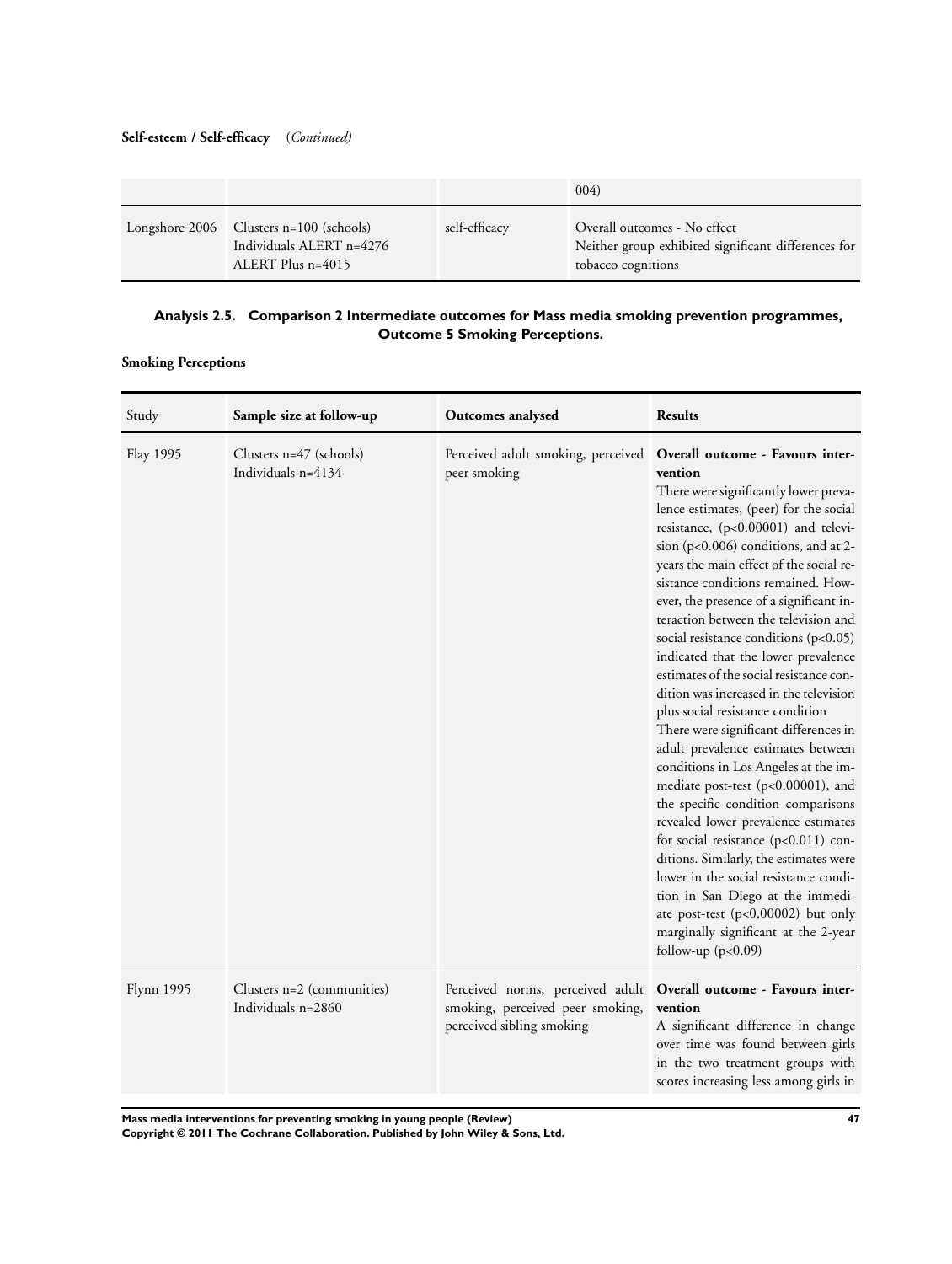## <span id="page-50-0"></span>**Smoking Perceptions** (*Continued)*

|                |                                                                             |                                                                        | the media-school communities, for<br>perceived peer smoking, (p<0.01).<br>(This difference was likely due to<br>the slightly older age and greater<br>male representation in the school-<br>only group)<br>A significant difference was evident<br>at grades five to seven, that persisted<br>at grades eight to ten, for perceived<br>norms $(p<0.01)$ , and sibling smok-<br>ing but only differed at one of these<br>surveys for adult smoking |
|----------------|-----------------------------------------------------------------------------|------------------------------------------------------------------------|---------------------------------------------------------------------------------------------------------------------------------------------------------------------------------------------------------------------------------------------------------------------------------------------------------------------------------------------------------------------------------------------------------------------------------------------------|
| Flynn 2010     | Clusters n=98 (schools)<br>Individuals n=23246                              | Perceived norms, perceived peer Overall outcome - No effect<br>smoking | Significant favourable changes in<br>both study groups for perceived<br>prevalence and peer norms, however<br>there was no between group differ-<br>ences                                                                                                                                                                                                                                                                                         |
| Longshore 2006 | Clusters $n=100$ (schools)<br>Individuals ALERT n=4276<br>ALERT Plus n=4015 | Perceived norms                                                        | Overall outcome - No effect<br>Neither group exhibited significant<br>differences for tobacco cognitions                                                                                                                                                                                                                                                                                                                                          |

## **A P P E N D I C E S**

## **Appendix 1. Current search strategies**

## **MEDLINE (most recent search via OVID, July week 3 2010)**

1 exp Mass Media/ 2 (mass adj1 media).ab,ti. 3 (radio or television or tv or campaign or advert\$).ab,ti. 4 Newspapers/ 5 advertising as topic.sh. 6 adverti#ing.mp. 7 Videotape Recording/ 8 exp Telecommunications/ 9 Radio/ 10 Motion Pictures/ 11 exp Audiovisual Aids/ 12 1 or 2 or 3 or 4 or 5 or 6 or 7 or 8 or 9 or 10 or 11 [Review topic terms] 13 exp Smoking/ or exp Smoking Cessation/ or exp "Tobacco Use Disorder"/ 14 exp Tobacco Smoke Pollution/ or exp Tobacco, Smokeless/ 15 exp Tobacco Industry/ 16 (smok\$ or tobacco or cigarette\$).mp.

**Mass media interventions for preventing smoking in young people (Review) 48 Copyright © 2011 The Cochrane Collaboration. Published by John Wiley & Sons, Ltd.**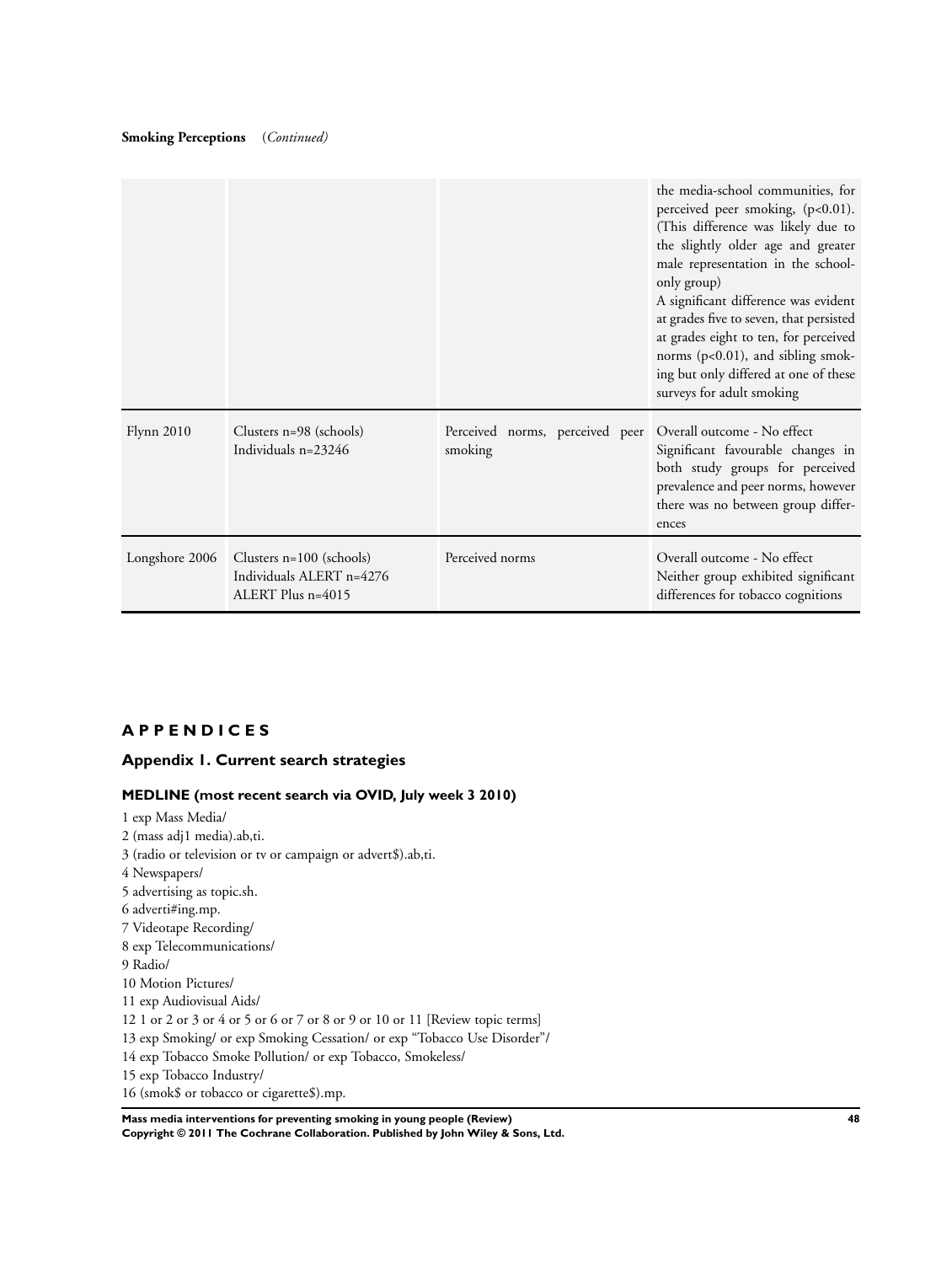17 (tobacco or cigarette\$).mp. 18 17 or 13 or 15 or 14 [Smoking related terms] 19 18 and 12 20 limit 19 to ("child (6 to 12 years)" or "adolescent (13 to 18 years)" or "young adult (19 to 24 years)") [Limiting to young people] 21 limit 20 to yr="1997 -Current" 22 from 21 keep 1-1131 23 RANDOMIZED-CONTROLLED-TRIAL.pt. 24 CONTROLLED-CLINICAL-TRIAL.pt. 25 CLINICAL-TRIAL.pt. 26 Meta analysis.pt. 27 exp Clinical Trial/ 28 Random-Allocation/ 29 randomized-controlled trials/ 30 double-blind-method/ 31 single-blind-method/ 32 placebos/ 33 Research-Design/ 34 ((clin\$ adj5 trial\$) or placebo\$ or random\$).ti,ab 35 ((singl\$ or doubl\$ or trebl\$ or tripl\$) adj5 (blind\$ or mask\$)).ti,ab 36 (volunteer\$ or prospectiv\$).ti,ab 37 exp Follow-Up-Studies/ 38 exp Retrospective-Studies/ 39 exp Prospective-Studies/ 40 exp Evaluation-Studies/ or Program-Evaluation.mp 41 exp Cross-Sectional-Studies/ 42 exp Behavior-therapy/ 43 exp Health-Promotion/ 44 exp Community-Health-Services/ 45 exp Health-Education/ 46 exp Health-Behavior/ 47 23 or 24 or 25 or 26 or 27 or 28 or 29 or 30 or 31 or 32 or 33 or 34 or 35 or 36 or 37 or 38 or 39 or 40 or 41 or 42 or 43 or 44 or 45 or 46 [Design related terms] 48 22 and 47

## **EMBASE (most recent search via OVID, 2010 week 32)**

1 random\$.ti,ab 2 factorial\$.ti,ab 3 (cross over\$ or crossover\$ or cross-over\$).ti,ab 4 placebo\$.ti,ab 5 (double\$ adj blind\$).ti,ab 6 (single\$ adj blind\$).ti,ab 7 assign\$.ti,ab 8 allocat\$.ti,ab 9 volunteer\$.ti,ab 10 CROSSOVER PROCEDURE.sh 11 DOUBLE-BLIND PROCEDURE.sh 12 RANDOMIZED CONTROLLED TRIAL.sh 13 SINGLE-BLIND PROCEDURE.sh 14 or/1-13 [Design related terms] 15 smoking cessation.mp 16 exp smoking cessation/ 17 exp smoking-/

**Mass media interventions for preventing smoking in young people (Review) 49 Copyright © 2011 The Cochrane Collaboration. Published by John Wiley & Sons, Ltd.**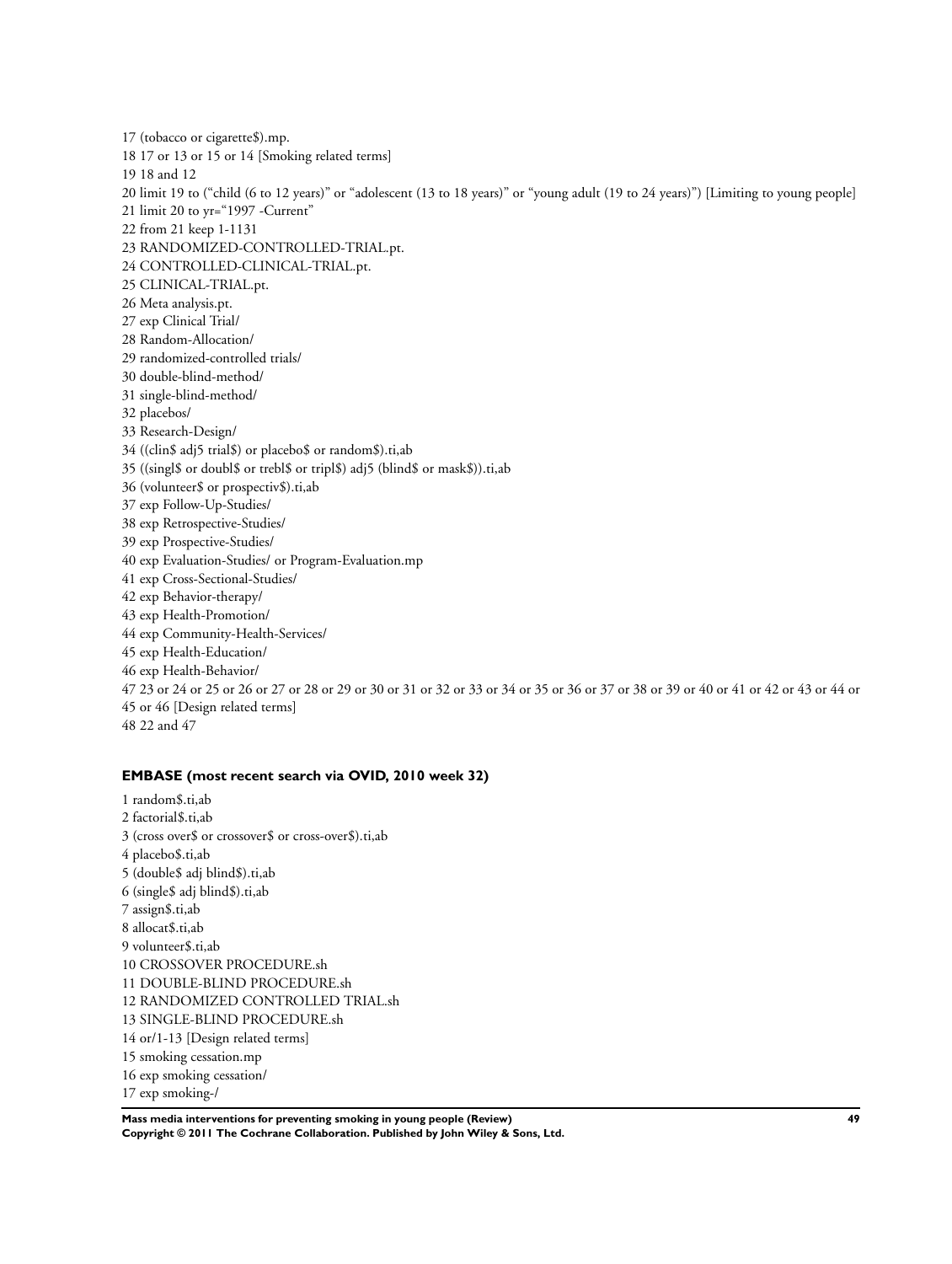<span id="page-52-0"></span>18 ((quit\$ or stop\$ or ceas\$ or giv\$ or prevent\$) adj smok\$).mp 19 exp passive smoking/ 20 exp smoking habit/ 21 exp cigarette smoking/ 22 or/15-21 [Smoking related terms] 23 14 and 22 24 exp Mass Media/ 25 (mass adj1 media).ab,ti 26 (radio or television or tv or campaign or advert\$).ab,ti 27 Newspapers/ 28 adverti#ing.mp 29 Videotape Recording/ 30 exp Telecommunications/ 31 Radio/ 32 Motion Pictures/ 33 exp Audiovisual Aids/ 34 24 or 25 or 26 or 27 or 28 or 29 or 30 or 31 or 32 or 33 [Review topic terms] 35 exp Smoking/ or exp Smoking Cessation/ or exp "Tobacco Use Disorder"/ 36 exp Tobacco Smoke Pollution/ or exp Tobacco, Smokeless/ 37 exp Tobacco Industry/ 38 (smok\$ or tobacco or cigarette\$).mp 39 (tobacco or cigarette\$).mp 40 39 or 35 or 37 or 36 [Smoking related terms] 41 40 and 34 42 limit 41 to (infant <to one year> or child <unspecified age> or preschool child <1 to 6 years> or school child <7 to 12 years> or adolescent <13 to 17 years>) [Limiting to young people] 43 limit 42 to yr="1997 -Current" 44 23 and 43

## **Appendix 2. Search strategies for earlier versions of the review**

### **Databases searched**

Medline (1966-1998), Healthstar (1975-1998), Sociofile (1974-1998), Econlit (1969-1998), Psyclit (1967-1998), CAB health (1973- 1998), DHSS-Data (1983-1998), Directory of Published Proceedings (1990-1998), Management and Marketing Abstracts (1975- 1998), ABI Inform (August 1971 to 1998), ASSIA (Applied Social Sciences Index and Abstracts) (1987-1998), Cancerlit (1963 to 1998), NTIS (1964-1998), Diogenes (1976-1998), Business and Industry (July 1994-1998), PAIS (1972-1998), Harvard Business Review (1971-1998), Dissertation Abstracts (1861-1998), Embase (1974-1998), ERIC (1966-1998), AV-online (1964-1998), LC-MARC (1968-1998), IBSS (1980-1998), ECRI's International Health and Technology Assessment database (1990-1998), British Humanities Index (1984-1998), SIGLE (1980-1998), CINAHL (1982-1998), Conference Papers Index (1973-1998), ASH (Action on Smoking and Health) Database (1987-1998).

### **Search strategies**

The following search strategy was used via Dialog OneSearch (Knight-Ridder-Info) on these databases: MEDLINE, Cancerlit, Health-STAR, NTIS, DIOGENES, Business & Industry, Criminal Justice Periodical Index, PAIS INT (Public Affairs Information Service), Harvard Business Review, EMBASE: S1 SMOKING!/DE S2 SMOKING/DE S3 SMOKING OR TOBACCO OR TOBACCO USE DISORDER/DE S4 CIGARETTE?

**Mass media interventions for preventing smoking in young people (Review) 50 Copyright © 2011 The Cochrane Collaboration. Published by John Wiley & Sons, Ltd.**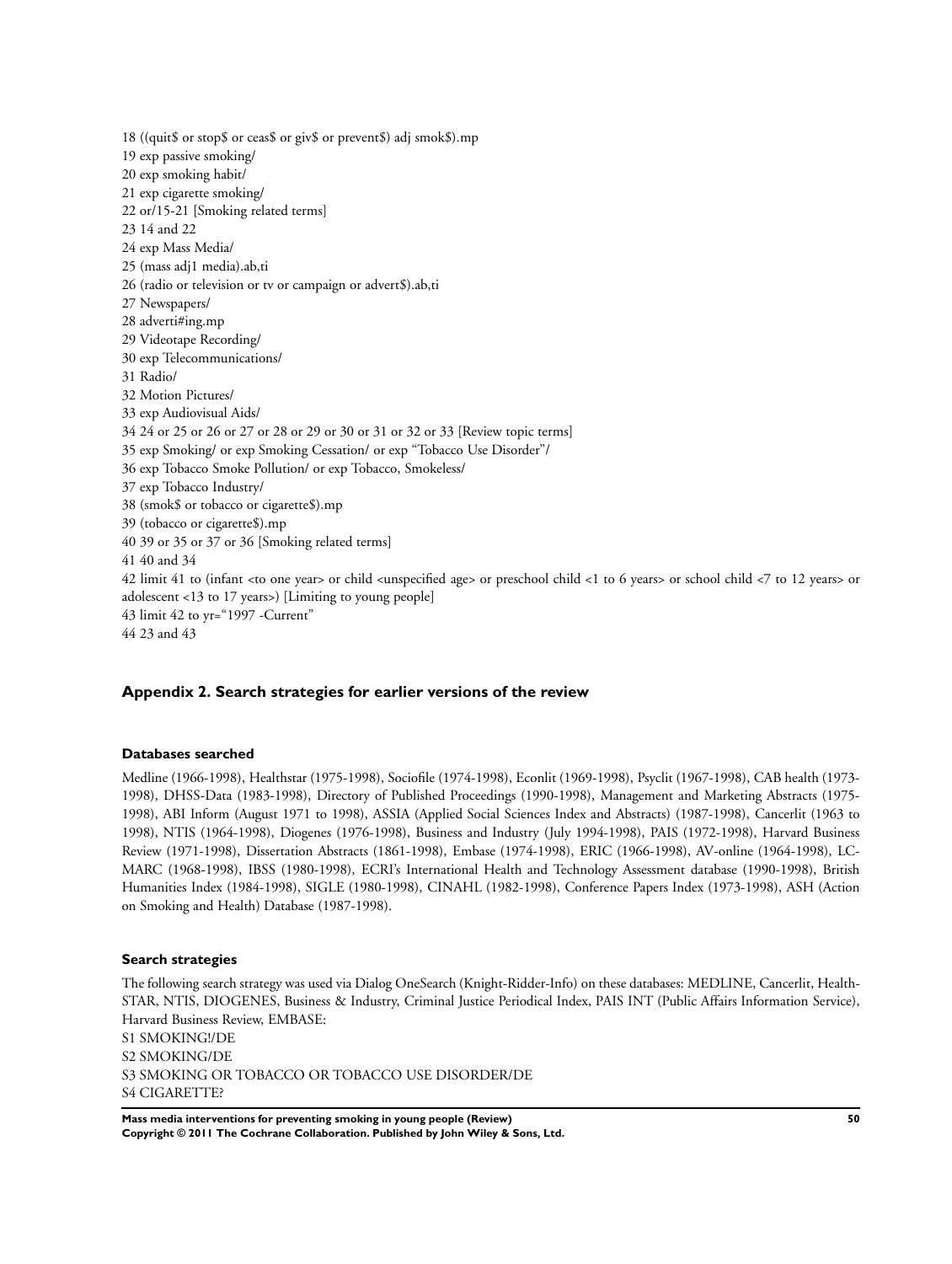S5 TOBACCO/DE OR DC=I1.825.710.810? S6 S1-S5 S7 YOUNG()PEOPLE OR CHILDREN OR JUVENILES OR GIRLS OR BOYS OR TEENAGER? S8 ADOLESCEN? OR MINORS OR UNDER()AGE S9 CHILD/DE OR ADOLESCENCE/DE OR DC=G1.360.35.20? S10 TC=0017 OR TC=0016 OR TC=0022 S11 DC=G1.360.35.150? OR DC=L3.30? OR DC=L1.10.40? OR DC=L1.40- S12 DC=L3.10? OR DC=L1.10? OR DC=L1.40? S13 S7-S12 S15 RADIO OR TELEVISION OR TELEVISED OR AUDIOVISUAL OR MULTI()MEDIA S16 TELECOMMUNICATIONS OR TV OR FILMS OR BROADCAST OR BROADCASTING S17 MASS()MEDIA OR COMMUNICATIONS()MEDIA OR MOTION()PICTURES S18 BROADCAST OR VIDEO? S19 S15-S18 S20 S6 AND S13 AND S19 The following basic search strategy was used on DataStar for these databases: PsycLit, CAB Health, ABI Inform, DHSS-DATA, ASSI (Applied Social Science Index and Abstracts), Directory of Published Proceedings, Management and Marketing Abstracts. 1 smoking OR tobacco OR cigarette\$ S 2 smokeless ADJ tobacco.DE. S 3 smoking ADJ cessation.DE. S 4 tobacco ADJ smoking.DE. S 5 nicotine.DE. S 6 1 OR 2 OR 3 OR 4 OR 5 S 7 children.DE. S 8 school ADJ age ADJ children.DE. S 9 adolescence.DE. S 10 adolescents.DE. S 11 preadolescents.DE. S 12 young ADJ people OR juveniles OR girls OR boys OR teenager\$ OR kids S 13 adolescen\$ OR minors OR under ADJ age S 14 7 OR 8 OR 9 OR 10 OR 11 OR 12 OR 13 S 15 mass ADJ media OR communications ADJ media OR motion ADJ pictures S 16 printed ADJ communications ADJ media OR radio OR television OR televised ADJ in struction S 17 audiovisual ADJ instruction OR educational ADJ audiovisual ADJ aids OR educational ADJ television OR telecommunications ADJ media S 18 tv OR media OR multi ADJ media OR films S 19 television OR broadcast OR broadcasting S 20 15 OR 16 OR 17 OR 18 OR 19 S 21 6 AND 14 AND 20 The following search was used on ERIC via DIALOG S1 (SMOK??? OR CIGARETTE? OR CIGAR? OR TOBACCO) (5N)(CESSATION OR PREVENT??? OR REDUCE OR RE-DUCTION OR DETER OR DETERRENCE) S2 (SMOK??? OR CIGARETTE? OR CIGAR? OR TOBACCO)(5N)(AVERT OR AVOIDANCE OR QUIT OR QUITTING OR STOP OR STOPPING) S3 (SMOK??? OR CIGARETTE? OR CIGAR? OR TOBACCO) (5N)(MODIFYING OR MODIFY OR MODIFICATION) S4 S1 OR S2 OR S3 S5 ADOLESCENT? OR TEENAGER? OR CHILDREN OR CHILD OR YOUNG()PEOPLE OR YOUNG()ADULT? S6 S4 AND S5 Similar combinations of tobacco and smoking related, child and age related, and media related free text and keyword terms were used for the other individual databases listed.

**Mass media interventions for preventing smoking in young people (Review) 51 Copyright © 2011 The Cochrane Collaboration. Published by John Wiley & Sons, Ltd.**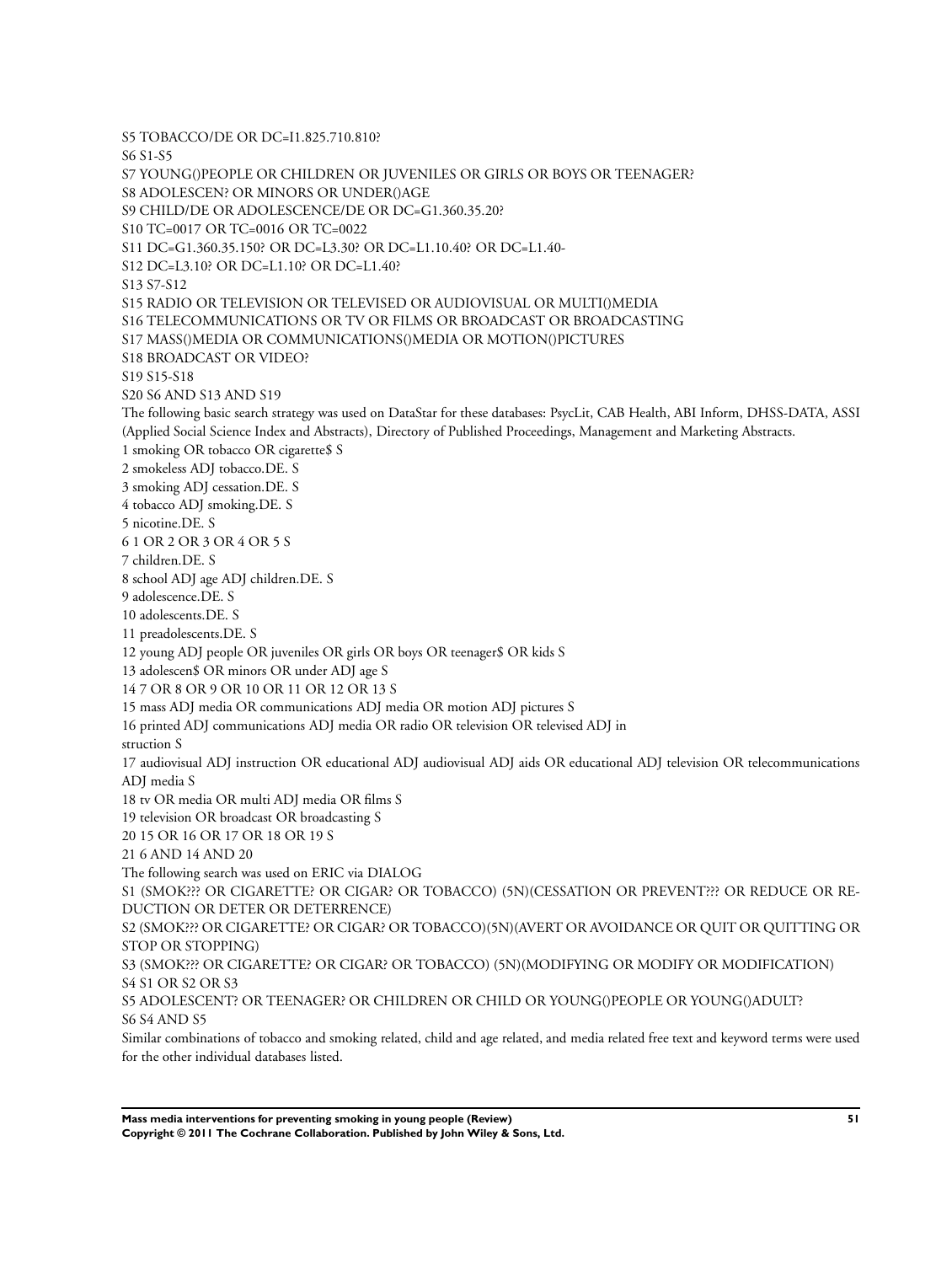### <span id="page-54-0"></span>**Additional searches**

Some journals identified from the original review's reference lists of retrieved papers or books were searched individually on the Social Science Citation Index (on the BIDS service) (1981 to July 1998) as special case journals. The journal title was searched and results were combined with the following search terms: smoking or cigarette or tobacco. The special case journals included: Health Communication; Journal of Consumer Research; Journal of Broadcasting and Electronic Media; Journal of Communication; Media, Culture and Society. The journal Tobacco Control was hand searched (1992 to Summer 1997). References were also located through the bibliographies of related papers, and through personal contact with content area specialists.

## **Appendix 3. Summary of intervention effectiveness**

| Study ID/ n- Intervention<br>values                                        | description:                                                                                                                                                                                                                                                                                                                                                                                                  | <b>Outcome Results:</b> |                   |           |                                            |              |                         |
|----------------------------------------------------------------------------|---------------------------------------------------------------------------------------------------------------------------------------------------------------------------------------------------------------------------------------------------------------------------------------------------------------------------------------------------------------------------------------------------------------|-------------------------|-------------------|-----------|--------------------------------------------|--------------|-------------------------|
|                                                                            |                                                                                                                                                                                                                                                                                                                                                                                                               | <b>Smoking</b>          | <b>Behaviours</b> | Attitudes | Perceptions                                | Knowledge    | Self-efficacy           |
| Bauman<br>1991<br>$Clusters$ $n=2$<br>(SMSAs)<br>Individuals n=<br>1637    | RADIO: 30- No effect<br>second<br>radio messages<br>(4 times dur-<br>ing<br>4-weeks) cov-<br>ering 7 con-<br>sequence mes-<br>sages<br>RPEER:<br>60-second ra-<br>dio messages<br>and<br>sweep<br>stakes<br>cov-<br>ering 7 con-<br>sequence mes-<br>sages<br>RTVPEER:<br>60-second ra-<br>dio<br>mes-<br>sages and TV<br>broad-<br>cast of sweep<br>stakes<br>cov-<br>ering 3 con-<br>sequence mes-<br>sages |                         |                   | No effect |                                            |              | $\overline{a}$          |
| <b>Flay 1995</b><br>Clusters $n=47$<br>(schools)<br>Individuals n=<br>4134 | CR+TV: two, No effect<br>$1-$<br>week TV seg-<br>ment (during<br>evening news)                                                                                                                                                                                                                                                                                                                                |                         | No effect         | paign     | Favours cam- Favours cam- Favours<br>paign | con-<br>trol | Favours<br>con-<br>trol |

**Mass media interventions for preventing smoking in young people (Review) 52**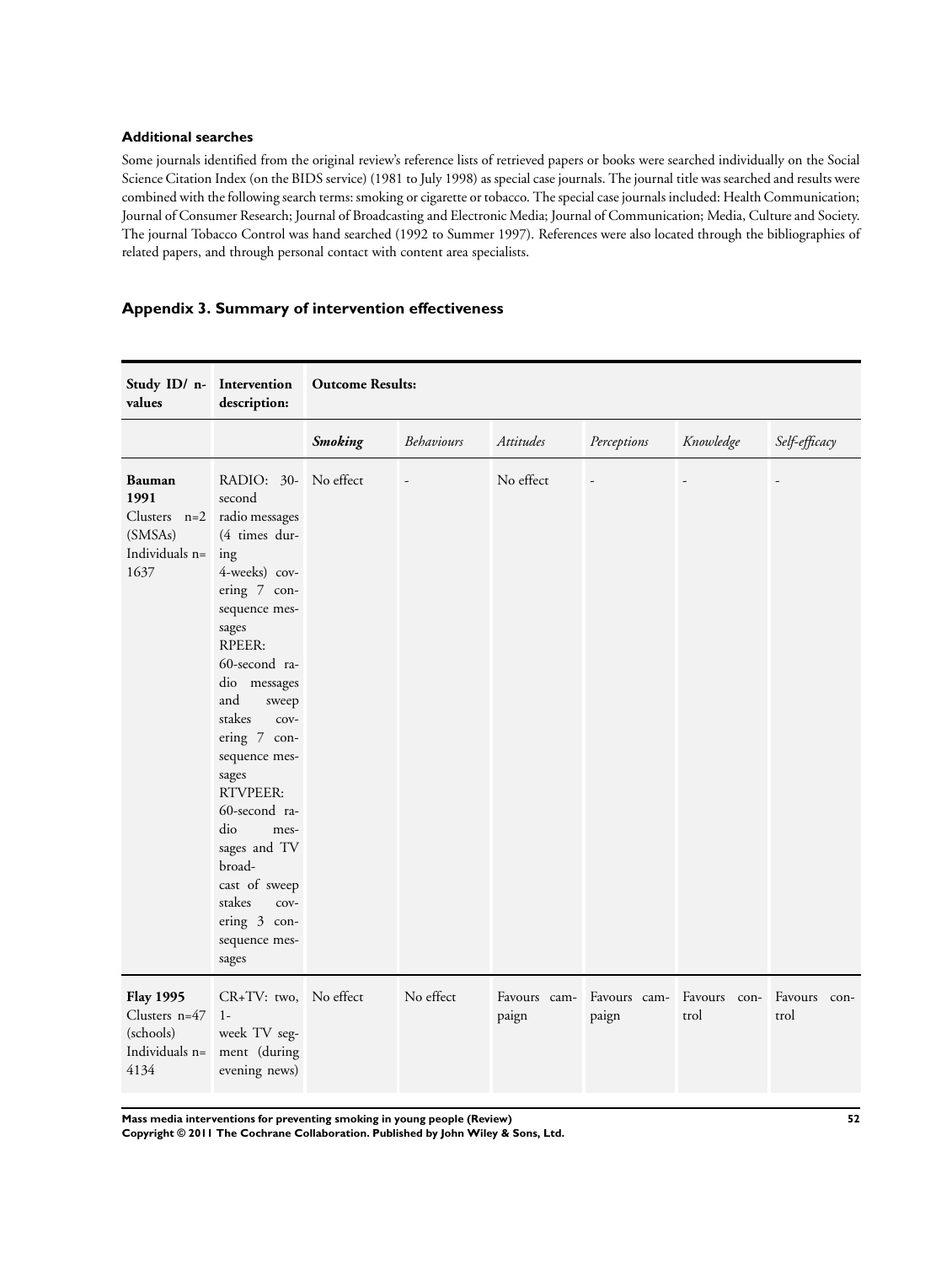|                                                                                       | separated by a<br>$3-$<br>week gap, plus<br>classroom and<br>homework ac-<br>tivities for 2-<br>weeks<br>plus<br>brochure from<br>TV station<br>CR-Only:<br>classroom and<br>homework ac-<br>tiv-<br>ities for two,<br>1-week blocks<br>separated by a<br>3-week gap<br>TV<br>Only: two, 1-<br>week TV seg-<br>ment (during<br>evening news)<br>separated by a<br>$3-$<br>week gap plus<br>brochure from<br>TV station |              |                       |           |                                      |                          |
|---------------------------------------------------------------------------------------|------------------------------------------------------------------------------------------------------------------------------------------------------------------------------------------------------------------------------------------------------------------------------------------------------------------------------------------------------------------------------------------------------------------------|--------------|-----------------------|-----------|--------------------------------------|--------------------------|
| <b>Flynn 1995</b><br>Clus-<br>$ters n=2 (com-$<br>munities)<br>Individuals n=<br>2860 | $4-$<br>year duration paign<br>of 15 differ-<br>ent TV spots,<br>8 different ra-<br>dio spots. (av-<br>erage of 190<br>TV, 350 cable<br>and 350 radio<br>broadcasts)<br>Plus<br>school<br>based curricu-<br>lum in Fall of<br>each year                                                                                                                                                                                | Favours cam- | Favours cam-<br>paign | paign     | Favours cam- Favours cam- -<br>paign | $\overline{a}$           |
| <b>Flynn 2010</b><br>clusters n=98<br>(schools)<br>Individuals n=<br>23, 246          | 4-year<br>du-<br>ration of 30-<br>and 60-second<br>TV or radio<br>messages were<br>broadcast us-<br>ing purchased                                                                                                                                                                                                                                                                                                      | No effect    | No effect             | No effect | No effect                            | $\overline{\phantom{a}}$ |

**Mass media interventions for preventing smoking in young people (Review) 53**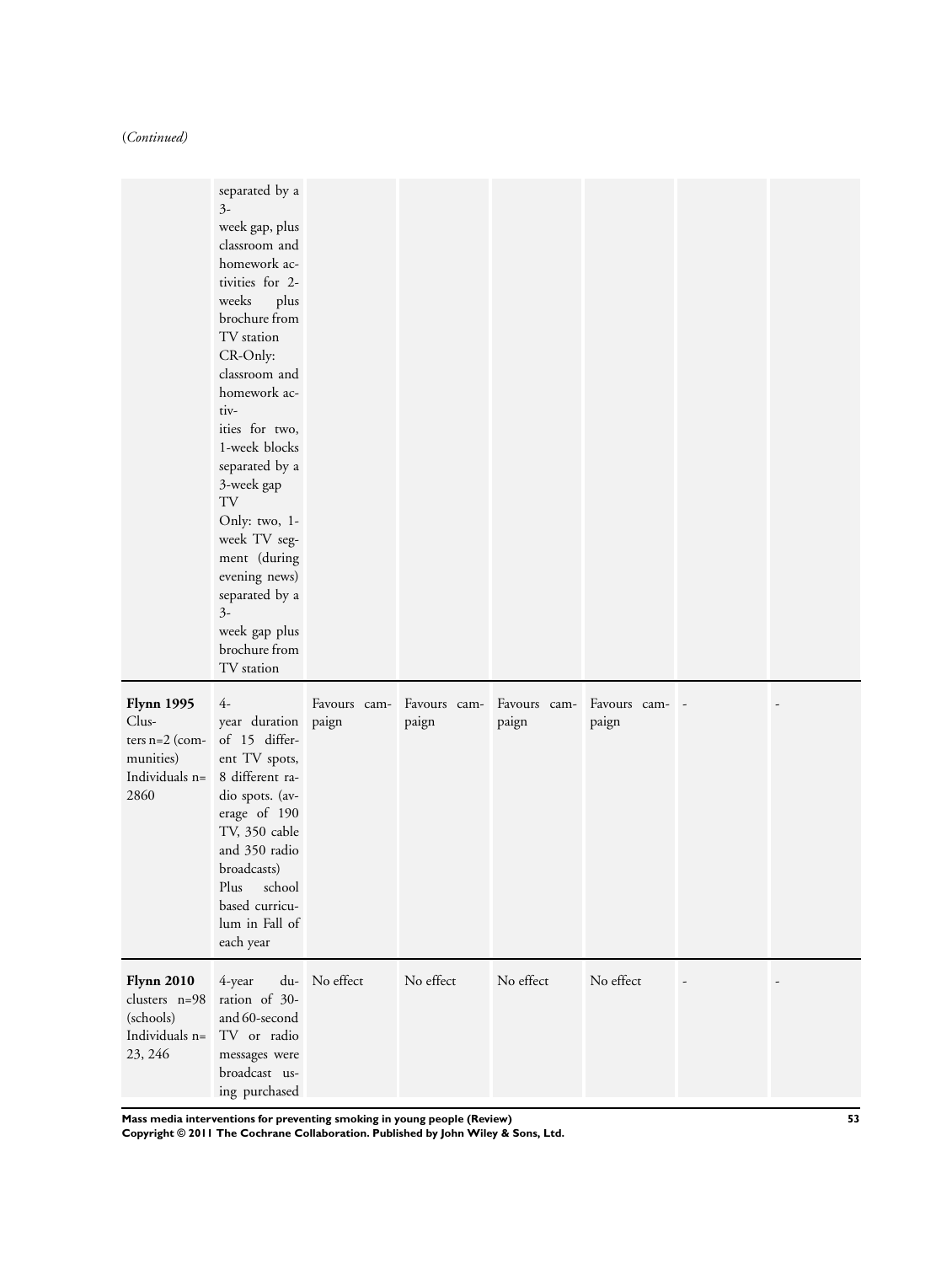|                                                                                                                            | time with ap-<br>proximately 3-<br>4<br>exposures per<br>week. Approx-<br>imately<br>10<br>messages were<br>chosen<br>for each cam-<br>paign<br>in<br>2002. Five ad-<br>ditional mes-<br>sages were de-<br>veloped annu-<br>ally<br>for each cam-<br>paign in 2003-<br>2005 (60 to-<br>tal)           |                  |                         |           |           |           |
|----------------------------------------------------------------------------------------------------------------------------|-------------------------------------------------------------------------------------------------------------------------------------------------------------------------------------------------------------------------------------------------------------------------------------------------------|------------------|-------------------------|-----------|-----------|-----------|
| Hafstad 1997<br>Clusters n=2<br>(counties)<br>Individuals n=<br>6234                                                       | Three annual Favours cam-<br>blocks, first 2- paign<br>years for three<br>weeks,<br>third year for<br>4-weeks<br>of media mes-<br>sages via TV<br>spots, cinema<br>advertising<br>(167 times), 3<br>different<br>full time pages<br>$\sigma$ f<br>newspa-<br>per adds and<br>school posters<br>(1140) |                  | Favours cam- -<br>paign |           |           |           |
| Longshore<br>2006<br>Clusters<br>$n=$<br>100 (schools)<br>Individu-<br>als ALERT n=<br>4276<br>ALERT<br>Plus<br>$n = 4015$ | ALERT:<br>months of in- paign<br>ter-<br>mittent school<br>curricula, with<br>8<br>lessons in 7th<br>grade and 3<br>lessons in 8th<br>grade (2 more<br>lessons were                                                                                                                                   | 6 Favours cam- - |                         | No effect | No effect | No effect |

**Mass media interventions for preventing smoking in young people (Review) 54**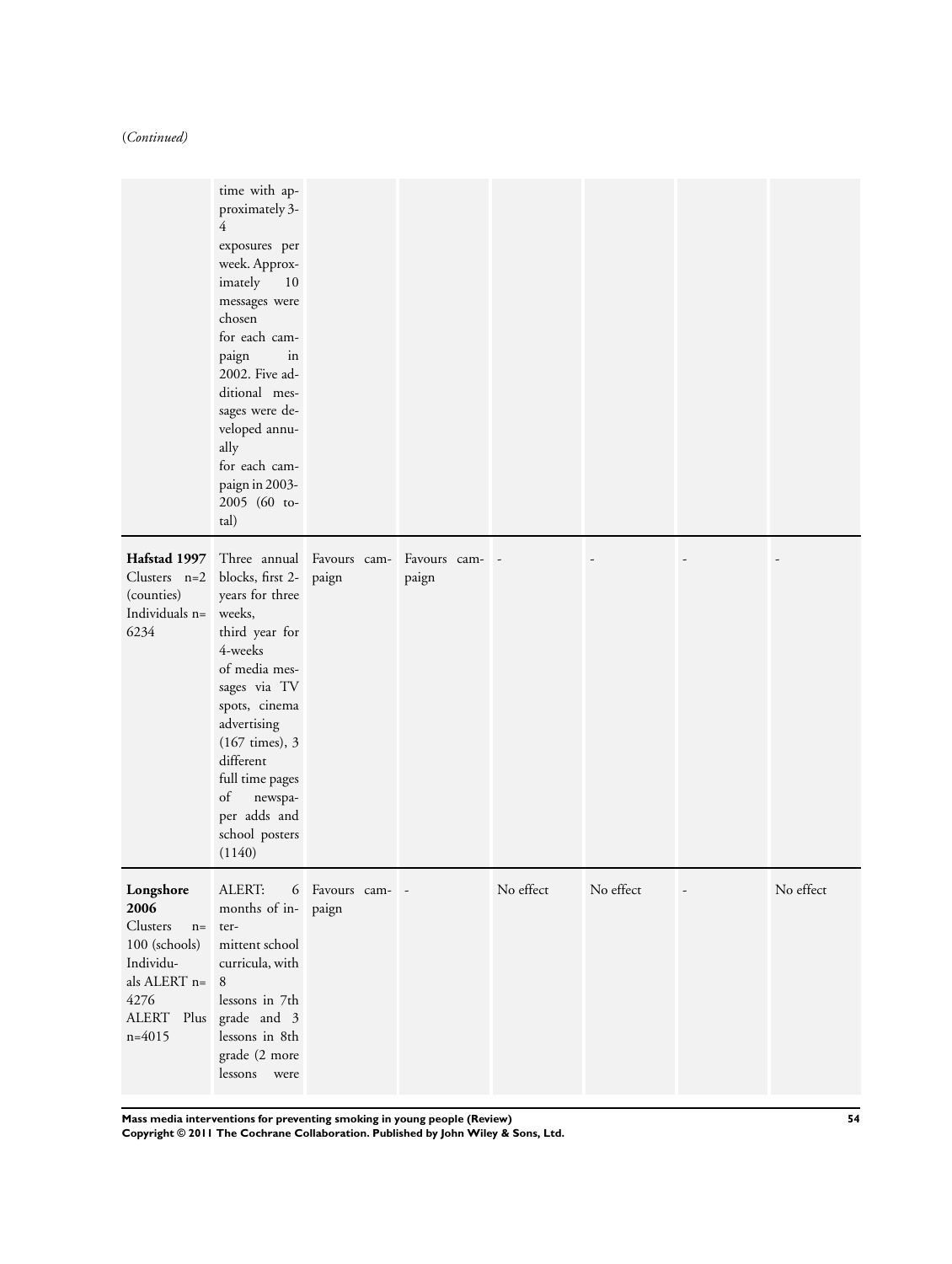|                                                      | later added in<br>8th<br>grade)<br>. Plus exposure<br>the<br>$\rm{to}$<br><b>NYADMC</b><br>media<br>cam-<br>paign running<br>from Jan-June<br>1998 and Sept<br>1998<br>to<br>Spring 2004<br>ALERT Plus:<br>Same school<br>media<br>and<br>components<br>as for ALERT,<br>with<br>but<br>the addition of<br>5 booster class<br>lessons in 9th<br>grade and 5 in<br>10th grade |  |  |  |
|------------------------------------------------------|------------------------------------------------------------------------------------------------------------------------------------------------------------------------------------------------------------------------------------------------------------------------------------------------------------------------------------------------------------------------------|--|--|--|
| Clusters n=93<br>(schools)<br>Individuals n=<br>4005 | Worden 1983 Three blocks No effect<br>of 13-week pe-<br>riods with 3-<br>month breaks<br>in between de-<br>livering seven<br>different 30-<br>second smok-<br>ing prevention<br>messages dur-<br>after-<br>ing<br>school hours<br>and Saturday<br>mornings, (10<br>TV spots were<br>purchased)                                                                               |  |  |  |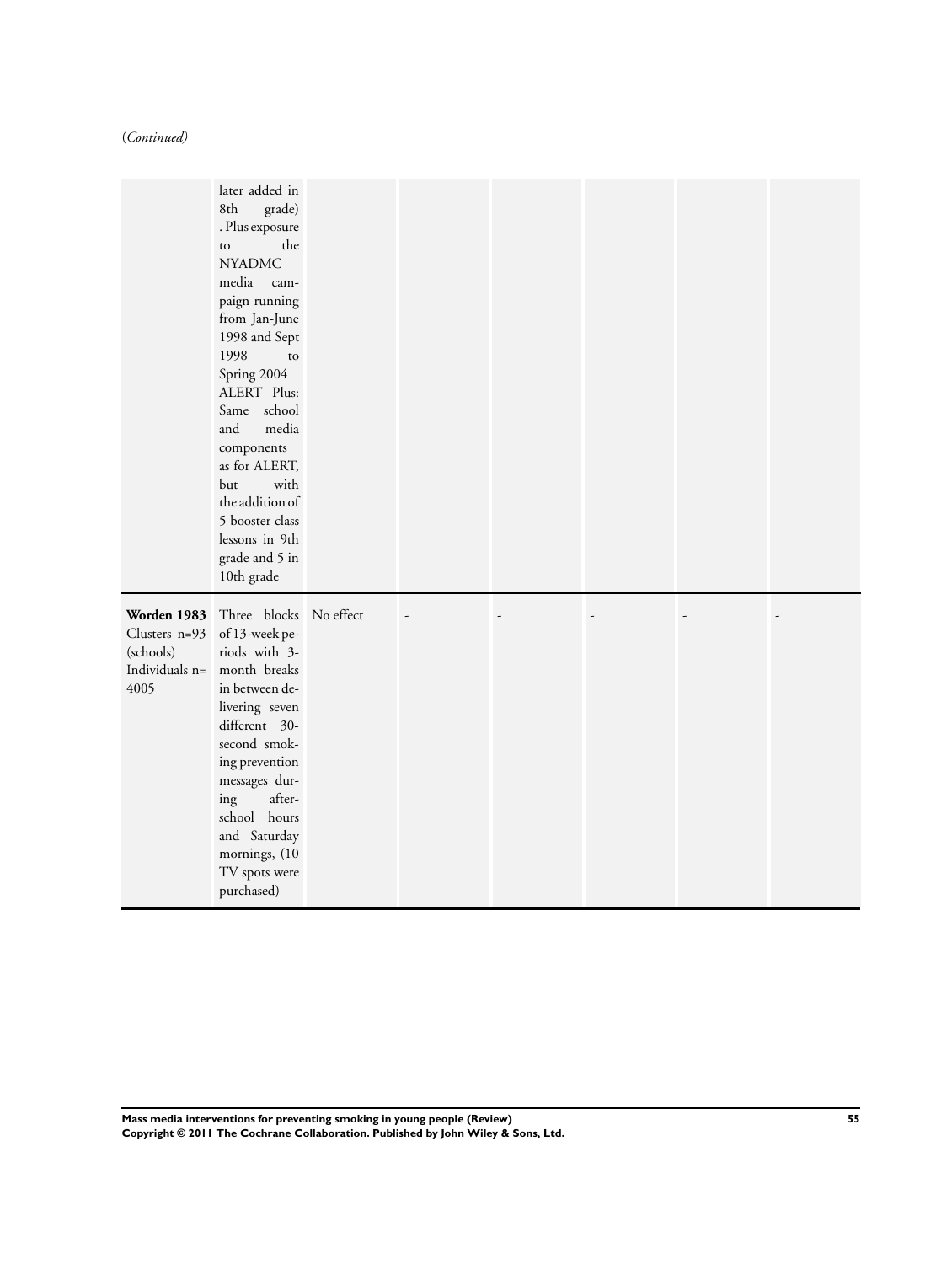## **W H A T ' S N E W**

Last assessed as up-to-date: 2 August 2010.

| Date | Event | Description                                                                       |
|------|-------|-----------------------------------------------------------------------------------|
|      |       | 22 June 2011 Amended Additional table converted to appendix to correct pdf format |

## **H I S T O R Y**

Protocol first published: Issue 1, 1998

Review first published: Issue 4, 1998

| Date            | Event                                                                                          | Description                                                                                                                                                                                                                                                                              |
|-----------------|------------------------------------------------------------------------------------------------|------------------------------------------------------------------------------------------------------------------------------------------------------------------------------------------------------------------------------------------------------------------------------------------|
| 8 November 2010 | Amended                                                                                        | Contributions of Authors section edited to reflect equal<br>contribution of first two authors                                                                                                                                                                                            |
| 4 August 2010   | New search has been performed                                                                  | Literature search conducted, two new studies identi-<br>fied for inclusion, one original study excluded, 18 new<br>studies excluded. Background updated; Risk of bias for<br>all included studies added. Narrative synthesis re-for-<br>matted. New summary of interventions table added |
| 4 August 2010   | New citation required but conclusions have not Update conducted by new author team.<br>changed |                                                                                                                                                                                                                                                                                          |
| 4 August 2008   | Amended                                                                                        | Converted to new review format.                                                                                                                                                                                                                                                          |
| 19 August 1998  | New citation required and conclusions have changed                                             | Substantive amendment                                                                                                                                                                                                                                                                    |

## **C O N T R I B U T I O N S O F A U T H O R S**

Malcolm P Brinn: Protocol, assessment of studies for inclusion, study quality assessment, data extraction and manuscript review. Kristin V Carson: Protocol, assessment of studies for inclusion, study quality assessment, data extraction and manuscript review. Malcolm P Brinn and Kristin V Carson contributed equally to the review.

Anne B Chang: Manuscript review

Adrian J Esterman: Statistical assistance, manuscript review.

Brian J Smith: Manuscript review